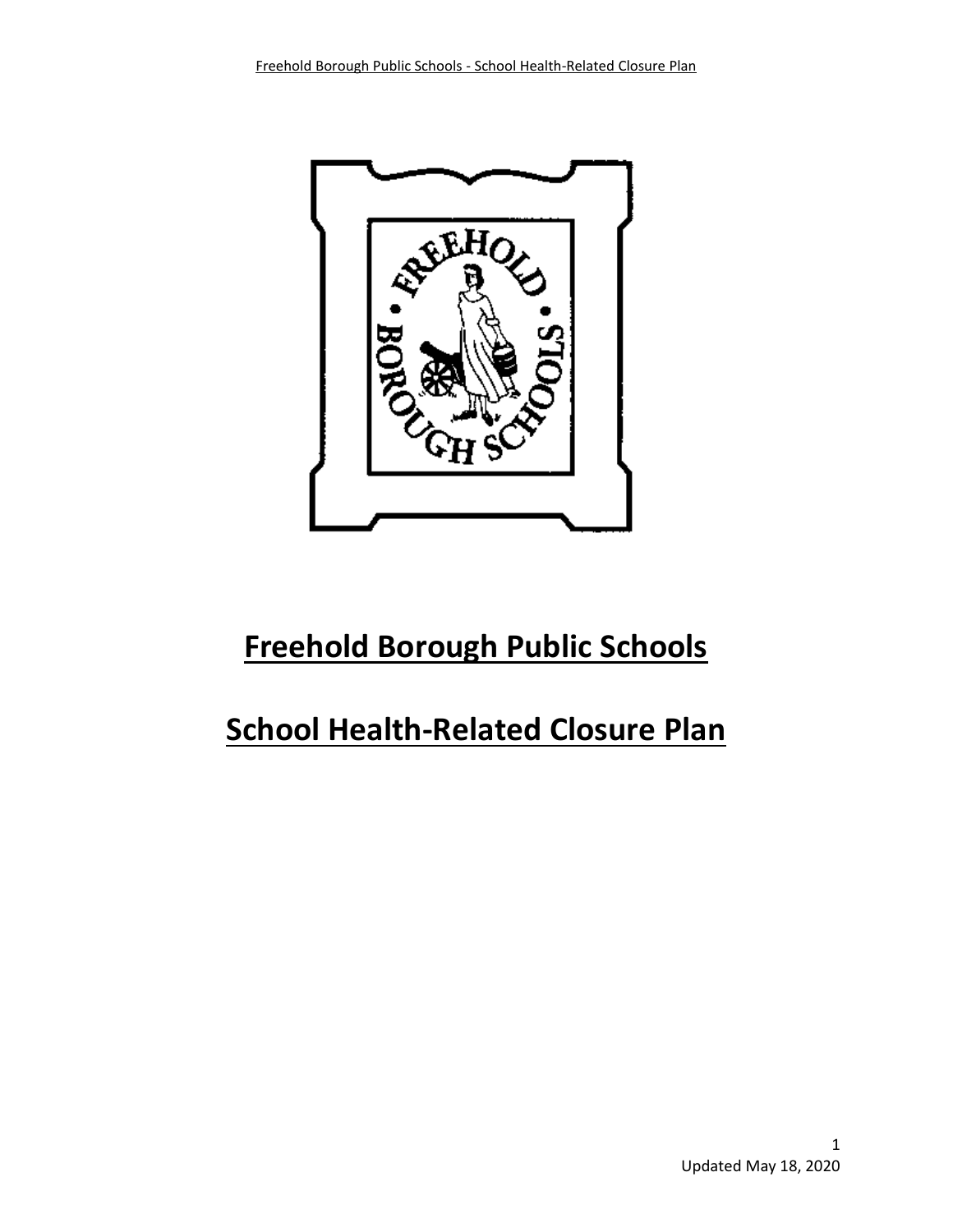| Table of Contents: |   |    |
|--------------------|---|----|
|                    |   | 1  |
|                    | 2 |    |
|                    |   | 4  |
|                    |   | 4  |
| Instruction        |   |    |
|                    | 6 |    |
|                    | 7 |    |
|                    |   | 7  |
|                    | 8 |    |
|                    | 9 |    |
|                    |   | 12 |
|                    |   | 12 |
|                    |   | 12 |
|                    |   | 14 |
|                    |   | 16 |
|                    |   | 25 |
| Technology         |   |    |
|                    |   | 26 |
|                    |   | 26 |
|                    |   | 26 |
|                    |   | 27 |
|                    |   | 27 |
|                    |   | 27 |
| Support            |   |    |
|                    |   | 28 |
|                    |   | 30 |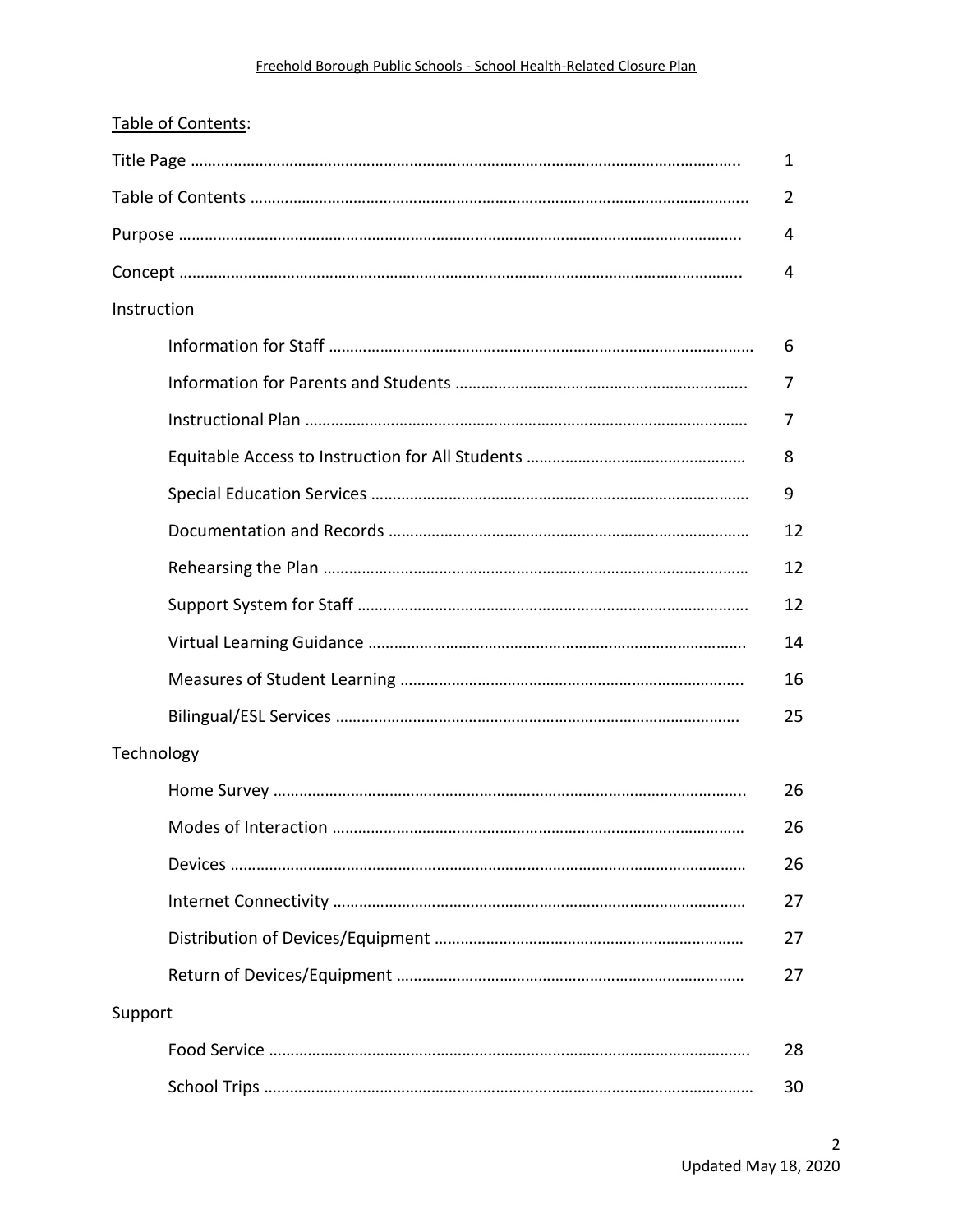#### Freehold Borough Public Schools - School Health-Related Closure Plan

|           |                                                                                                                                                              | 30 |
|-----------|--------------------------------------------------------------------------------------------------------------------------------------------------------------|----|
|           |                                                                                                                                                              | 30 |
|           |                                                                                                                                                              | 30 |
|           |                                                                                                                                                              | 30 |
|           |                                                                                                                                                              | 30 |
|           |                                                                                                                                                              | 31 |
|           |                                                                                                                                                              | 31 |
|           |                                                                                                                                                              | 31 |
|           |                                                                                                                                                              | 31 |
|           |                                                                                                                                                              | 32 |
| Addendums |                                                                                                                                                              |    |
|           |                                                                                                                                                              | 33 |
|           |                                                                                                                                                              | 35 |
|           | 3) District Policy 2412- Home Instruction due to Health Condition                                                                                            | 37 |
|           | 4) District Policy 2481- Home or out-of-school instruction for a general education<br>student for reasons other than a temporary or chronic health condition | 39 |
|           |                                                                                                                                                              | 41 |
|           |                                                                                                                                                              | 43 |
|           |                                                                                                                                                              | 44 |
|           |                                                                                                                                                              | 46 |
|           |                                                                                                                                                              | 47 |
|           |                                                                                                                                                              | 48 |
|           |                                                                                                                                                              | 49 |
|           |                                                                                                                                                              | 50 |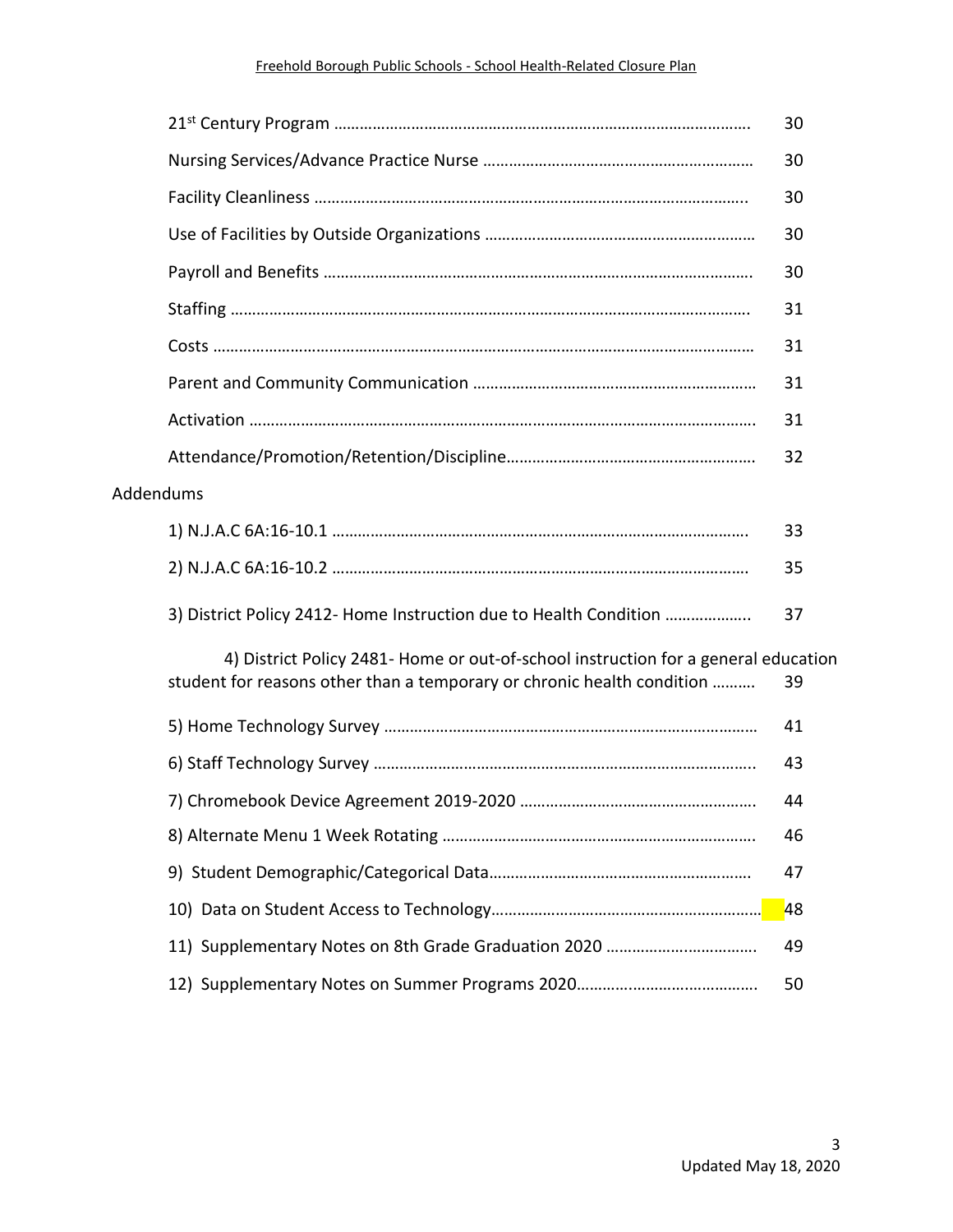#### Purpose:

- A. Based on guidance provided by the New Jersey Department of Education (NJDOE) in a Special Broadcast of March 5, 2020, public school districts were provided specific guidance regarding requirements for school closures for public health-related reasons. Further guidance contained in a Special Broadcast of May 5, 2020 required additional elaborating detail. This district operational plan has been prepared to plan and implement home instruction during such a closure.
- B. The immediate need for this plan is related to the current outbreak of 2019 Novel Coronavirus (COVID-19) and the possibility that schools may be asked to close preemptively or reactively due to the current outbreak. Current New Jersey Department of Health (NJDOH) guidance identifies school closure as a potential strategy to limit transmission within a community. This plan has been used in the current closure and will be the operational plan in any future closure.
- C. This plan is Freehold Borough's operational plan to provide home instruction in the event of a mandated closure growing from the March 5, 2020 requirement. This plan was submitted to the Monmouth County Executive Superintendent for review. Updates required as of May 5, 2020 have also been forward for to the County Office for review, and have been approved by the Board of Education.

#### Concept:

- A. In the event that the district is provided a written directive by either the NJDOH or the Health Officer of Freehold Borough to institute a public health-related closure, or any other authorized closure, the district has as an option to utilize home instruction to provide instructional services to enrolled students. This plan is based on the expectation that Freehold Borough would, in that circumstance, proceed with the provision of home instruction services. The district is guided by N.J.A.C. 6A:16-10.1 and N.J.A.C. 6A:16-10.2 (attached as addendums), as well as the district's home instruction policy.
- B. The district home instruction plan may include a host of modalities including direct services, online instruction, services provided through contract with another district board of education, or any other means developed to meet the needs of its students.
- C. It is understood that any day in which students impacted by a public health-related closure have access to home instruction services shall count as a day in which the board of education has provided public school facilities toward its compliance with the 180 day requirement in accordance with N.J.S.A. 18A:7F-9.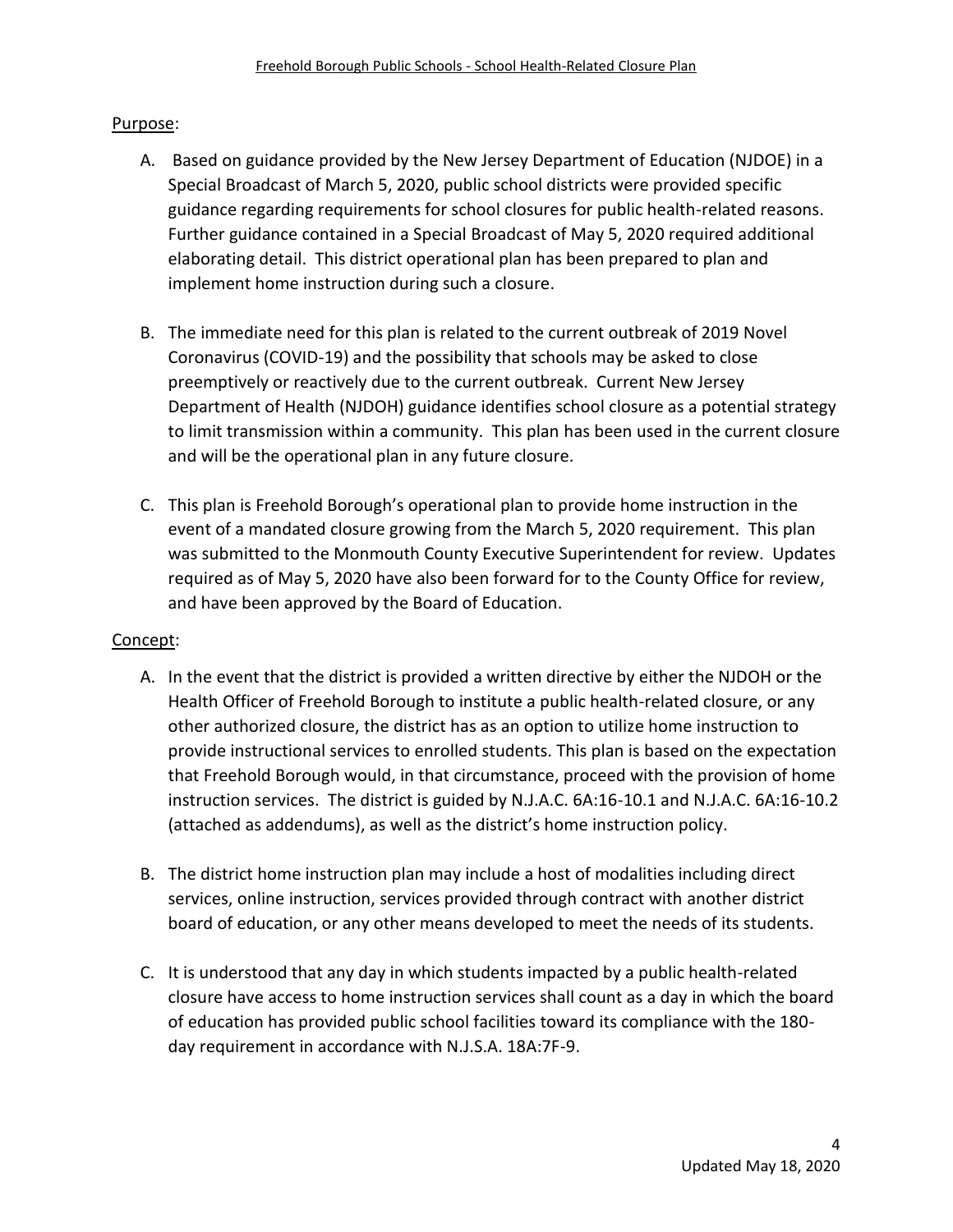- D. The requested closure of school might be used as a non-pharmaceutical intervention to combat an emerging illness with pandemic potential. During such closures school may stay open for staff (if not ill) while students stay home.
- E. The planned services in this operational plan include equitable access to instruction for all students, including the provision of appropriate special education and related services for students with disabilities and the provision of school nutrition benefits or services for eligible students.
- F. Planning for home instruction for a public health related reason may occur for two totally different reasons. In one case there may be an outbreak in the school, which means school facility(ies) may not be available to support in-school instruction. In the other case, school closure is directed as a non-pharmaceutical intervention designed to prevent large and close gathering of students, but that other staff can be in the building. Elements of this operational plan may need to be adjusted depending on the underlying reason that the school or district has been directed to close.
- G. In the provision of home instruction for a public health-related closure, all planning elements will be organized with a clear focus on equity. Services will be arranged and provided so that educational opportunities are equitable and so that services support this goal.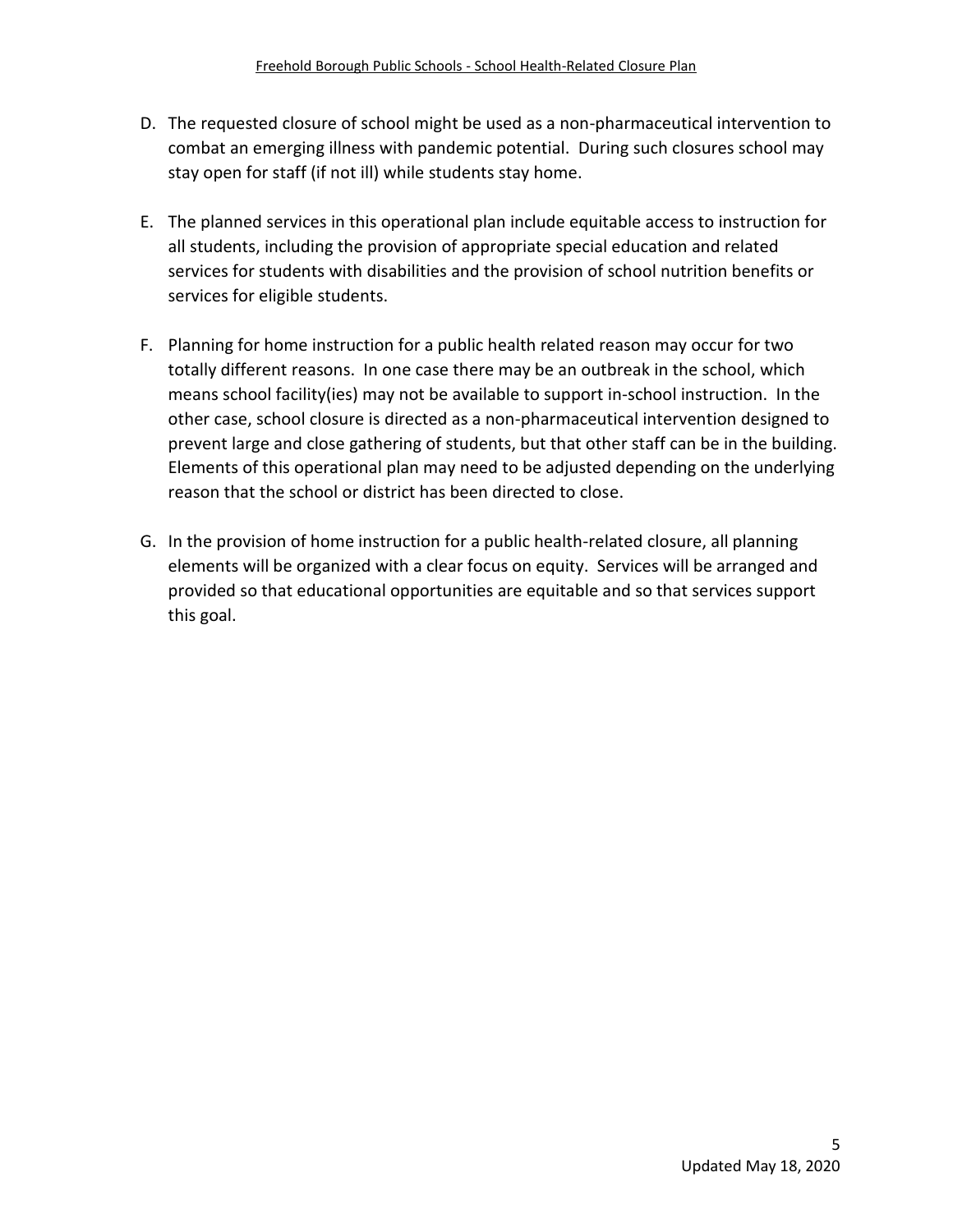# **Instruction**

The Freehold Borough School District is prepared to provide continued academic instruction in the event that the district is directed to close for a long period of time due to health-related reasons. Continued instruction will take place through virtual learning. Virtual learning is a learning experience that is enhanced through utilizing computers and/or the internet to provide instruction in an online environment. This is helpful when access to school facilities become limited or unavailable. Staff and students will continue to follow their regular schedule to immerse and engage in virtual learning. This will bring the total hours for instruction to exceed the minimum hours required for Home Instruction as outlined in NJAC 6A:16-10.2. The following information provides additional guidance for the continued academic instruction.

# I. Information for Staff

- a. All certificated staff (homeroom teachers, content area teachers, VAPA, coaches, resource teachers, ESL, basic skills/intervention, CST, nurses, related services) must utilize their Teacher Pages within their school's internet website. This will serve as the main hub for sharing updates, information, and directions for students and parents to complete schoolwork and assignments. Teacher Pages must include teacher's daily schedule, and where appropriate, information on how to reach out to Paraprofessionals.
- b. Staff will send home students' textbooks, workbooks, notebooks, and when possible work packets.
- c. Students in Grade 2 8 will be provided with a Chromebook, unless they opt to use their own device at home.
- d. All staff is expected to be virtually on standby following their regular schedule and ready to provide instruction, support, and answer questions.
- e. Grades PK-8 staff will communicate via Teacher Page and email. Grades  $2 8$ staff will also utilize Google Classroom to further communicate with students and parents and give specific directions and instructions for schoolwork.
- f. Students and parents should be able to access their Google Classroom through the Teacher Pages website. Each school's Technology Implementation Mentor (TIM) will provide support to ensure all staff is able to utilize their Teacher Page website. Building principals and administrators will ensure all their staff members comply with this mandate.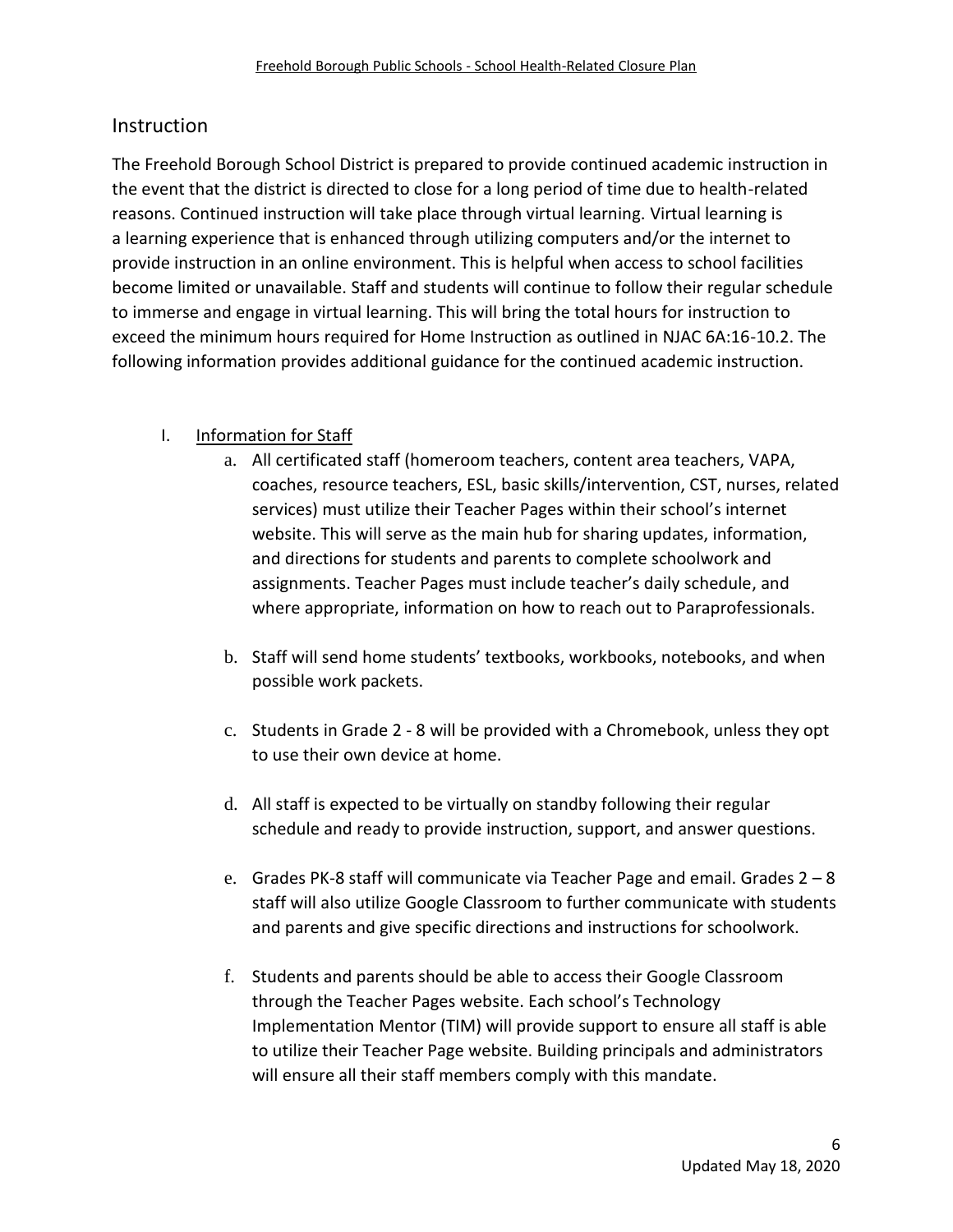g. Online resources will be accessed through Clever Portal. The Clever Portal link should be accessible through Teacher Page.

## II. Information for Students and Parents

- a. District and school websites will serve as the main hub for sharing updates, information, and directions for students and parents to complete schoolwork and assignments.
- b. Teachers will send home students' textbooks, workbooks, notebooks, and/or work packets.
- c. All students are expected to be virtually on standby following their regular schedule and ready to receive instruction, support, ask questions, and interact with their teachers. Students and parents should consult with teachers if unable to participate in virtual learning following their regular schedule to discuss how to complete work assignments.
- d. All students are provided opportunities to bring home technology device and access to internet. Students in Grades 2 - 8 will bring home a Chromebook.
- e. Specific updates and information for instruction and schoolwork should be accessed through their Teacher's Page within the school's website.
- f. Students and parents can and should communicate with teachers via email and/or Google Classroom.
- g. Online resources will be accessed through Clever Portal. Information about Clever Portal is accessible through Teacher Page.

#### III. Instructional Plan

- a. Teachers and students will follow their regular schedule during virtual learning. That means ELA, Math, Science, Social Studies, and VAPA lessons are taking place during their normal scheduled times.
- b. Teacher Pages should be updated daily, and instructions/directions for virtual learning are organized by dates. Students and parents should be able to click on the "date", and then directed to the lessons for that day.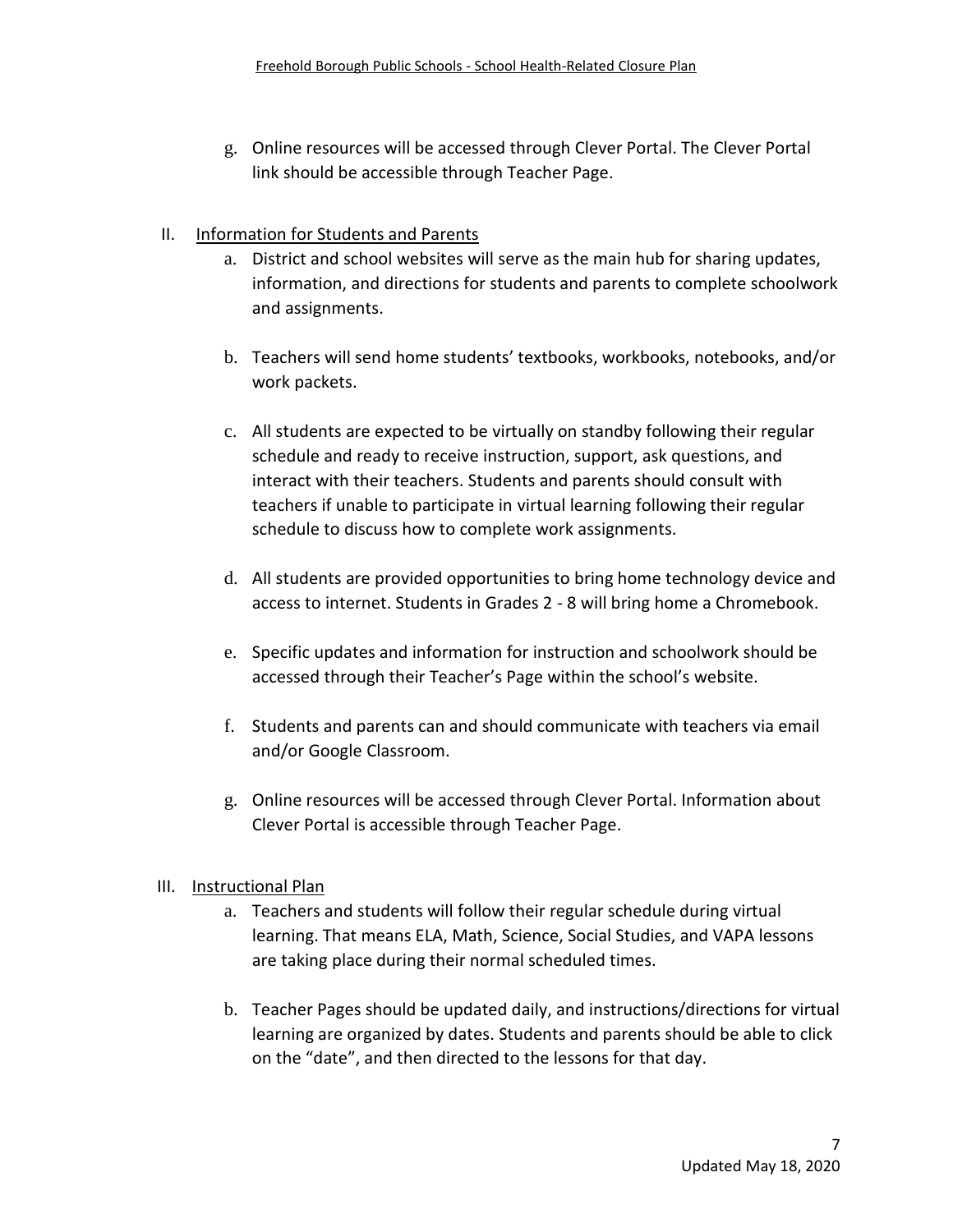- c. Students can utilize their textbooks and workbooks with specific guidance from teachers.
- d. Students will utilize the online resources in Clever Portal with specific guidance from teachers. Online resources in Clever Portal are grade specific and new resources may be added.
- e. Grades PK 1: Students in this grade band may not be fully developmentally competent in utilizing computers and technology to support virtual learning. Therefore, teachers and staff should plan to send students and parents with work packets, textbooks, and workbooks. Specific instructions and directions should be addressed to parents/guardian, explaining what schoolwork needs to be completed and what resources to use to support their children. Student login information for all online resources should be provided to parents/guardians. Teacher Pages should be utilized to outline and explain schoolwork and assignments. Staff should ensure that parents are able to get in touch with them when needed.
- f. Grades  $2 8$ : Students in this grade band are fully competent in utilizing computers and technology to support virtual learning. Teacher Pages should include link to their Google Classroom, the main platform for virtual learning.

# IV. Equitable Access to Instruction for All Students

The district will continue to provide equitable access to instruction by providing students the appropriate support they need to thrive academically in a virtual learning setting. This support is differentiated and individualized based on the specific needs of students.

- a. Struggling Students Teachers and staff will provide more targeted support such as more frequent check-ins and additional instructions for reinforcement.
- b. Basic Skills and Intervention Students Basic Skills and Intervention teachers will continue to pull out their students in a virtual learning setting following their regular schedule. Basic Skills and Intervention teachers will utilize their Teacher Pages to provide information for instruction and a link to Google Classroom. Google Classroom will be the platform for virtual learning.
- c. English Language Learners ESL teachers will continue to pull out their students in a virtual learning setting following their regular schedule. ESL teachers will utilize their Teacher Pages to provide information for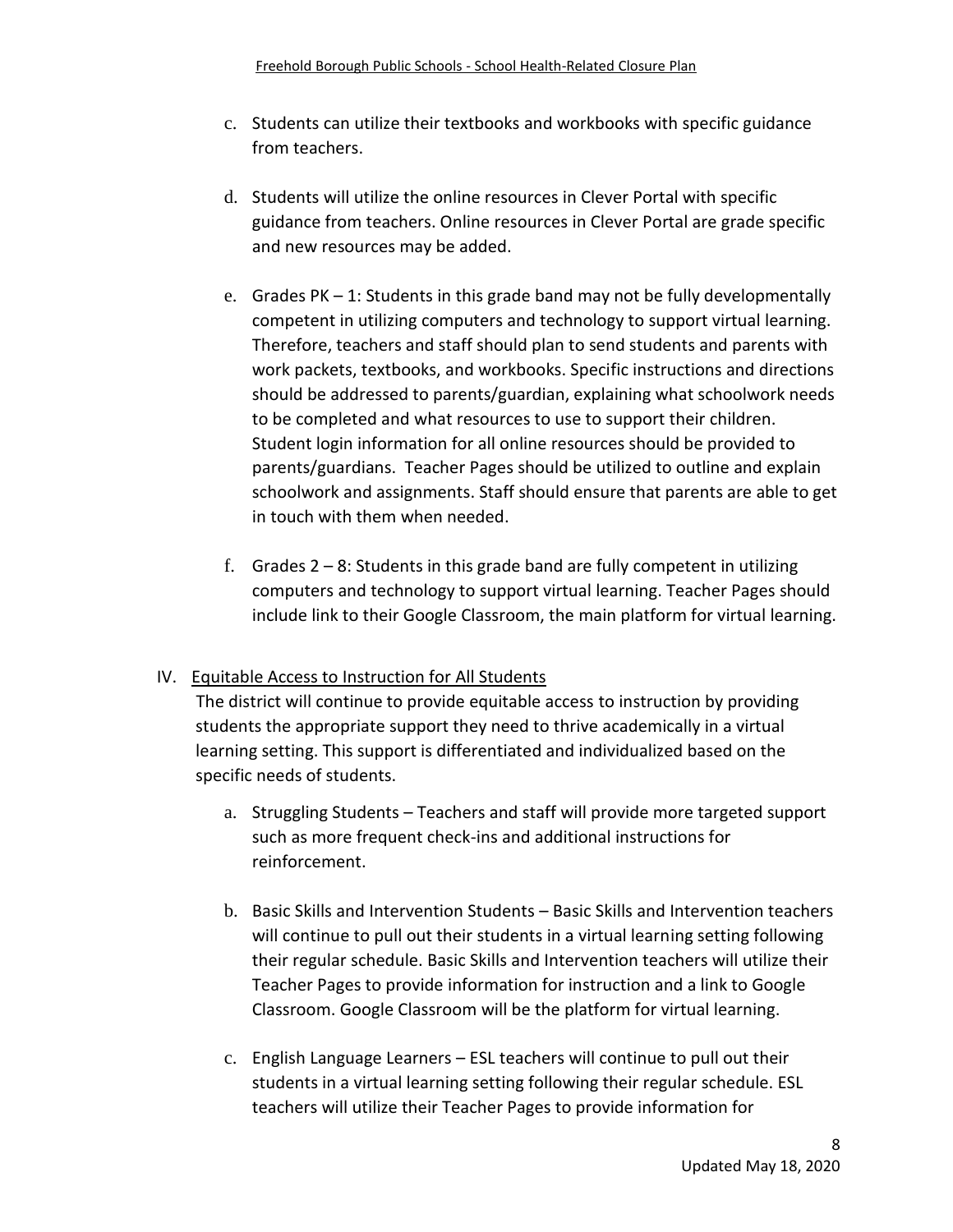instruction and a link to Google Classroom. Google Classroom will be the platform for virtual learning.

- d. Gifted and Talented G&T teacher will continue to pull out students in a virtual learning setting following their regular schedule. G&T teacher will utilize Teacher Pages to provide information for instruction and a link to Google Classroom. Google Classroom will be the platform for virtual learning.
- e. Students with IEPs Special Education teachers will continue to pull out and work with their students in a virtual learning setting following their regular schedule. Special Education teachers will utilize their Teacher Pages to provide information relative to students' IEP goals and objectives for instruction. When necessary, a link to Google Classroom will be provided. Google Classroom will be the platform for virtual learning.
- f. Students with 504s Teachers will ensure that students with 504 plans are provided with appropriate accommodations for continued academic support in a virtual learning setting.
- g. Quarantined Students Students quarantined to stay home while school is in operation will be provided with instruction through virtual learning setting. Students will be provided with technology devices and access to classwork through the Teacher Pages and Google Classroom.

# V. Special Services

The Special Services Department will continue to provide educational programs and support services for students who have educational disabilities in the event that the district school facilities are directed to close due to health-related reasons. The Special Services Department [website](https://www.freeholdboro.k12.nj.us/domain/346) contains detailed information about the scope of services they provide.

a. Related Services – These services include Counselling, Speech, Physical Therapy, and Occupational Therapy. Related services staff will prepare lesson plans and activities that will be sent home for students to complete under the guidance of their parents/guardian. Lessons will contain a variety of activities directly related to each student's IEP goals and objectives. Activities will focus on the specific related service that the student receives. Related Services staff members will ensure that parents and guardian have access and able to communicate with them while schools are closed for healthrelated reasons. All related services missed during closure will be assessed pending review of student participation, work completion, progress toward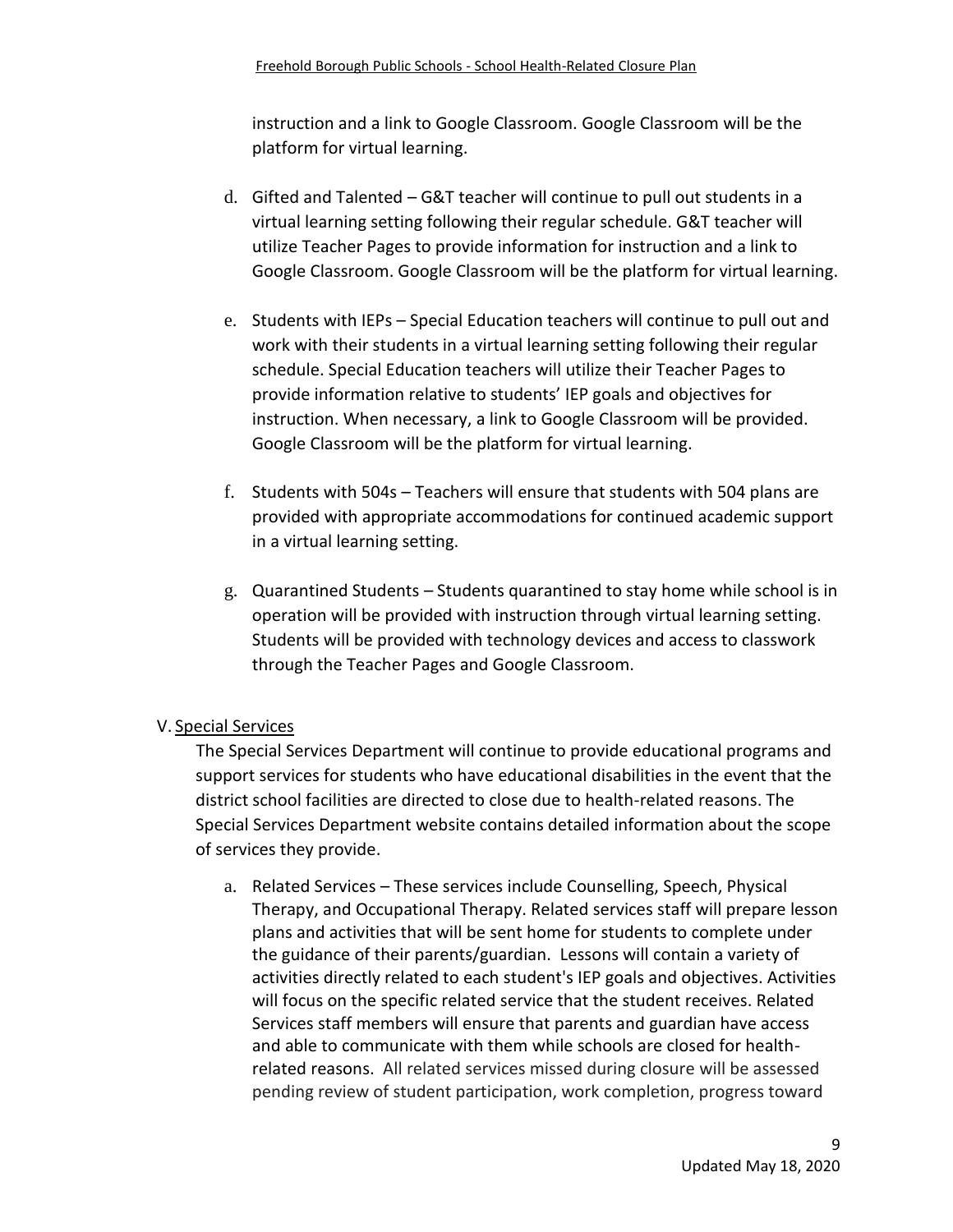IEP goals and objectives, and formative and summative assessment data collection. Appropriate compensatory educational services will be provided per each individual student's needs relative to their IEP.

- b. Child Study Team Services All required CST meetings will be conducted via phone conference. Parents will be notified and invited to participate in the phone conference, in which information about students' educational plans will be communicated and discussed.
- c. Delivery of remote/virtual instruction to implement Individualized Education Plans (IEPs)
- d. Documentation of IEP implementation including the tracking of services, student progress as well as the provision of accommodations and modifications.
	- i. ALL teachers will ensure that ALL supports/modifications/ accommodations (for IEPs, 504's and Health Plans) that can be applied to remote/virtual instruction and learning are provided to the greatest extent possible, including the use of accessible materials and platforms. The Special Services Departmen[t](https://www.freeholdboro.k12.nj.us/domain/346) [website](https://www.freeholdboro.k12.nj.us/domain/346) contains a detailed summary of the scope of services provided to all learners.
	- ii. Special Education teachers will continue to provide instructional supports and modifications, co-teach, pull out and work with their students in a virtual learning setting.
	- iii. Special Education teachers will utilize their Teacher Pages to provide information relative to students' IEP goals and objectives for instruction.
	- iv. Special Education teachers will utilize Google Classroom to provide instruction, supports and modifications relative to students' IEP goals and objectives for virtual learning.
	- v. Special Education teachers will reinforce concepts and skills relative to students' IEP goals and objectives and are encouraged to utilize all resources that are available to them virtually.
	- vi. Paraprofessionals will work with all teachers via Google Meets to collaborate on how to provide support virtually.
	- vii. For direct student support of instruction (1:1, 2:1 or shared)...paraprofessionals will provide the appropriate provisions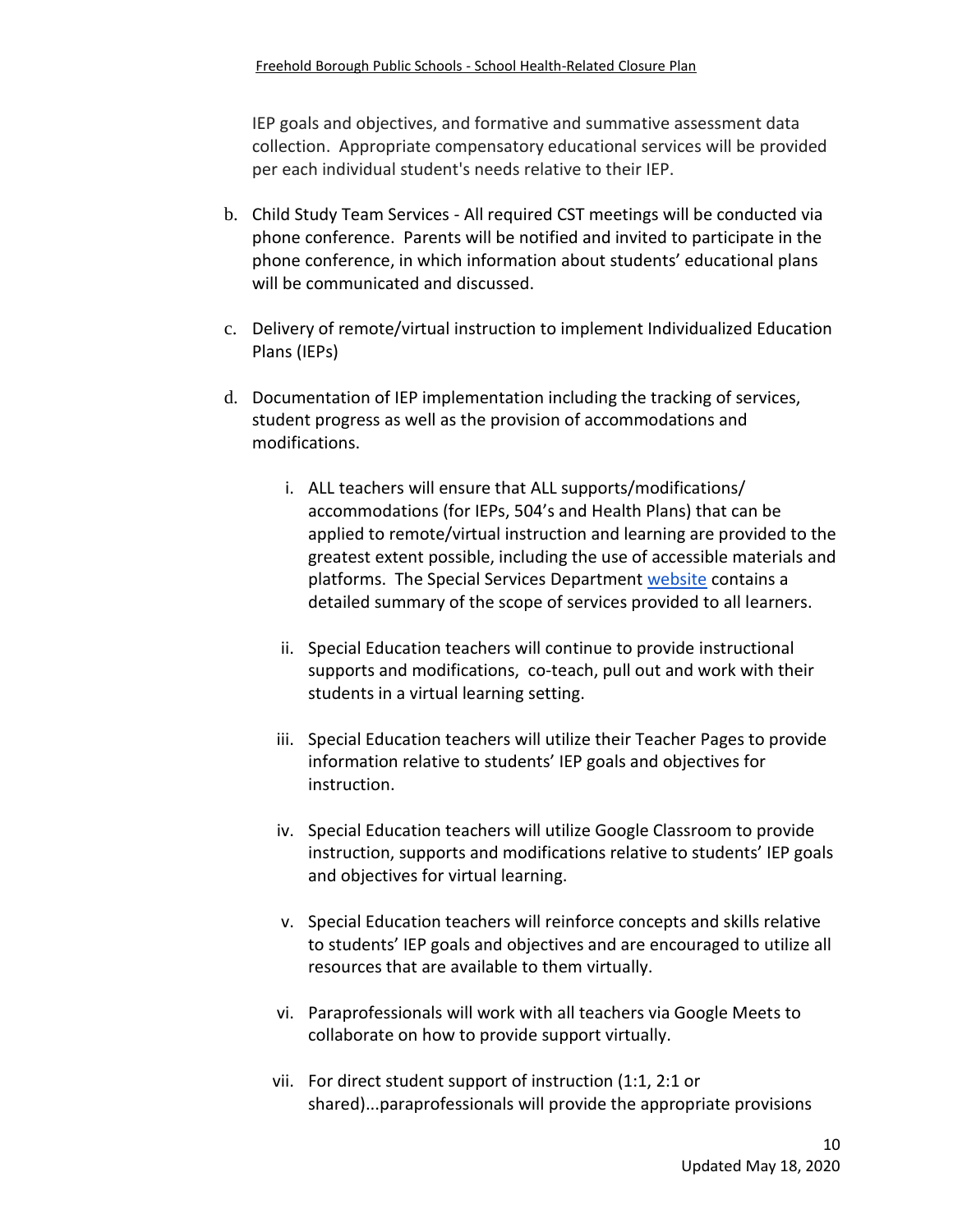relative to students' IEP goals and objectives such as taking data, prompting the student(s), checking for understanding and previewing assignments posted (on either Teacher Pages or Google Classroom) in advance to ensure students are supported both behaviorally and academically.

- viii. Related services (Counseling, Speech, Physical Therapy, and Occupational Therapy) will utilize their Teacher Pages to provide information relative to students' IEP goals and objectives for instruction.
- ix. Related services (Counseling, Speech, Physical Therapy, and Occupational Therapy) will utilize Google Classroom to provide teletherapy services, which include supports and modifications relative to students' IEP goals and objectives for virtual learning.
- x. Related services (Counseling, Speech, Physical Therapy, and Occupational Therapy) will continue to support "push in lessons" where appropriate during virtual lessons within the classroom setting. This service will support maintenance of skills upon return to school.
- xi. ALL teachers and related services staff members will ensure that parents and guardians have access and are able to communicate with them while schools are closed for health-related reasons.
- xii. All teachers and related services staff members will utilize IEP progress reports to document student progress toward their IEP goals and objectives.
- xiii. All teachers and related services staff members are expected to collect data targeted toward IEP goals and objectives in daily lessons via synchronous and asynchronous learning methods. Data collection will include, but is not limited to (daily attendance, participation, work completion, review of work products, progress toward IEP goals and objectives, formative and summative assessments as related to virtual learning)
- xiv. All teachers and related services staff members will continue to provide instructional supports and modifications in a virtual setting via Teacher Pages, Google Classroom and other available resources to reinforce skills and concepts as well as support and implement IEP goals and objectives.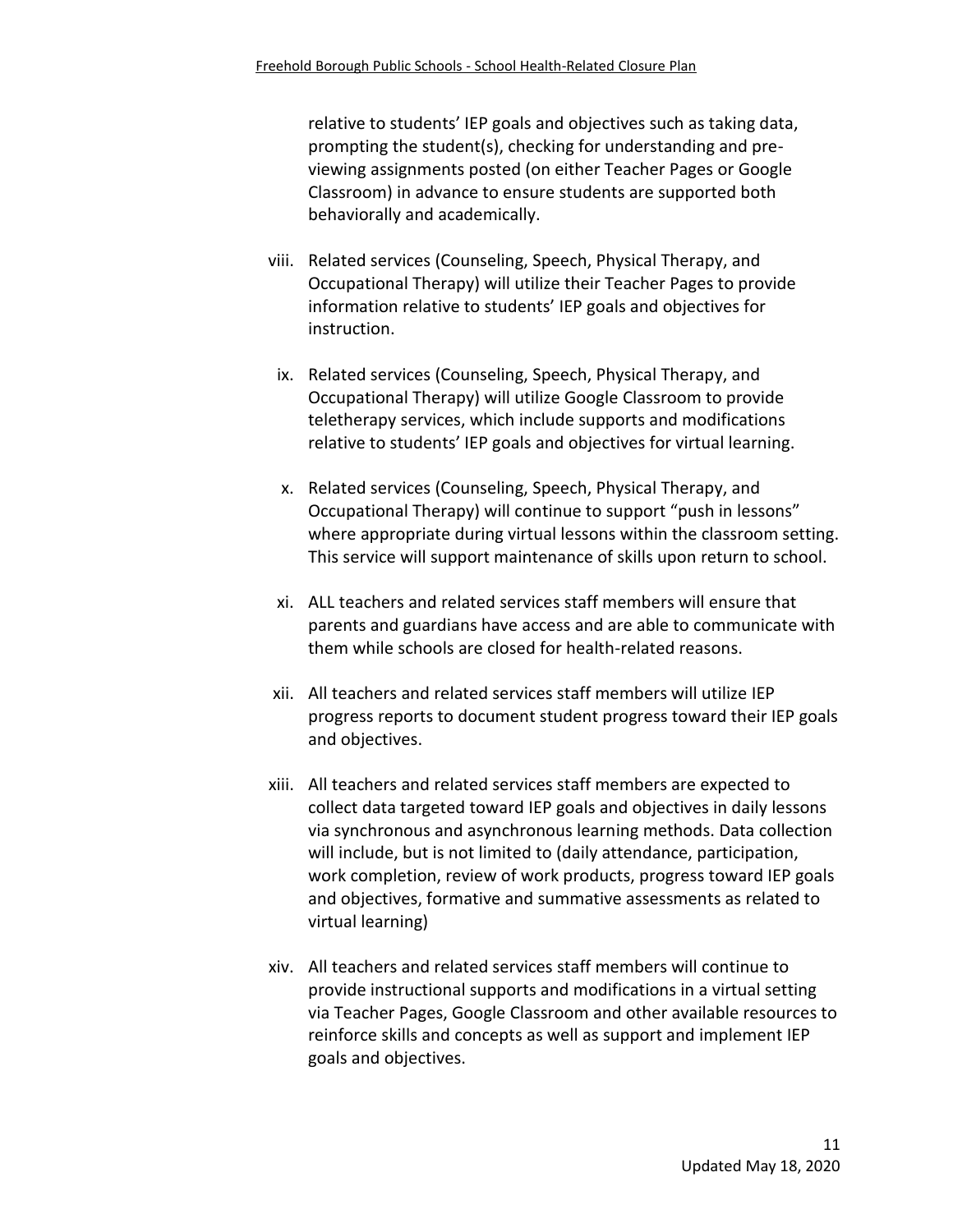- xv. Child Study Team members will conduct meetings with teachers and related services staff members to review IEP goals and objectives to ensure all supports and services are being provided per the IEP (to the greatest extent possible)
- xvi. Child Study Team members will collaborate with teachers, related services staff members and parents to review and revise IEPs, IEP goals and objectives as necessary during virtual learning and instruction.
- xvii. Child Study team members will effectively communicate with parents (through phone conferencing, emails and Google Meets) to provide the necessary supports and services afforded to all learners relative to their IEP, goals and objectives.
- xviii. Virtual IEP meetings, evaluation, and other meetings to identify, evaluate, and/or reevaluate students with disabilities.
- xix. All Child Study Team Services will be conducted via phone conference or through Google Meet. (CST members will obtain consent virtually).
- xx. Parents will be notified and invited to participate in the phone conference or Google Meet, in which information about students' educational plans will be communicated and discussed.
- xxi. Parents will be notified and invited to participate in the phone conference or Google Meet, in which information about students' identification, evaluation, and/or revaluation plans will be communicated, agreed upon, signed off on and implemented to the greatest extent possible during the virtual learning time period.

The Special Services Department will reinforce the provision of instructional support, and all other necessary modifications and accommodations to implement the IEP (goals and objectives) to the greatest extent possible for all learners. To the extent possible, all staff members are to provide support, communication and collaboration efforts to parents so they will be able to transfer skills to the home environment.

VI. Documentation and Records The district will compile documentation and records to support and ensure success of virtual learning setting.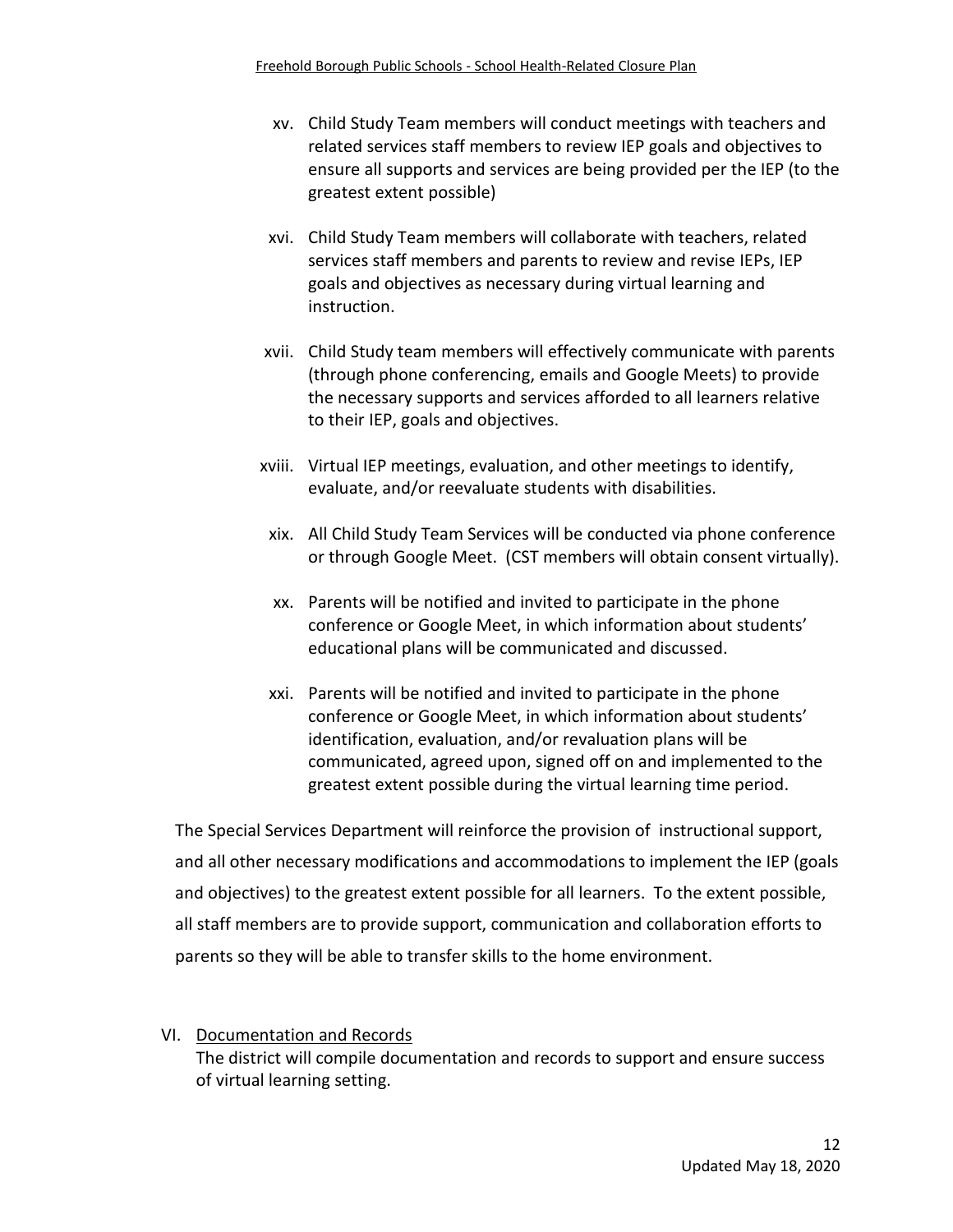- a. Teacher Pages On a daily basis, the administrative team will look and review at Teacher Pages to ensure that virtual learning is taking place and offer support where needed. The daily updates on Teacher Pages will serve as documentation of instruction and activities covered during virtual learning.
- b. Student Work Teachers and staff should collaborate as a team to determine what work to collect, when to collect the work, how to collect the work, and how to grade the work. This should be immediately shared with administration, students and parents.

#### VII. Rehearsing the Plan

This plan for virtual learning has been developed in close consultation with the Grade Level Team Leaders as well as each building Principal. The plan will be rehearsed with each grade level team leader and select staff members from Grades 6-8, Special Services, ESL, Basic Skills/Intervention, and G&T. Staff members will offer additional feedback to the administrative team upon rehearsal.

- a. Grades PK-2: Jacqueline Guarino, Jessica Korber, Shelley Howard, Jillian Lazaro
- b. Grades 3-5: Jenna Piccolomini, Julie Snedden, Diane Dispenza
- c. Grades 6-8: Jennifer Michal, Jacqueline Tur, Ann Fasano, Francisco Alberro
- d. Related Services: Jennifer Steinlight
- e. ESL: Elena Hagan
- f. Basic Skills/Intervention: Brigid Ippolito, Heidi Brache
- g. G&T: Kenneth Slavick

VIII. Support System for Staff

- a. Administration: All administrators will monitor and support all their respective staff members via email and/or phone call.
- b. Technology Implementation Mentors (TIMs): Building TIMs will support all staff with regards to their Teacher Pages and Google Classroom. They can be reached through email.

| School     | TIM             |
|------------|-----------------|
| <b>FLC</b> | Jillian Lazaro  |
| <b>PAE</b> | Joshua Goldberg |
| <b>FIS</b> | Jennifer Michal |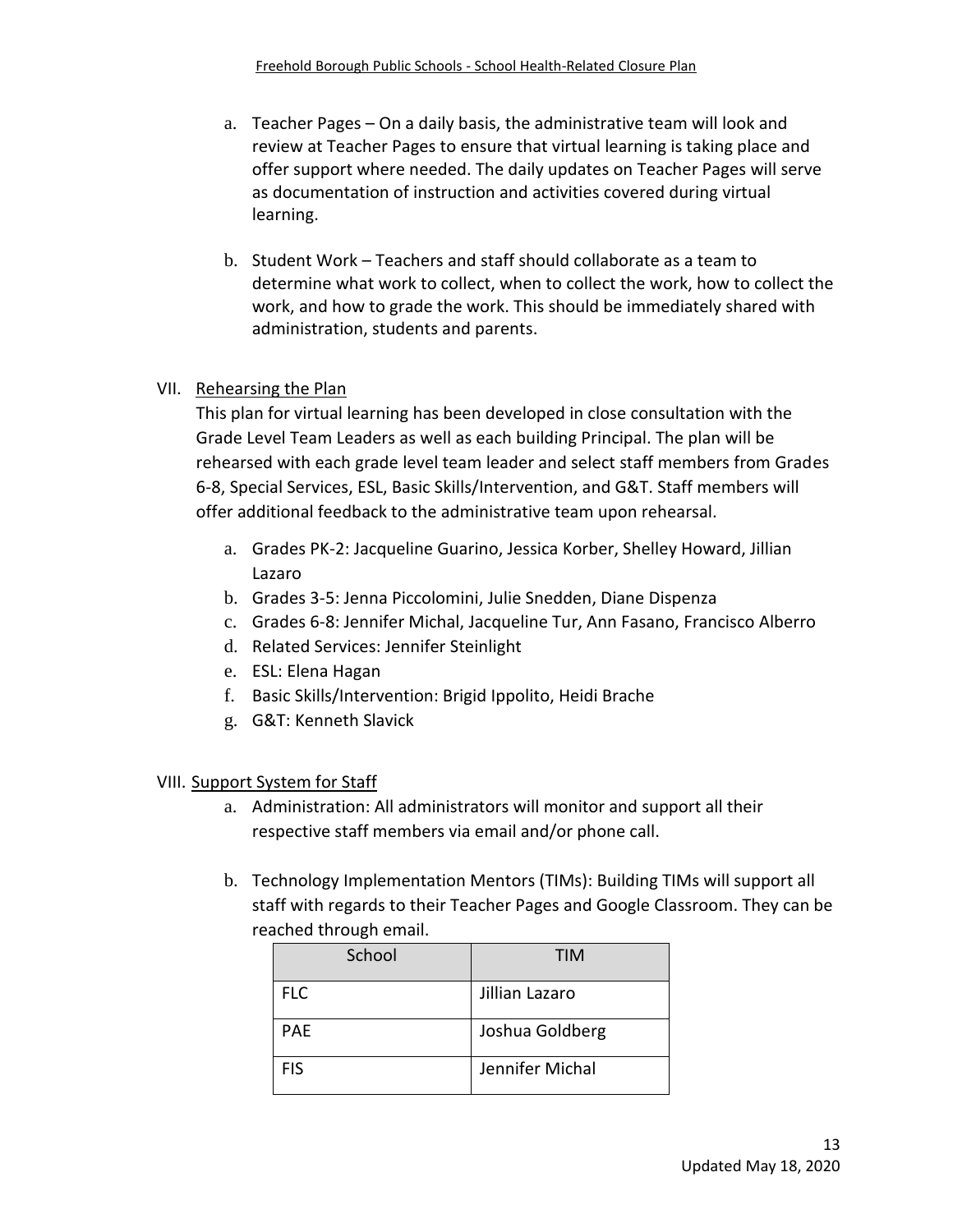- c. K-5 Grade Level Leaders, SpEd Leaders, and ESL/BL Leaders will help ensure communication and collaboration among staff in developing details of plan for instruction specific to their grade level and content area.
- d. Grades 6-8 teachers will continue to utilize their PLCs for continued communication and collaboration in developing details of plan for instruction specific to their grade level and content area.

# IX. Virtual Learning Guidance:

## Grade PreK - 1

Staff members in PreK – 1 provide students and parents with work packets, textbooks, and/or workbooks to support Virtual Learning. Teacher Pages (website) are utilized to outline and explain schoolwork and assignments, reflecting their full day (bell) schedule. Staff members ensure that parents are able to get in touch with them when needed through email and use of appropriate phone apps such as Class Dojo and Talking Points. Student login information for all online resources are provided to parents/guardians for those who have access to internet and technology devices. Through Teacher Pages, specific instructions and directions are addressed to parents/guardian explaining what schoolwork needs to be completed and what resources to use to support their children.

#### Grade 2 - 8

Staff members in Grades 2 - 8 follow their full day (bell) schedule and provide differentiated approach during virtual learning using synchronous and asynchronous learning. These varied approaches to virtual learning help in introducing and explicitly covering new topics and contents to students while giving them opportunities to complete their work independently.

1. Synchronous Learning

Synchronous learning involves the teacher and the entire class (students) engaging in instruction via a web conferencing tool. It creates a virtual classroom that allows students to ask questions and the teacher to answer them instantly. Teachers who implement synchronous learning allow students to participate and learn in real time and to involve in live discussions. Examples of synchronous learning include the following: video/web conferencing (Google Meet), live chat through Google Meet, and Google Classroom.

#### 2. Asynchronous Learning

Asynchronous learning is a self-study and student-centered approach. The teacher and students are not involved in real time virtual interaction or discussion. The teacher may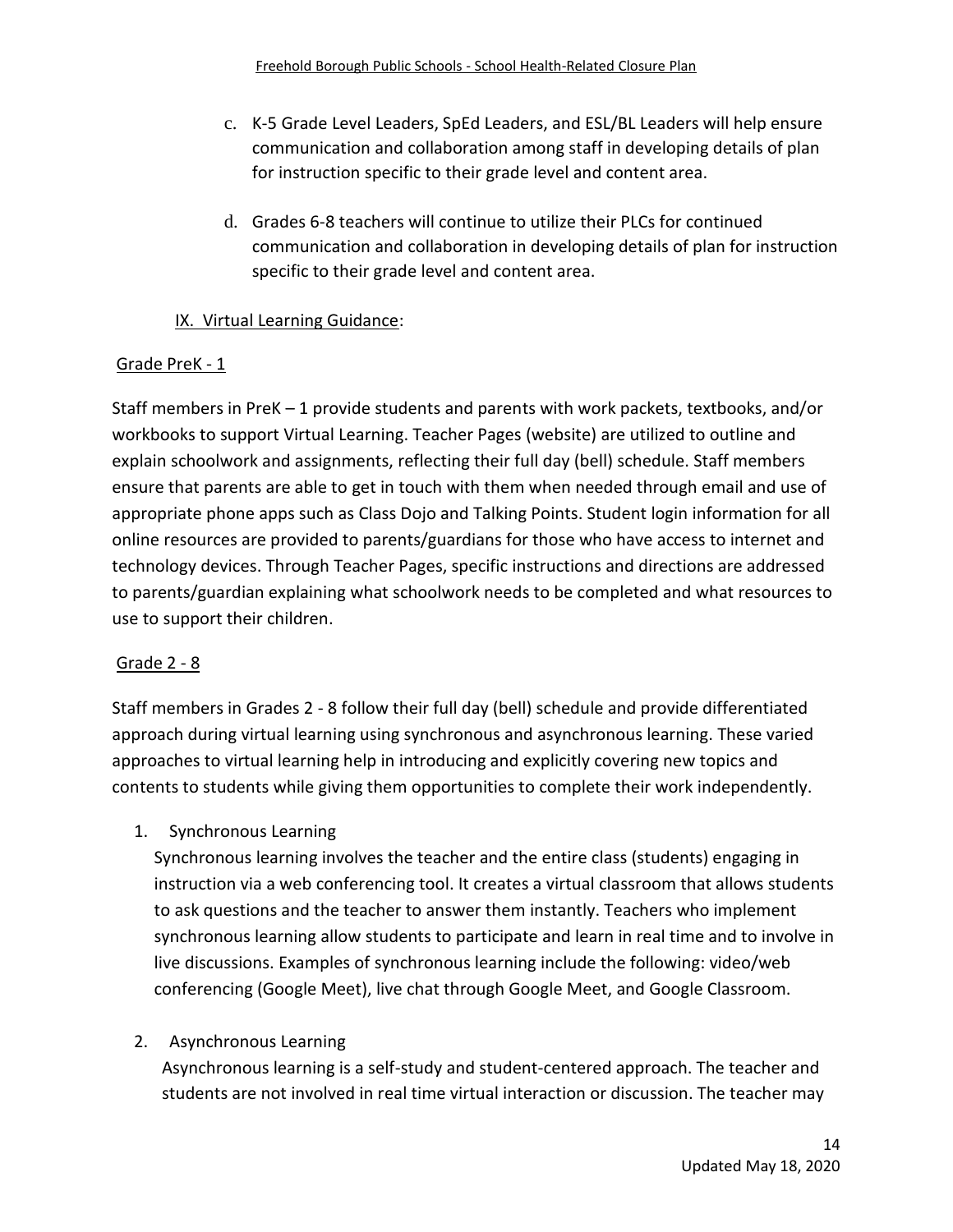post lectures, recorded videos/tutorials, assignments and classwork electronically for students to complete and submit on a set time. Students do the work on their own and at their own pace. In doing the work, students may seek teacher guidance through email, video conferencing, phone conferencing, and real time comments in Google applications. Examples of asynchronous learning include the following: pre-recorded videos/webinar, email, and Google Classroom discussion boards.

3. When to Use Synchronous and Asynchronous Learning

A combination of Synchronous and Asynchronous Learning will best support student success in a virtual learning setting. But understanding when to use each approach is the key.

When to Use Synchronous Learning

Whole-class Discussion

○ Starting a new topic or content – This serves as the time for direct and explicit instruction. The teacher covers new topics and content with detailed explanations and examples. The entire class participates actively and should be engaged in virtual discussion.

○ Going over new assignments – The teacher provides detailed instructions on the assignments and work that the whole class is expected to complete. Students have the opportunity to ask questions and clarifications.

Other uses: Morning Meetings and Class Meetings

When to Use Asynchronous Learning

Small Group Work and Independent Work

o Giving students time to complete work – After giving direct instruction and explicit directions on assignments, students complete the work on their own, or with their peers as assigned by teachers. But students know how to access and reach out to teachers when needed.

One-on-one or Small Group Support

o Individual or small group conferencing – The teacher should reach out to students who need additional support for one-on-one or small group instruction after whole-class discussion. The rest of the class is working on their own.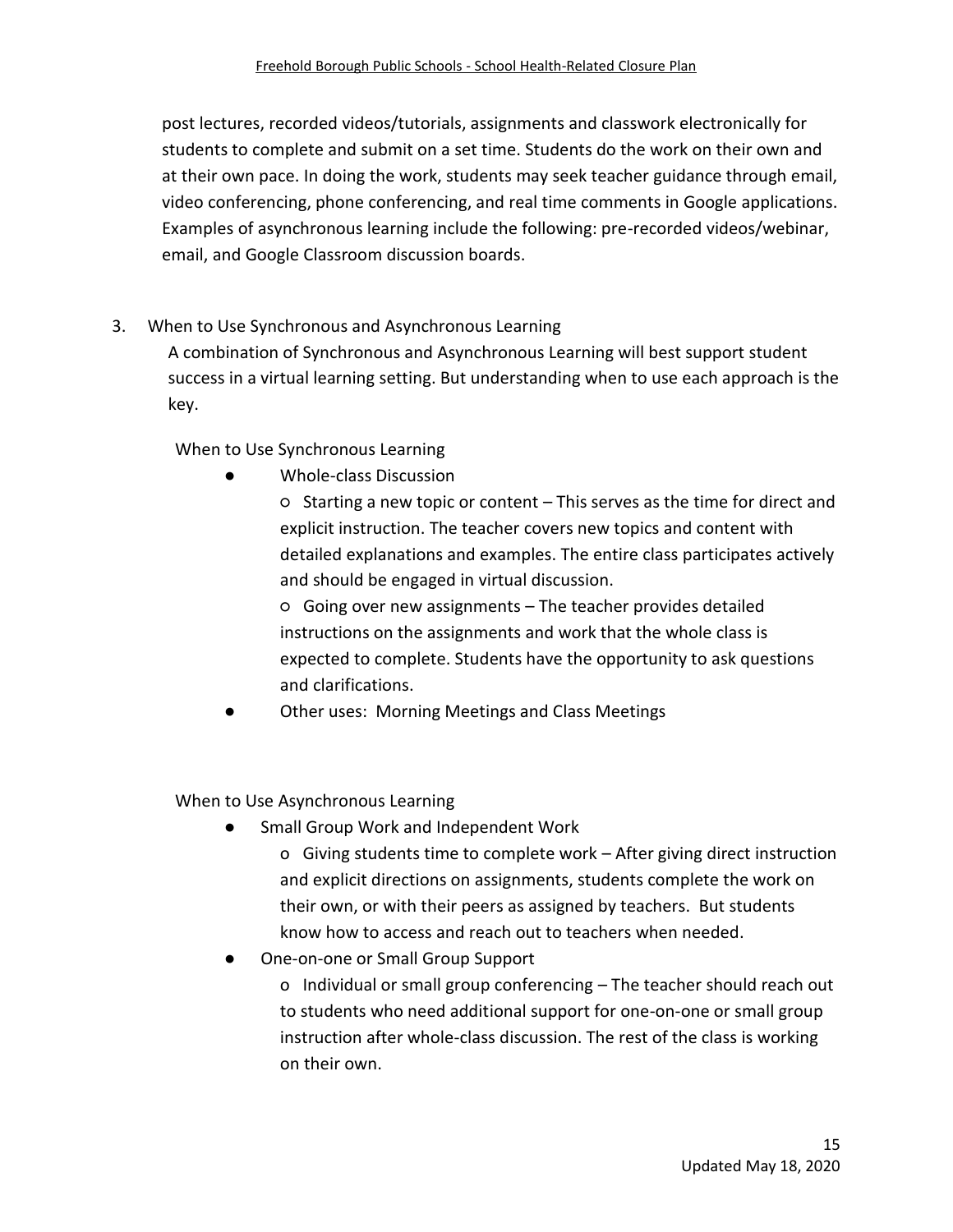# X. Measures of Student Learning (Grading)

n a

The following guidelines provide information and procedures for grading students' work under Home Instruction during Mandated School Closure for 4<sup>th</sup> Marking Period. These include various assessments that are used to provide students with Report Cards grades

| Grade<br>Level | <b>Report Card Grade</b><br><b>Categories and Weights</b><br>(Genesis Gradebook) | Report Card in Virtual Learning (VL) Setting                                                                                                                                                                                                                                                         |
|----------------|----------------------------------------------------------------------------------|------------------------------------------------------------------------------------------------------------------------------------------------------------------------------------------------------------------------------------------------------------------------------------------------------|
| PreK           | PreK GOLD Checkpoints are<br>uploaded to Genesis -<br>"Documents Folder"         | Developing Checkpoint 3 (CP3) in VL Setting<br>Knowledge, Skills, & Abilities will be<br>developed through:<br>- Parent Questionnaire/Survey will be used<br>for Social-Emotional, Language, and<br>Cognitive.<br>- Online resources such as IXL will be used<br>to assess Literacy and Mathematics. |
| Gr.K           | Kindergarten Report Card                                                         | Grading for Report Card in VL Setting<br>Mathematics/Language Arts/Science/Social<br>Studies/Technology<br>Use Pass or Fail grade. These will be<br>added to "Progress Key".<br>• Personal Development/About Me<br>Use Not Graded (NG). It will be added to<br>"Progress Key".                       |

m.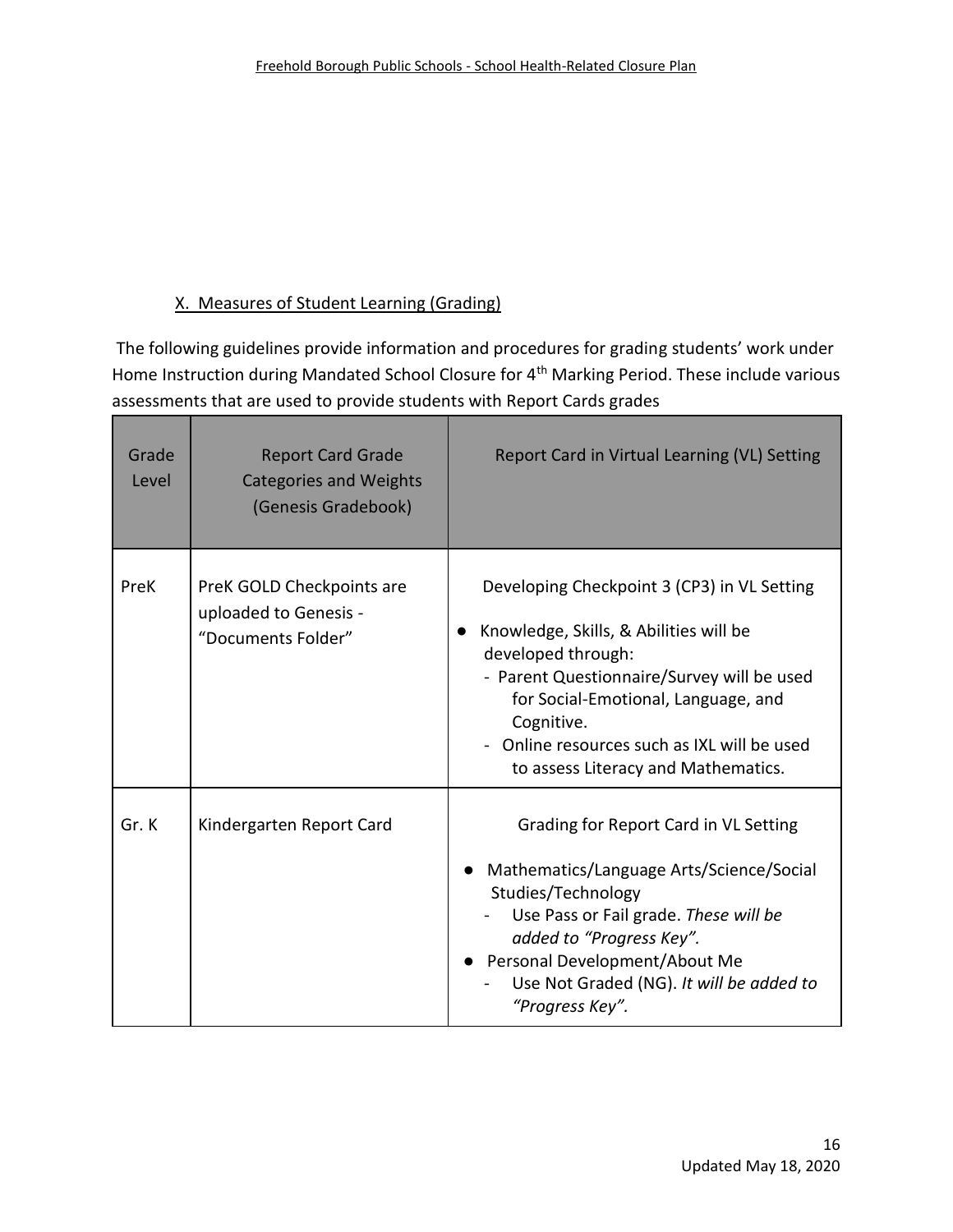| Gr. 1 | Grade 1 Report Card                                                                                                                                                                                    | Grading for Report Card in VL Setting<br>Language Arts/Math/Social Studies/Related<br>Arts<br>Use Pass or Fail grade. These will be<br>added to "Grading Key".<br>Reading Behavior/Learning Behavior<br>Use Not Graded (NG).                                                                                                                                                                                                                                                                                                                                                                                                                                                                                                                                                                                                                                                                                                                                                                |
|-------|--------------------------------------------------------------------------------------------------------------------------------------------------------------------------------------------------------|---------------------------------------------------------------------------------------------------------------------------------------------------------------------------------------------------------------------------------------------------------------------------------------------------------------------------------------------------------------------------------------------------------------------------------------------------------------------------------------------------------------------------------------------------------------------------------------------------------------------------------------------------------------------------------------------------------------------------------------------------------------------------------------------------------------------------------------------------------------------------------------------------------------------------------------------------------------------------------------------|
| Gr. 2 | Reading/Writing/Math<br>Test = $50%$<br>Quizzes = 30%<br>Classwork = $15%$<br>Homework = 5%<br><b>Science/Social Studies</b><br>Test = $35%$<br>Quizzes = 30%<br>Classwork = $25%$<br>Homework = $10%$ | Grading for Report Card in VL Setting<br>Redefined categories to support Virtual<br>Learning<br>• Test = Test should be set up so students<br>can use their books, notebooks, and<br>other resources (ie: open-book test). Test<br>should be longer than a quiz.<br>• Quiz = Quiz should be set up so students<br>can use their books, notebooks, and<br>other resources (ie: open-book quiz).<br>Quiz should be short and quick.<br>• Classwork = Classwork will be the work<br>that students are expected to complete<br>and turn in as set up by the teacher (ie:<br>daily, weekly, etc.)<br><b>Grading Students' Work</b><br>- Outstanding $(O) = 87\% - 100\%$ .<br>Students complete work on time and<br>with great accuracy<br>Satisfactory (S) = 70%-86%. Students<br>complete work. The work is submitted<br>late and may have errors.<br>- Unsatisfactory (U) = $69\%$ & <. Student<br>do not complete work.<br>• Homework = This can stay the same prior<br>to Virtual Learning. |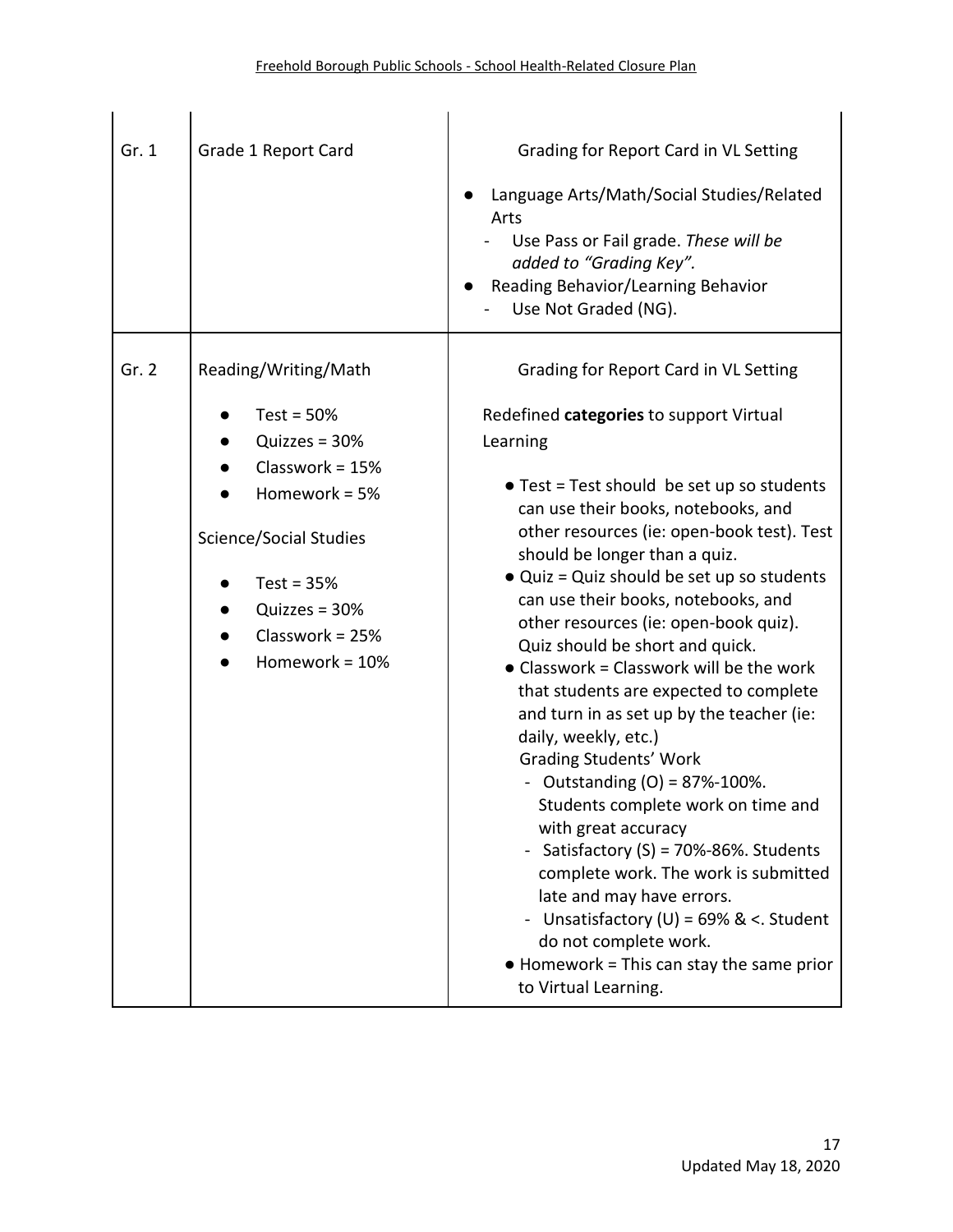| $K-2$ | Art/Music/World Language/PE                                               | Follow the same grading system that K-2<br>homeroom teachers are using but adapt as<br>needed to fit your content area (ie: Art may<br>include projects/presentation, etc.) |
|-------|---------------------------------------------------------------------------|-----------------------------------------------------------------------------------------------------------------------------------------------------------------------------|
| $K-2$ | · Special Education<br><b>Basic Skills</b><br>G&T<br>$\bullet$<br>$ESL^*$ | Follow the same grading system that K-2<br>homeroom teachers are using but adapt as<br>needed to fit your content area.<br>*follow instructions provided by Ms. Zimmer      |

| <b>Report Card Grade</b><br>Grade<br><b>Categories and Weights</b><br>Level<br>(Genesis Gradebook) | Report Card in Virtual Learning (VL) Setting |
|----------------------------------------------------------------------------------------------------|----------------------------------------------|
|----------------------------------------------------------------------------------------------------|----------------------------------------------|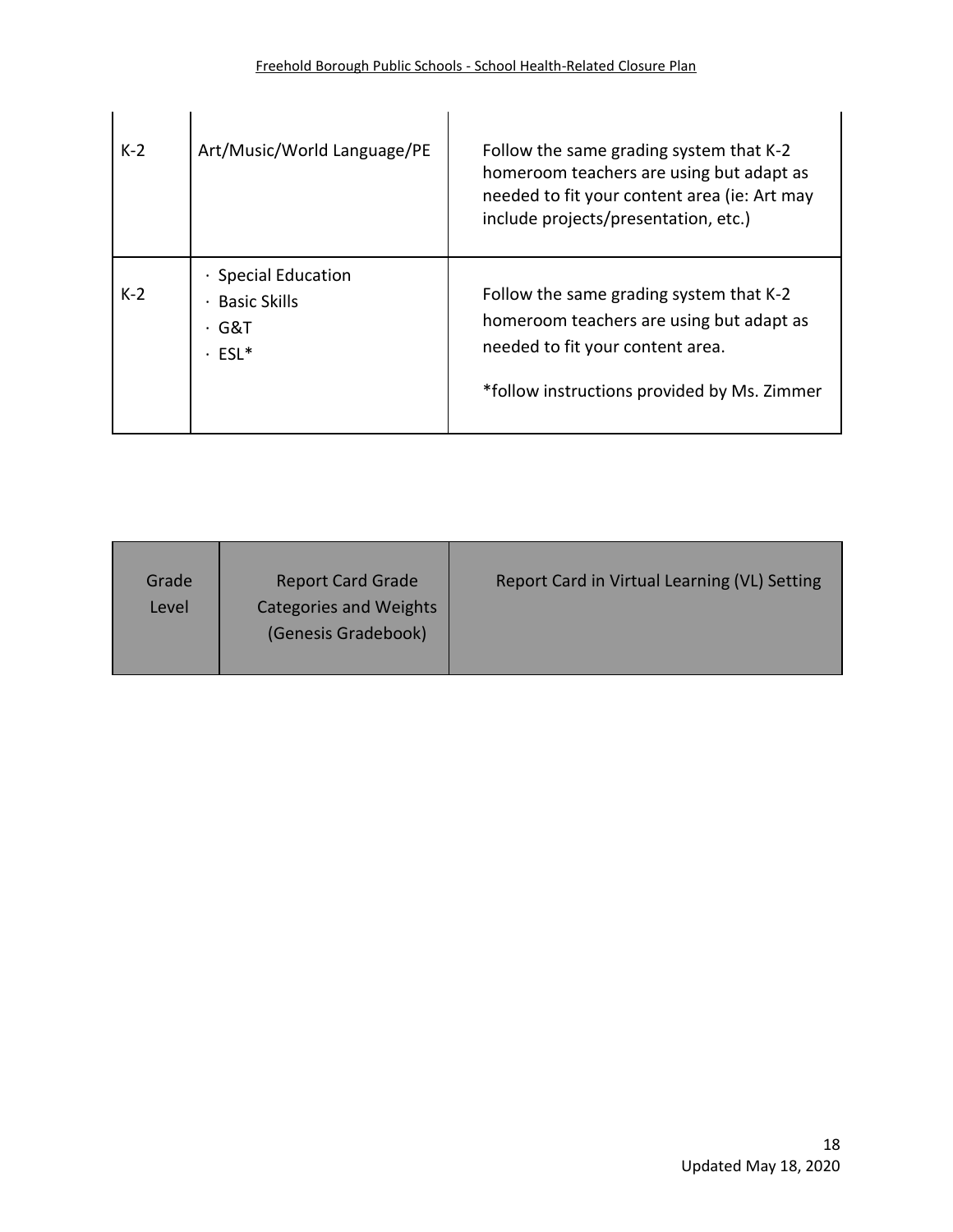| Gr.3 | Reading/Writing/Math                                                                                                                                                        | Grading for Report Card in VL Setting                                                                                                                                                                                                                                                                                                                                                                                                                                                                                                                                                                                                                                                                                                                                                                                                                                                                                                          |
|------|-----------------------------------------------------------------------------------------------------------------------------------------------------------------------------|------------------------------------------------------------------------------------------------------------------------------------------------------------------------------------------------------------------------------------------------------------------------------------------------------------------------------------------------------------------------------------------------------------------------------------------------------------------------------------------------------------------------------------------------------------------------------------------------------------------------------------------------------------------------------------------------------------------------------------------------------------------------------------------------------------------------------------------------------------------------------------------------------------------------------------------------|
|      | Test = $50%$<br>Quizzes = $30%$<br>Classwork = $15%$<br>Homework = $5%$<br>Science/Social Studies<br>Test = $35%$<br>Quizzes = $30%$<br>Classwork = $25%$<br>Homework = 10% | Redefined categories to support Virtual<br>Learning<br>• Test = Test should be set up so students<br>can use their books, notebooks, and<br>other resources (ie: open-book test). Test<br>should be longer than a quiz. Grading will<br>remain in % form.<br>• Quiz = Quiz should be set up so students<br>can use their books, notebooks, and<br>other resources (ie: open-book quiz).<br>Quiz should be short and quick. Grading<br>will remain in % form.<br>• Classwork = Classwork will be the work<br>that students are expected to complete<br>and turn in as set up by the teacher (ie:<br>daily, weekly, etc.)<br><b>Grading Students' Work</b><br>- Outstanding $(O) = 87\% - 100\%$ .<br>Students complete work on time and<br>with great accuracy<br>- Satisfactory (S) = 70%-86%. Students<br>complete work. The work is submitted<br>late and may have errors.<br>- Unsatisfactory (U)= 69% & <. Student<br>do not complete work |
|      |                                                                                                                                                                             | $\bullet$ Homework = This can stay the same<br>prior to Virtual Learning.                                                                                                                                                                                                                                                                                                                                                                                                                                                                                                                                                                                                                                                                                                                                                                                                                                                                      |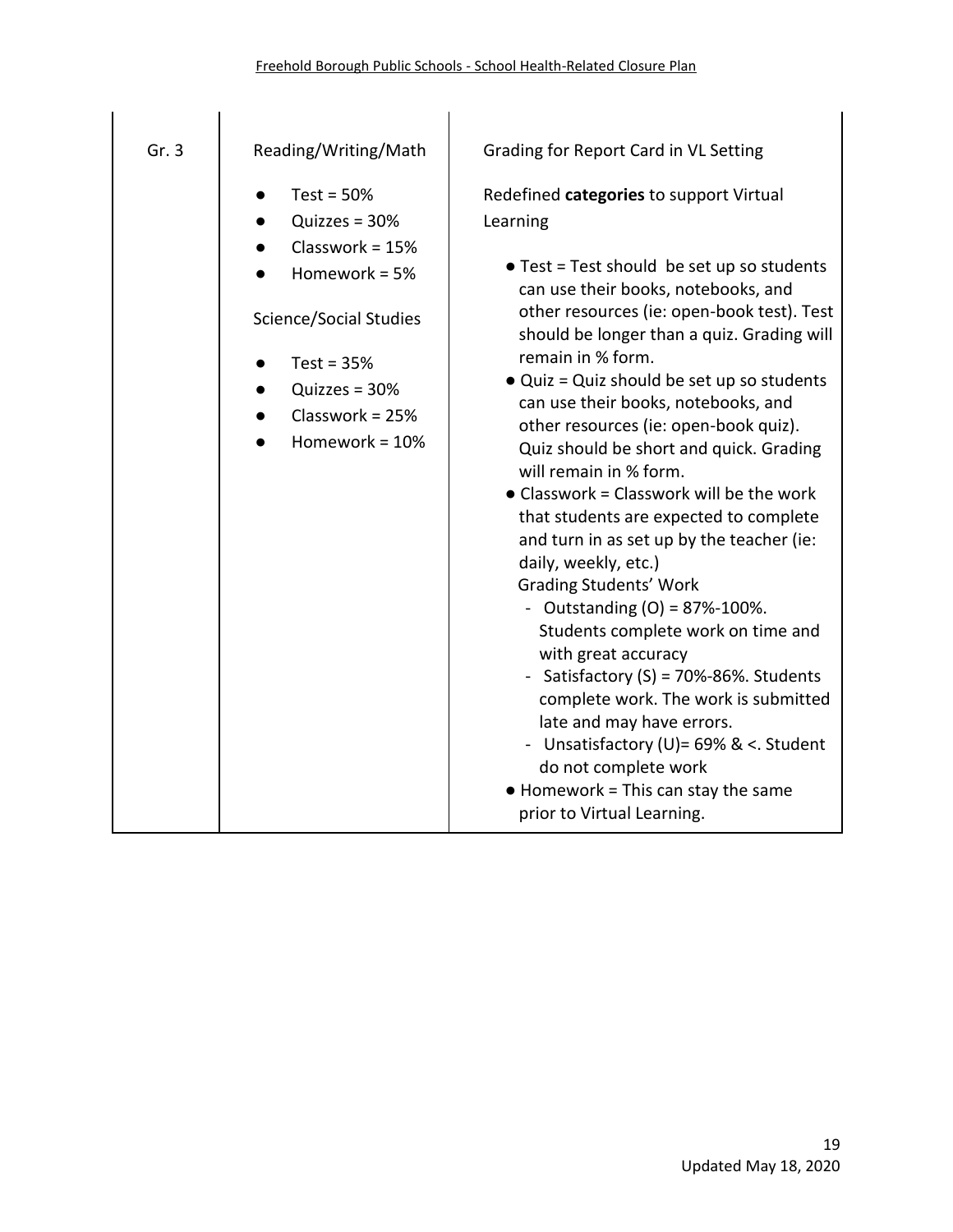| Gr.4 | Reading/Writing/Math                                                                                                                                                        | Grading for Report Card in VL Setting                                                                                                                                                                                                                                                                                                                                                                                                                                                                                                                                                                                                                                                                                                                                                                                                                                                                                                                                                                                           |
|------|-----------------------------------------------------------------------------------------------------------------------------------------------------------------------------|---------------------------------------------------------------------------------------------------------------------------------------------------------------------------------------------------------------------------------------------------------------------------------------------------------------------------------------------------------------------------------------------------------------------------------------------------------------------------------------------------------------------------------------------------------------------------------------------------------------------------------------------------------------------------------------------------------------------------------------------------------------------------------------------------------------------------------------------------------------------------------------------------------------------------------------------------------------------------------------------------------------------------------|
|      | Test = $40%$<br>Quizzes = $25%$<br>Classwork = $30%$<br>Homework = $5%$<br>Science/Social Studies<br>Test = $35%$<br>Quizzes = $30%$<br>Classwork = $25%$<br>Homework = 10% | Redefined categories to support Virtual<br>Learning<br>• Test = Test should be set up so students<br>can use their books, notebooks, and<br>other resources (ie: open-book test). Test<br>should be longer than a quiz. Grading will<br>remain in % form.<br>• Quiz = Quiz should be set up so students<br>can use their books, notebooks, and<br>other resources (ie: open-book quiz).<br>Quiz should be short and quick. Grading<br>will remain in % form.<br>• Classwork = Classwork will be the work<br>that students are expected to complete<br>and turn in as set up by the teacher (ie:<br>daily, weekly, etc.)<br><b>Grading Students' Work</b><br>- Outstanding $(O) = 87\% - 100\%$ .<br>Students complete work on time and<br>with great accuracy<br>- Satisfactory (S) = 70%-86%. Students<br>complete work. The work is submitted<br>late and may have errors.<br>- Unsatisfactory (U) = $69\%$ & <. Student<br>do not complete work<br>$\bullet$ Homework = This can stay the same<br>prior to Virtual Learning. |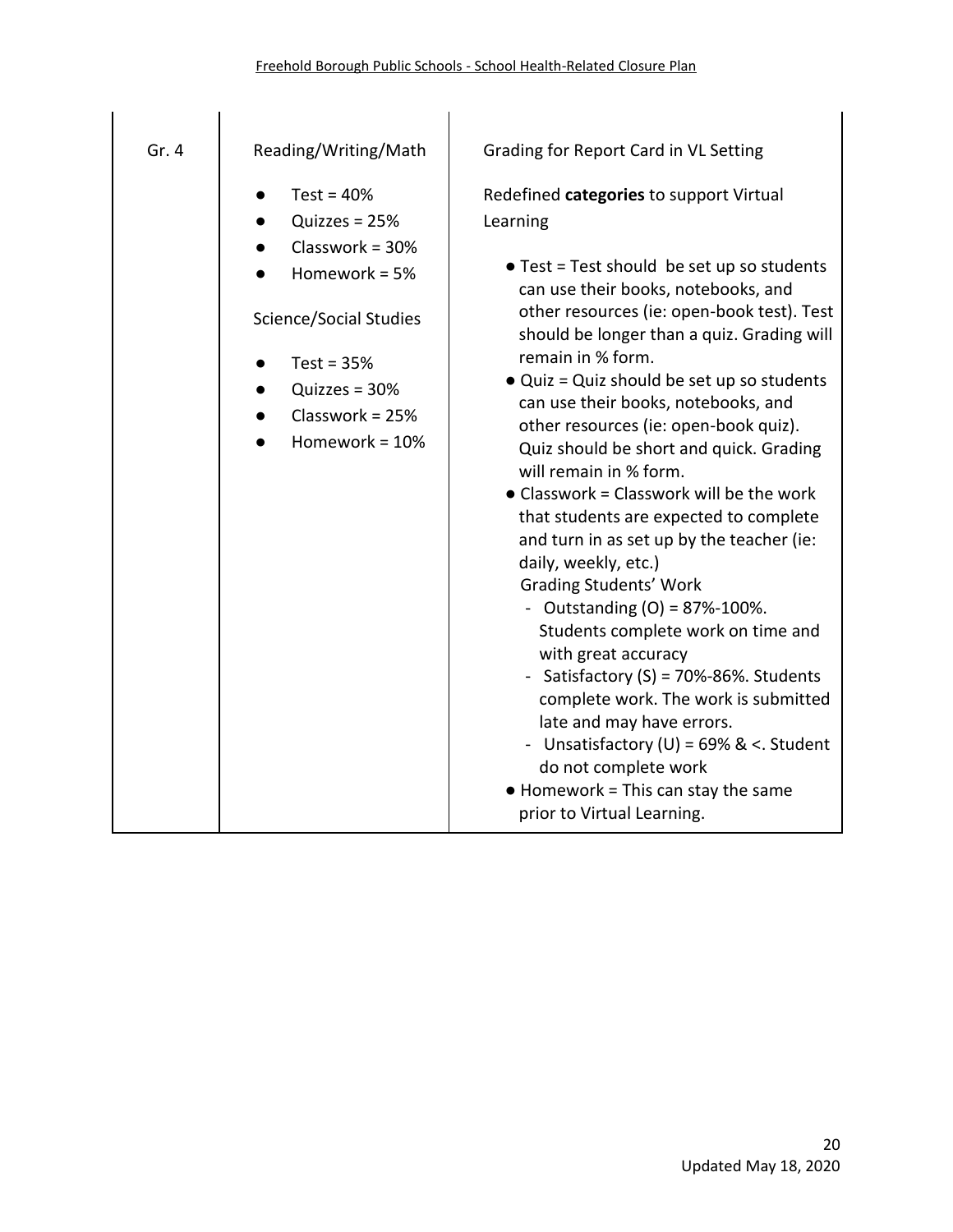| Gr. 5     | Reading/Writing/Math                                                                                                                                                         | Grading for Report Card in VL Setting                                                                                                                                                                                                                                                                                                                                                                                                                                                                                                                                                                                                                                                                                                                                                                                                                                                                                                                                                                                          |
|-----------|------------------------------------------------------------------------------------------------------------------------------------------------------------------------------|--------------------------------------------------------------------------------------------------------------------------------------------------------------------------------------------------------------------------------------------------------------------------------------------------------------------------------------------------------------------------------------------------------------------------------------------------------------------------------------------------------------------------------------------------------------------------------------------------------------------------------------------------------------------------------------------------------------------------------------------------------------------------------------------------------------------------------------------------------------------------------------------------------------------------------------------------------------------------------------------------------------------------------|
|           | Test = $40%$<br>Quizzes = $25%$<br>Classwork = $30%$<br>Homework = 5%<br>Science/Social Studies<br>Test = $35%$<br>Quizzes = $30%$<br>Classwork = $25%$<br>Homework = $10\%$ | Redefined categories to support Virtual<br>Learning<br>• Test = Test should be set up so students<br>can use their books, notebooks, and<br>other resources (ie: open-book test). Test<br>should be longer than a quiz. Grading will<br>remain in % form.<br>• Quiz = Quiz should be set up so students<br>can use their books, notebooks, and<br>other resources (ie: open-book quiz).<br>Quiz should be short and quick. Grading<br>will remain in % form.<br>• Classwork = Classwork will be the work<br>that students are expected to complete<br>and turn in as set up by the teacher (ie:<br>daily, weekly, etc.)<br><b>Grading Students' Work</b><br>- Outstanding $(O) = 87% - 100%$ .<br>Students complete work on time and<br>with great accuracy.<br>- Satisfactory (S) = 70%-86% Students<br>complete work. The work is submitted<br>late and may have errors.<br>- Unsatisfactory (U) = $69\%$ & <. Student<br>do not complete work.<br>$\bullet$ Homework = This can stay the same<br>prior to Virtual Learning. |
| $Gr. 3-5$ | Art/Music/World<br>Language/PE                                                                                                                                               | Follow the same grading system that Gr. 3-5<br>homeroom teachers are using but adapt as<br>needed to fit your content area (ie: Art may<br>include projects/presentation, etc.)                                                                                                                                                                                                                                                                                                                                                                                                                                                                                                                                                                                                                                                                                                                                                                                                                                                |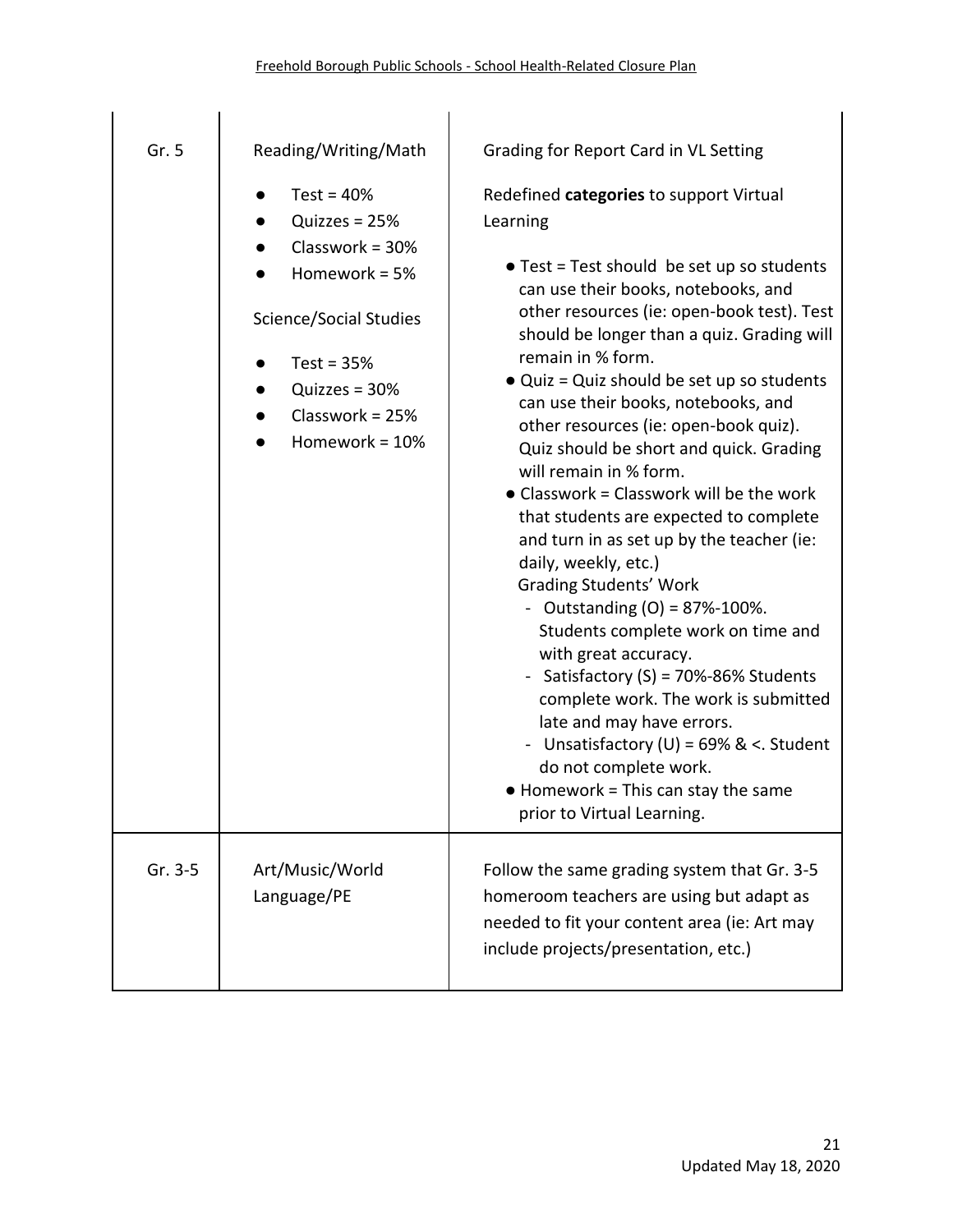| $\bullet$ · Special Education<br>Gr. $3-5$<br><b>Basic Skills</b><br>G&T<br>$\bullet$ $\cdot$ ESL* | Follow the same grading system that Gr. 3-5<br>homeroom teachers are using but adapt as<br>needed to fit your content area.<br>*follow instructions provided by Ms. Zimmer |
|----------------------------------------------------------------------------------------------------|----------------------------------------------------------------------------------------------------------------------------------------------------------------------------|
|----------------------------------------------------------------------------------------------------|----------------------------------------------------------------------------------------------------------------------------------------------------------------------------|

| Content<br>Area | Grade $6 - 8$<br><b>Report Card Grade</b><br><b>Categories and Weights</b><br>(Genesis Gradebook)                                                              | Report Card in Virtual Learning (VL) Setting                                                                                                                                                                                                                                                                                                                                                                                                                                                                                                                                                                                                                                                                                                                                                                                                                                                                       |
|-----------------|----------------------------------------------------------------------------------------------------------------------------------------------------------------|--------------------------------------------------------------------------------------------------------------------------------------------------------------------------------------------------------------------------------------------------------------------------------------------------------------------------------------------------------------------------------------------------------------------------------------------------------------------------------------------------------------------------------------------------------------------------------------------------------------------------------------------------------------------------------------------------------------------------------------------------------------------------------------------------------------------------------------------------------------------------------------------------------------------|
| <b>ELA</b>      | • Writing - Drafting = 30%<br>• Writing - Publishing = 20%<br>• Reading - Classwork =<br>20%<br>• Reading - Homework=<br>10%<br>• Reading-Assessments =<br>20% | Grading for Report Card in VL Setting<br>Redefined categories to support Virtual<br>Learning<br>$\bullet$ Writing-Drafting = This can stay the same<br>prior to Virtual Learning.<br>$\bullet$ Writing-Publishing = This can stay the<br>same prior to Virtual Learning.<br>• Reading-Classwork = Classwork will be<br>the work that students are expected to<br>complete and turn in as set up by the<br>teacher (ie: daily, weekly, etc.)<br><b>Grading Students' Work:</b><br>Outstanding (O) = 87%-100%.<br>Students complete work on time<br>and with great accuracy<br>Satisfactory (S) = 70%-86%.<br>$\blacksquare$<br>Students complete work. The work is<br>submitted late and may have errors.<br>Unsatisfactory (U) = $65\%$ & <.<br>$\blacksquare$<br>Student do not complete work<br>• Reading-Assessments = Assessments<br>should be set up so students can use<br>their books, notebooks, and other |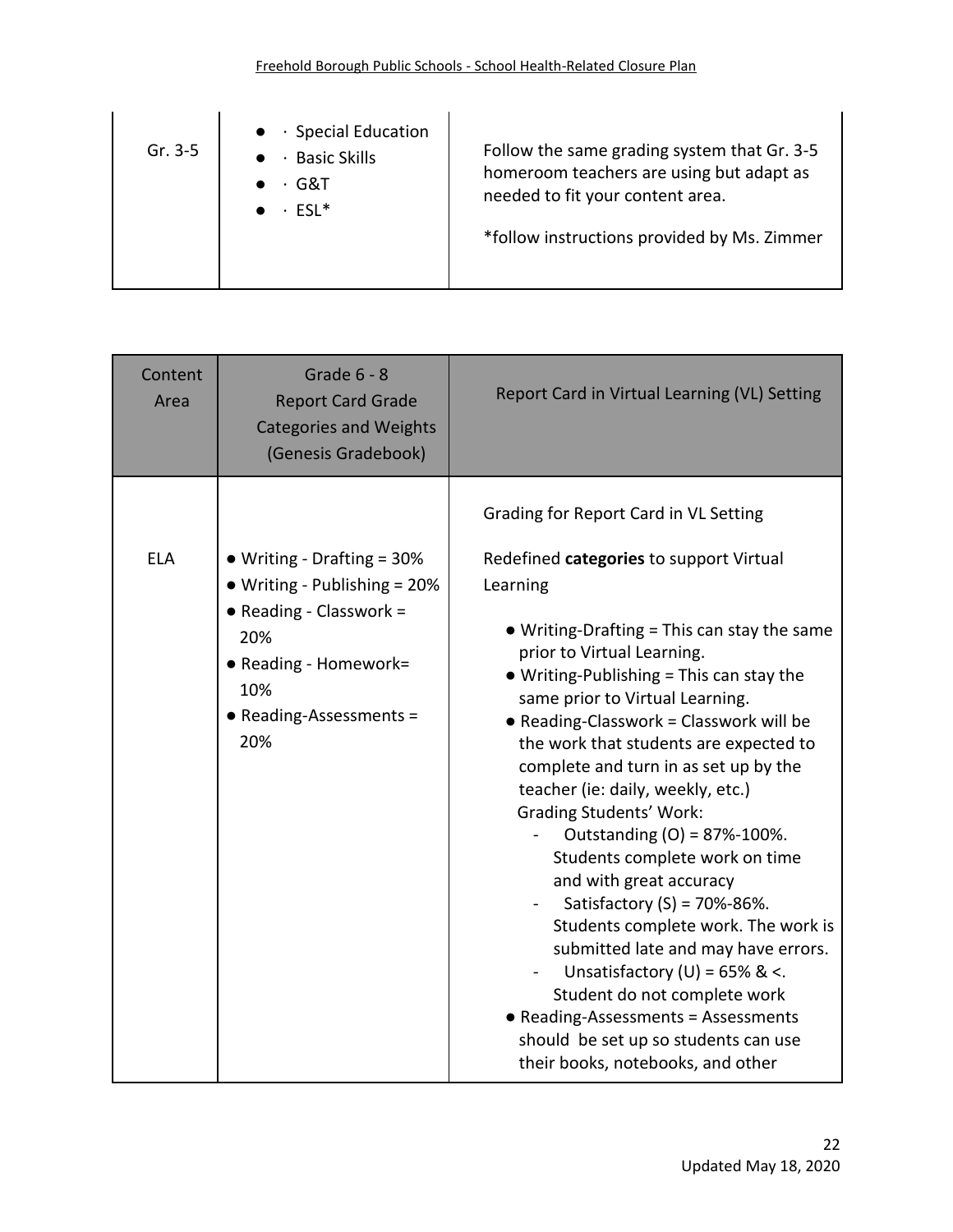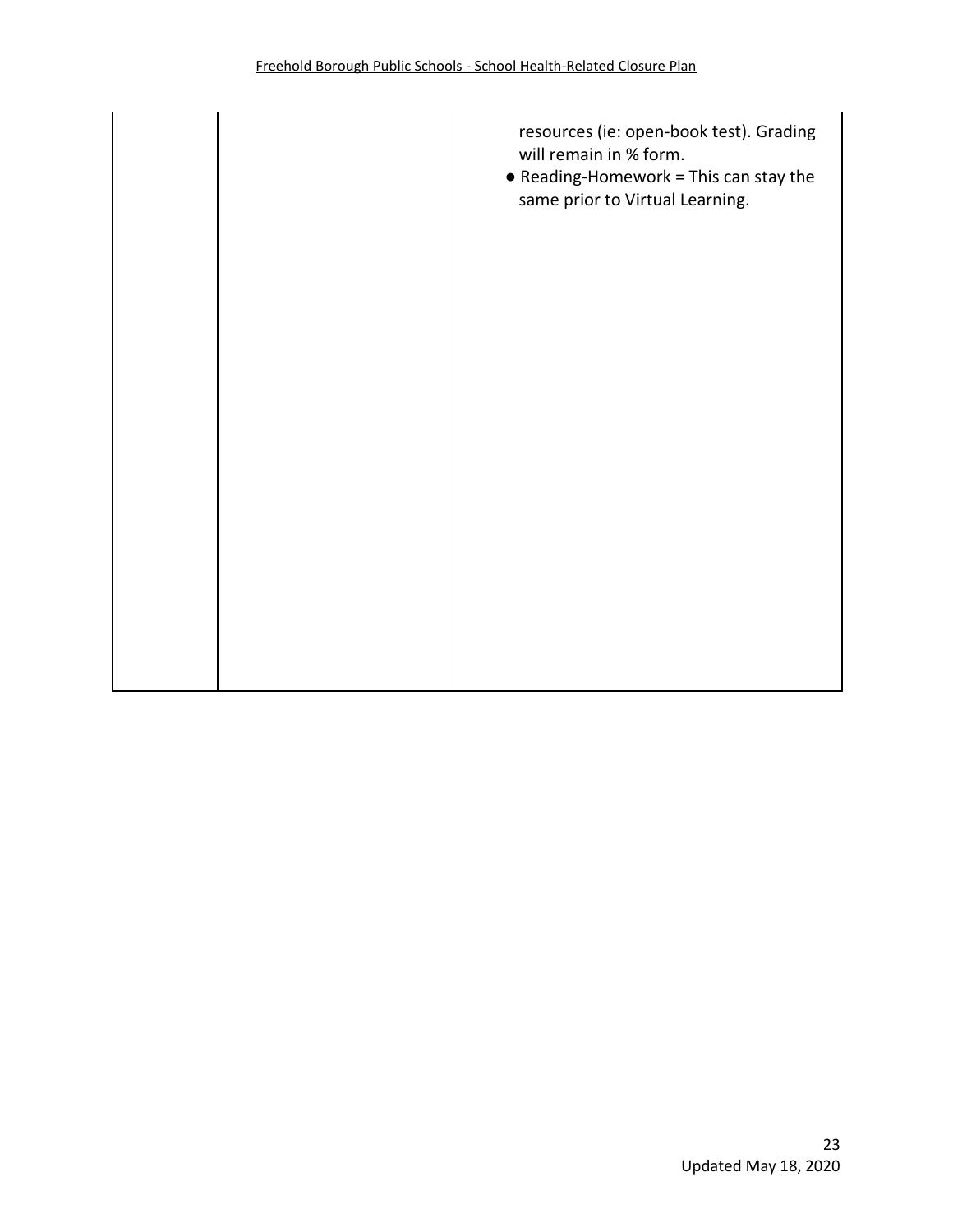|         |                                                                                                                    | Grading for Report Card in VL Setting                                                                                                                                                                                                                                                                                                                                                                                                                                                                                                                                                                                                                                                                                                                                                                                                                                                                                                  |
|---------|--------------------------------------------------------------------------------------------------------------------|----------------------------------------------------------------------------------------------------------------------------------------------------------------------------------------------------------------------------------------------------------------------------------------------------------------------------------------------------------------------------------------------------------------------------------------------------------------------------------------------------------------------------------------------------------------------------------------------------------------------------------------------------------------------------------------------------------------------------------------------------------------------------------------------------------------------------------------------------------------------------------------------------------------------------------------|
| Math    | $\bullet$ Tests = 20%<br>$\bullet$ Classwork = 30%<br>$\bullet$ Quizzes = 50%                                      | Redefined categories to support Virtual<br>Learning<br>• Test = Test should be set up so students<br>can use their books, notebooks, and<br>other resources (ie: open-book test). Test<br>should be longer than a quiz. Grading will<br>remain in % form.<br>• Classwork = Classwork will be the work<br>that students are expected to complete<br>and turn in as set up by the teacher (ie:<br>daily, weekly, etc.)<br><b>Grading Students' Work:</b><br>Outstanding (O) = 87%-100%.<br>Students complete work on time<br>and with great accuracy<br>Satisfactory (S) = 70%-86%.<br>Students complete work. The work is<br>submitted late and may have errors.<br>Unsatisfactory (U) = $65\%$ & <.<br>Student do not complete work<br>• Quiz = Quiz should be set up so students<br>can use their books, notebooks, and<br>other resources (ie: open-book quiz).<br>Quiz should be short and quick. Grading<br>will remain in % form. |
| Science | Homework = $100$<br>points<br>Labs = $100$ points<br>$Classwork = 100$<br>points<br>Tests/Projects = 100<br>points | Grading for Report Card in VL Setting<br>Redefined categories to support Virtual<br>Learning                                                                                                                                                                                                                                                                                                                                                                                                                                                                                                                                                                                                                                                                                                                                                                                                                                           |
|         |                                                                                                                    | $\bullet$ Homework = This can stay the same<br>prior to Virtual Learning.<br>• Lab = Virtual Lab using online resources.<br>• Classwork = Classwork will be the work<br>that students are expected to complete<br>and turn in as set up by the teacher (ie:<br>daily, weekly, etc.)                                                                                                                                                                                                                                                                                                                                                                                                                                                                                                                                                                                                                                                    |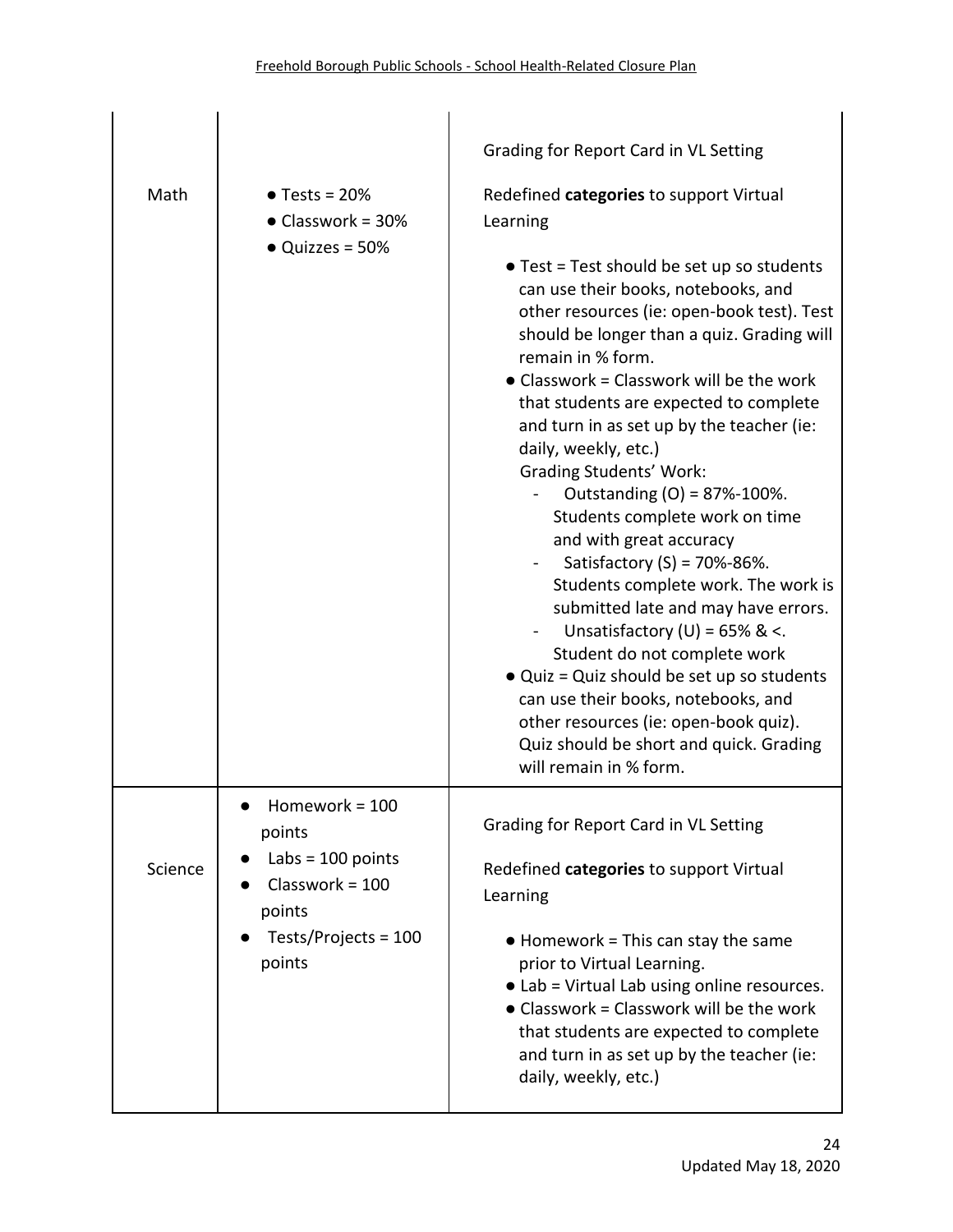|                          |                                                                           | <b>Grading Students' Work:</b><br>Outstanding $(O) = 87% - 100%$ .<br>Students complete work on time<br>and with great accuracy<br>Satisfactory $(S) = 70% - 86%$ .<br>Students complete work. The work is<br>submitted late and may have errors.<br>Unsatisfactory (U) = $65\%$ & <.<br>Student do not complete work<br>• Tests/Projects = Tests should be set up<br>so students can use their books,<br>notebooks, and other resources (ie:<br>open-book test). Test should be longer<br>than a quiz. Projects will be setup and<br>adapted for virtual setting.                                                                                                                                                                                                                                        |
|--------------------------|---------------------------------------------------------------------------|-----------------------------------------------------------------------------------------------------------------------------------------------------------------------------------------------------------------------------------------------------------------------------------------------------------------------------------------------------------------------------------------------------------------------------------------------------------------------------------------------------------------------------------------------------------------------------------------------------------------------------------------------------------------------------------------------------------------------------------------------------------------------------------------------------------|
| Social<br><b>Studies</b> | Classwork = $20%$<br>Quizzes = $30%$<br>Test/Long Term Project<br>$= 50%$ | Grading for Report Card in VL Setting<br>Redefined categories to support Virtual<br>Learning<br>• Classwork = Classwork will be the work<br>that students are expected to complete<br>and turn in as set up by the teacher (ie:<br>daily, weekly, etc.)<br><b>Grading Students' Work:</b><br>Outstanding (O) = 87%-100%.<br>Students complete work on time and<br>with great accuracy<br>Satisfactory (S) = $70\% - 86\%$ . Students<br>complete work. The work is submitted<br>late and may have errors.<br>Unsatisfactory (U) = $<$ 65%. Students<br>$\blacksquare$<br>do not complete work<br>• Quiz = Quiz should be set up so students<br>can use their books, notebooks, and<br>other resources (ie: open-book quiz).<br>Quiz should be short and quick. Grading<br>will remain the same (numeric). |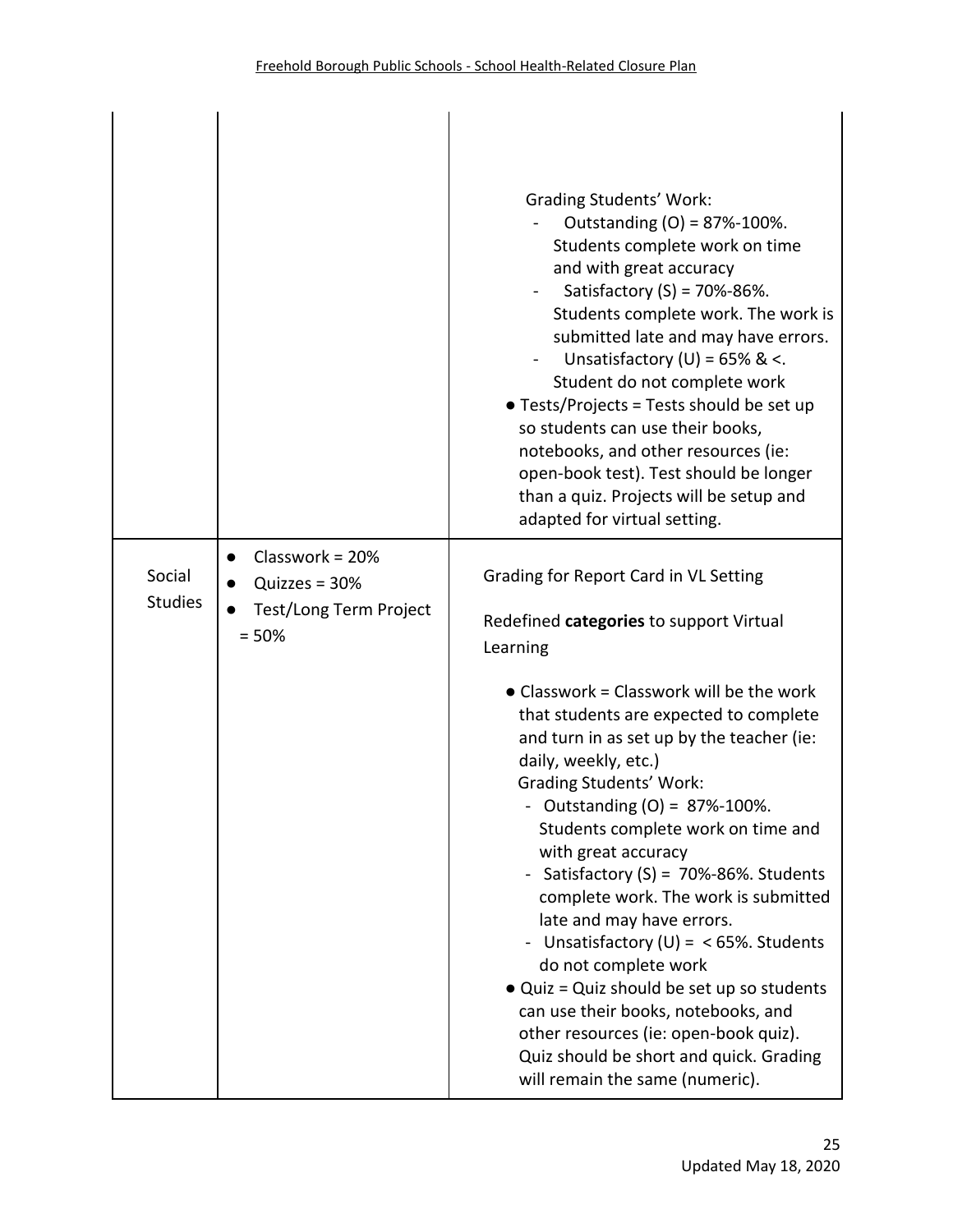|         |                                                                | • Test/Long Term Project = Test should be<br>set up so students can use their books,<br>notebooks, and other resources (ie:<br>open-book test). Test should be longer<br>than a quiz. Long-term project will given.<br>Grading will remain the same (rubric to<br>numeric). |
|---------|----------------------------------------------------------------|-----------------------------------------------------------------------------------------------------------------------------------------------------------------------------------------------------------------------------------------------------------------------------|
| Gr. 6-8 | Art/Music/World<br>Language/PE                                 | Follow the same grading system that content<br>teachers are using but adapt as needed to fit<br>your content area (ie: Art may include<br>projects/presentation, etc.)                                                                                                      |
| Gr. 6-8 | <b>Special Education</b><br><b>Basic Skills</b><br>G&T<br>ESL* | Follow the same grading system that content<br>teachers are using but adapt as needed to fit<br>your content area (ie: Art may include<br>projects/presentation, etc.)<br>*follow instructions provided by Ms. Zimmer                                                       |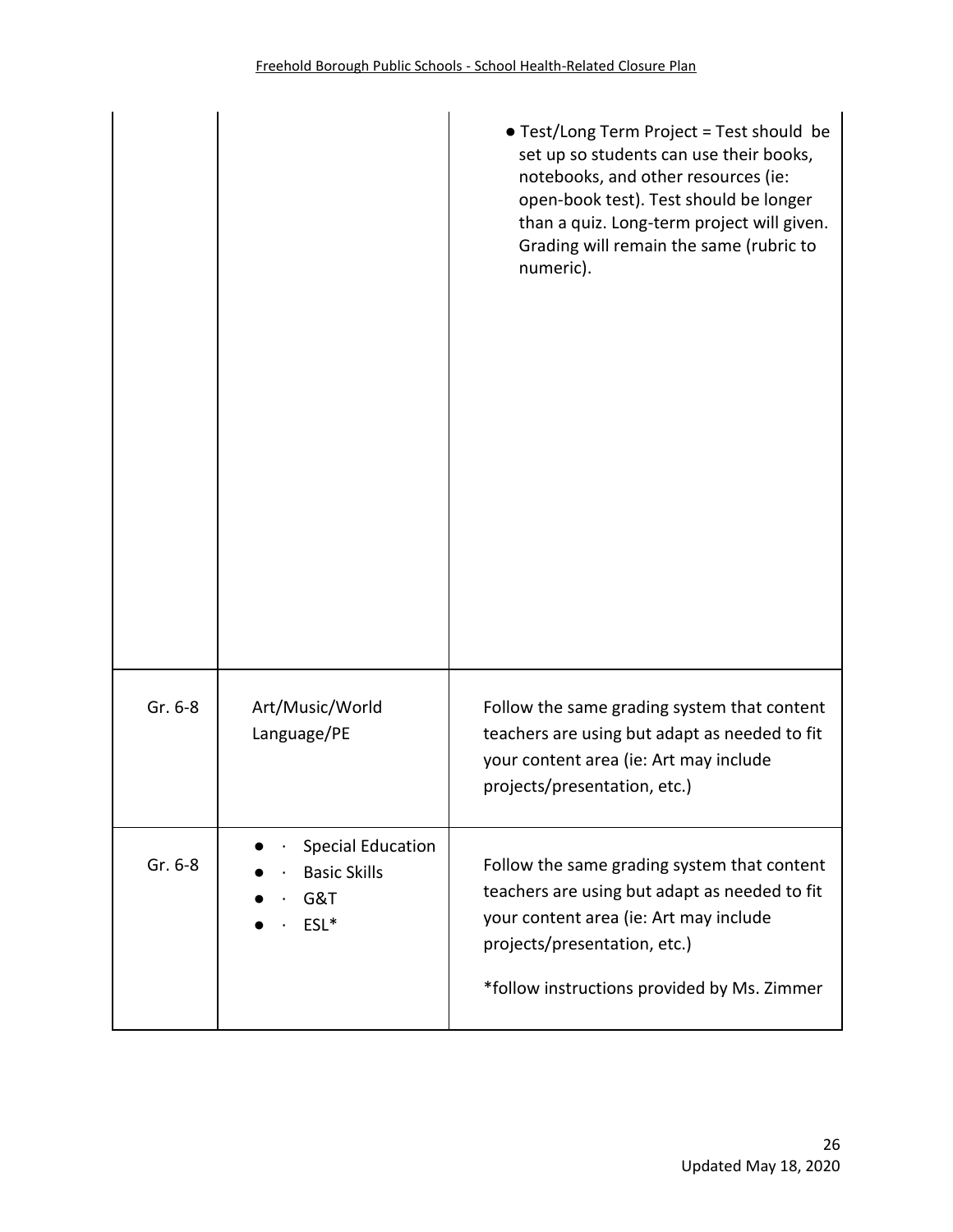## XI. Bilingual/ESL Program

Teachers and students will continue to follow their schedule to allow for the continuity of ESL push in/pull out services via virtual instruction. The Bilingual/ESL department teachers in 2nd through 8th grade utilize Google Classrooms according to their schedules and groups. They also communicate via phone conferences and video conferencing. Kindergarten and first grade teachers create work packets that are sent home and instructions are posted on the teacher page along with additional online resources. They also communicate via phone conferences and video conferencing to ensure comprehension and completion of the work. At the middle school level, to provide additional support, homework help teacher contacts students for targeted support outside school hours.

All teachers utilize their teacher pages to communicate and inform their parents and students. Additionally, the district website has a translate feature the parents are able to use. Staff use online translation resources as well as district translators to translate instructions and/or materials for students. If needed students and parents are able to email teachers directly.

In addition to co teaching where feasible via Google classrooms, teachers use separate Google classrooms for each level of proficiency within a classroom. Teachers also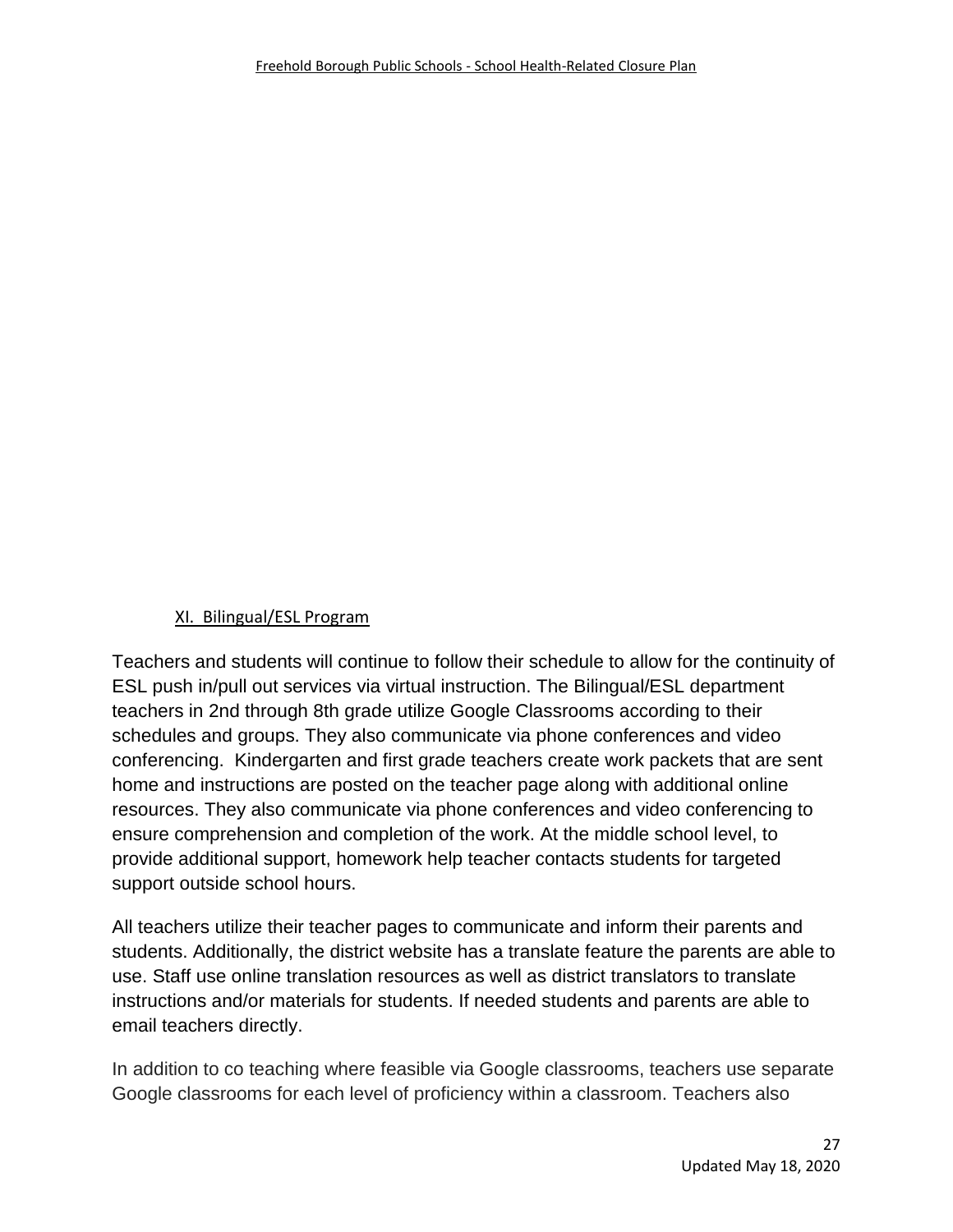provide varied online resources for students and families. Instructional differentiation is based on student need and language proficiency level. Teachers differentiate instruction by provide scaffolded virtual instruction and instructional materials, allowing additional time to complete online assignments, and by scheduling individual student conferences. Students in 2nd through 8th grade are provided with Chromebooks and hotspots if needed. Technical support is readily available to troubleshoot technical issues as they arise.

To troubleshoot ELL access challenges, staff monitor student attendance, participation in Google classroom, and student submission of assignments. Follow-up via parent call or email enable staff to create a plan to meet the access challenge as warranted.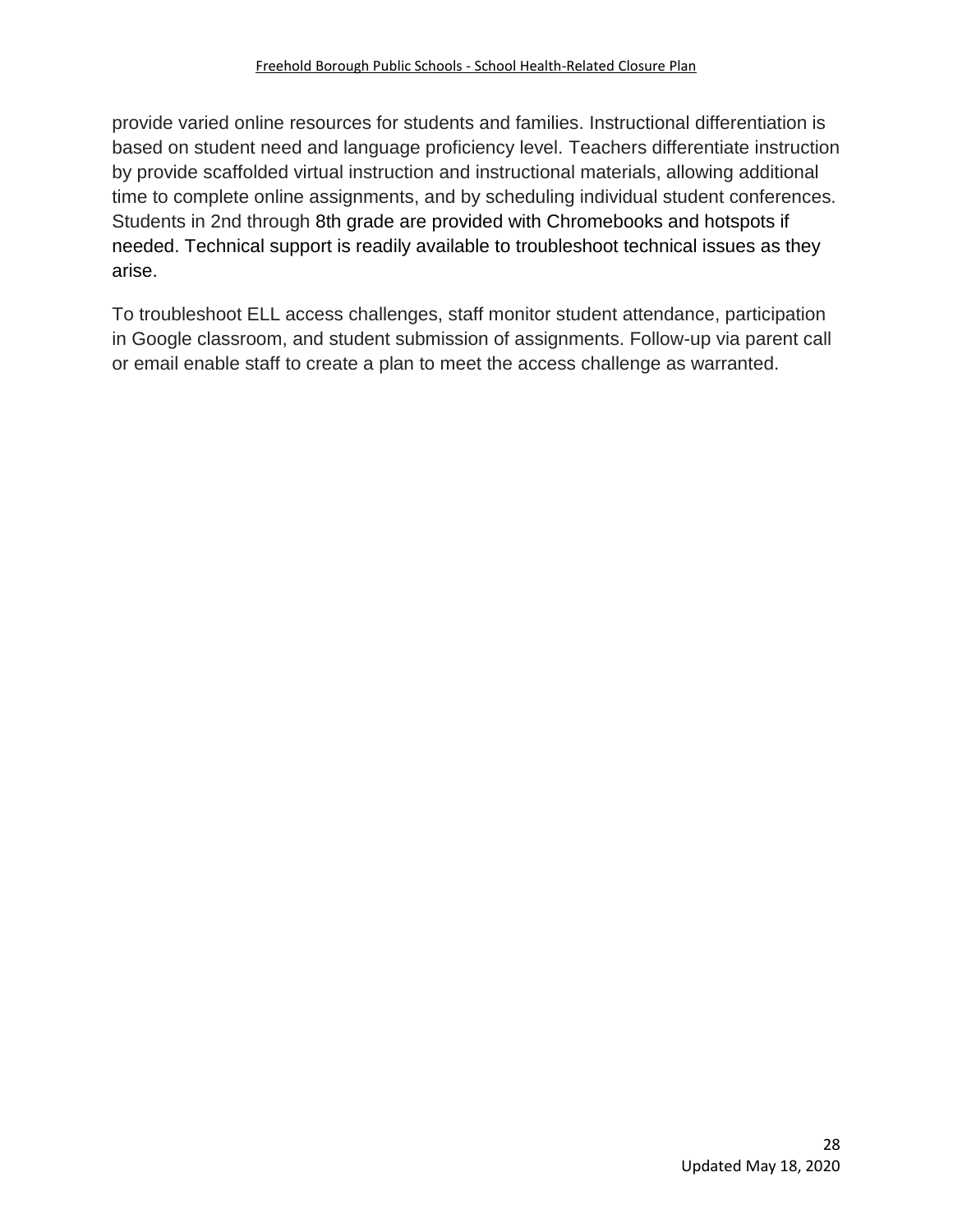# **Technology**

#### Home Survey:

To ascertain the status of home devices and home Internet, surveys are used to gather the data. See addendum (5) and (6).

#### Modes of Interaction:

The District is committed to providing the most effective and efficient means of communication to our students, parents & community. With the resources below, all stakeholders will have access to the most current information.

- District/School Website Updated with most recent District news & information
- School Messenger Parent telecommunication and email distribution
- Twitter Superintendent communication
- Staff Email All district employee communication
- Media outlets Local Radio/TV stations to communicate school closings
- Teacher Pages (Grades PreK Gr 8) Teachers will post contact information and links to resources for parents/students.
- Google Classroom (Grades 2-8) Teachers will utilize this platform to provide information directly to the students. They will post assignments and resources to support daily instruction.
- Google Applications/Google Drive Teachers/Students have the ability to create and share documents with each other as a means to support instruction. Teachers will continue to upload lesson plans weekly to the District Google Lesson Plan folder for review.
- Clever Portal Students will have access to all web based resources through the Clever Portal. The Clever Portal can be accessed on the District homepage.
- Google Meet Teachers can provide live stream 1:1 instruction for students or an entire class up to 25 participants.
- Screencastify Google extension that records what is on your screen so teachers can prepare recorded lessons for students.

#### Devices:

Students in grades 2- 8 who do not have a device at home to support instruction, will be provided a District Chromebook during the time they are on home instruction. Record of all devices that are loaned out to students will be kept with the Technology Dept. Upon receipt, each parent/student will initial the Chromebook Agreement in acknowledgement of their responsibility.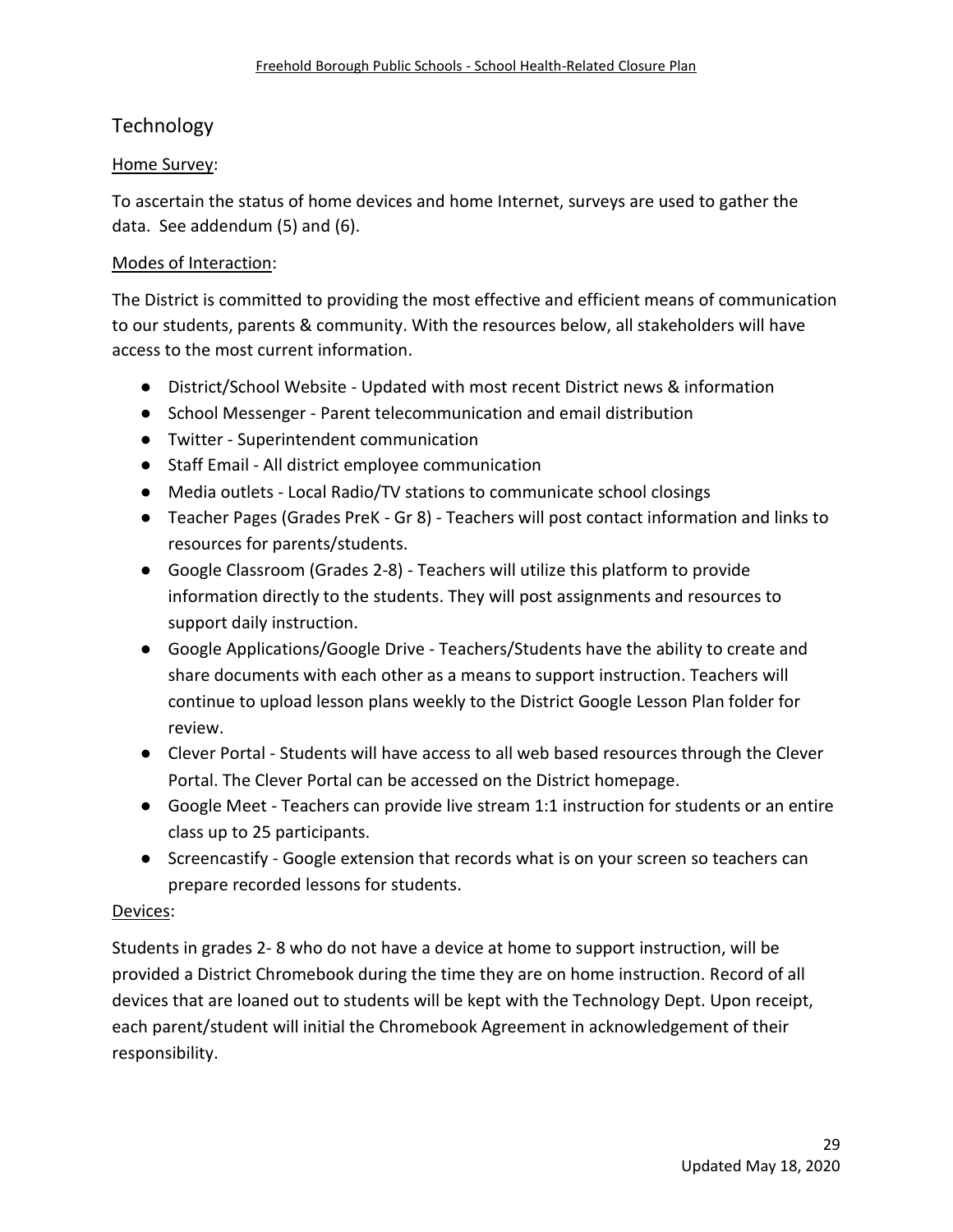Teachers are provided a District laptop for instructional purposes. They will be responsible to have their laptop with them each day while instructing students through distance learning.

## Internet Connectivity:

The District will provide a SmartSpot to students who do not have access to the internet at home. If there is more than 1 student in the household, the SmartSpot can be shared between students. The parent/student is responsible for the return of the SmartSpot with their Chromebook if they leave District or are no longer on Home Instruction.

## Distribution of Devices/Equipment:

Classroom Distribution - The Technology Department will prepare all devices to be distributed by the homeroom teacher. Students who are in need of a device will be assigned a district chromebook & charger. Each student will be responsible for the chromebook as outlined in the Chromebook Agreement[.\(See Addendum\)](https://drive.google.com/file/d/1Murtdull7glsSJb9zj_pUkzpnynZrTUO/view)

District Distribution - The Technology Department will prepare all devices to be distributed from the school Security Office in each school. Parent/Guardian will pick up the district assigned chromebook & charger. Each student will be responsible for the chromebook as outlined in the Chromebook Agreement. [\(See Addendum\)](https://drive.google.com/file/d/1Murtdull7glsSJb9zj_pUkzpnynZrTUO/view)

# Return of Devices/Equipment:

Classroom Collection - The Technology Department will facilitate the collection of district chromebooks during homeroom. Each student will be responsible to return assigned device/equipment to the homeroom teacher.

District Distribution - The Technology Department will facilitate the collection of district chromebooks through the school Security Office in each school. Parent/Guardian will drop off the assigned device/equipment for each student to the designee..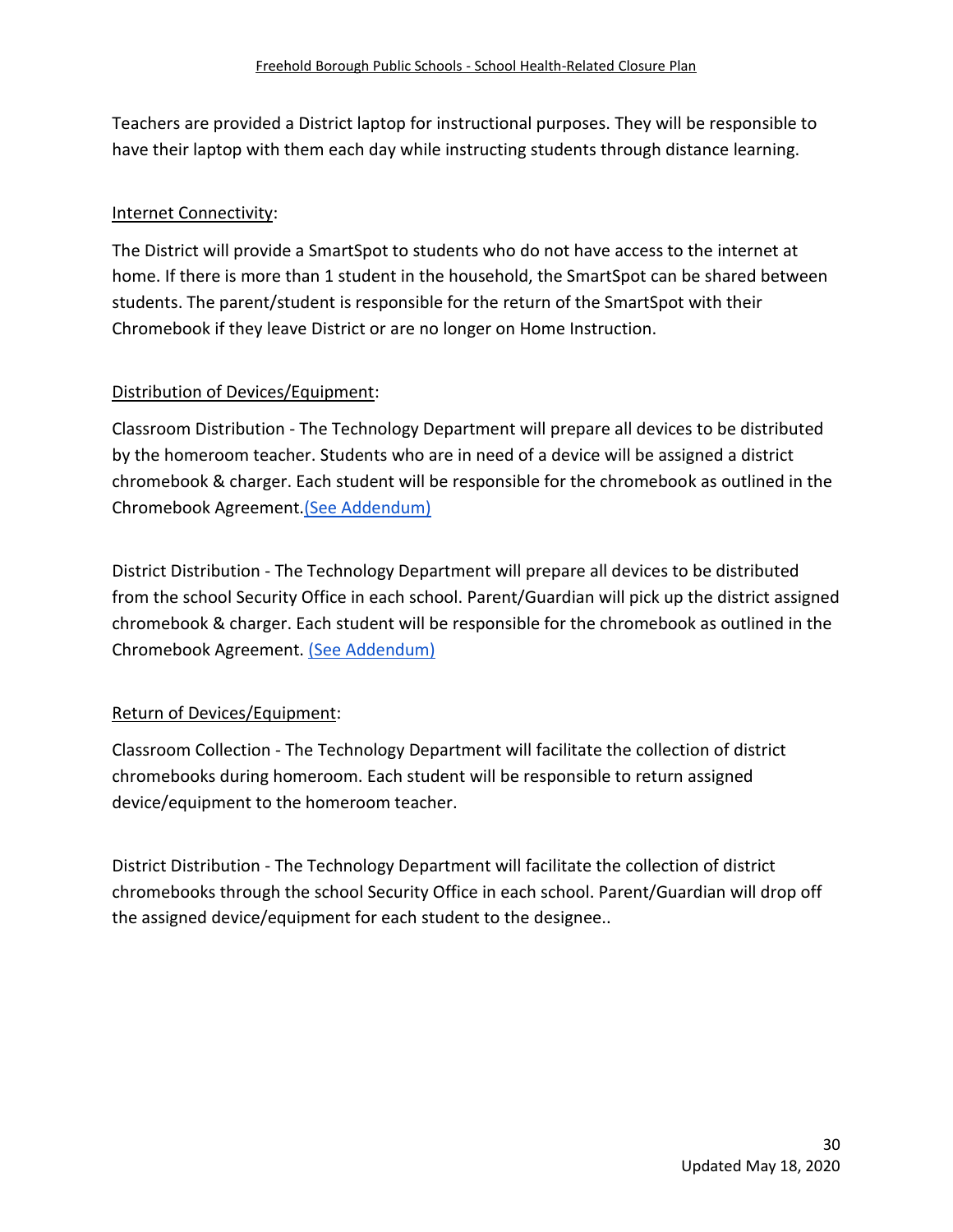# Support

## Food Service:

The Board of Education in partnership with Pomptonian Food Service has put together a plan to ensure food items reach the Free and Reduced student population in the event the schools are closed and building access remains in effect. This plan is not mandatory, however, every effort will be made to implement this plan.

In addition, as authorized by the Families First Coronavirus Response Act signed into law on March 18, 2020, which covered Nutrition Assistance during a Public Health Emergency based on the outbreak of the coronavirus pandemic where public school students attending school would be eligible to receive assistance pursuant to a State Agency Plan approved by the Secretary of Agriculture. Eligible students would receive free or reduced price meals at school under the National School Lunch Act, but for the closure of school during a Public Health emergency designation due to COVID-19 outbreak, prevents access to these meals.

The COVID-19 Child Nutrition Response Act allows the Secretary of Agriculture to grant a waiver to allow non-congregate feeding, permitting food to be served outside the school setting with appropriate safety measures for COVID-19.

Summary of Tasks:

- Identification cards/ Master Eligibility Listing
- Menu Planning
- Purchase necessary items
- Assembly of bags
- Distribution Plan

Identification Cards/Master Eligibility Listing

Pomptonian can print a card for each student that is Free or Reduced that would give them access to a food pack from the school. This represents 1,300 students with FLC having 500 and PAE/FIS having 800. Each card contains student name and pin number.

Cards would be issued directly through the school to homerooms for distribution in envelopes marked: SPECIAL FOOD SERVICE PLAN/FOR USE IN SCHOOL CLOSURE.

A Master Eligibility Listing could be used as a backup in the event the parent does not have the school issued card.

The COVID-19 Child Nutrition Response Act granted a waiver to allow non-congregate feeding, permitting food to be served outside the school setting with appropriate safety measures for COVID-19. This waiver modifies our food service from the National School Lunch Program to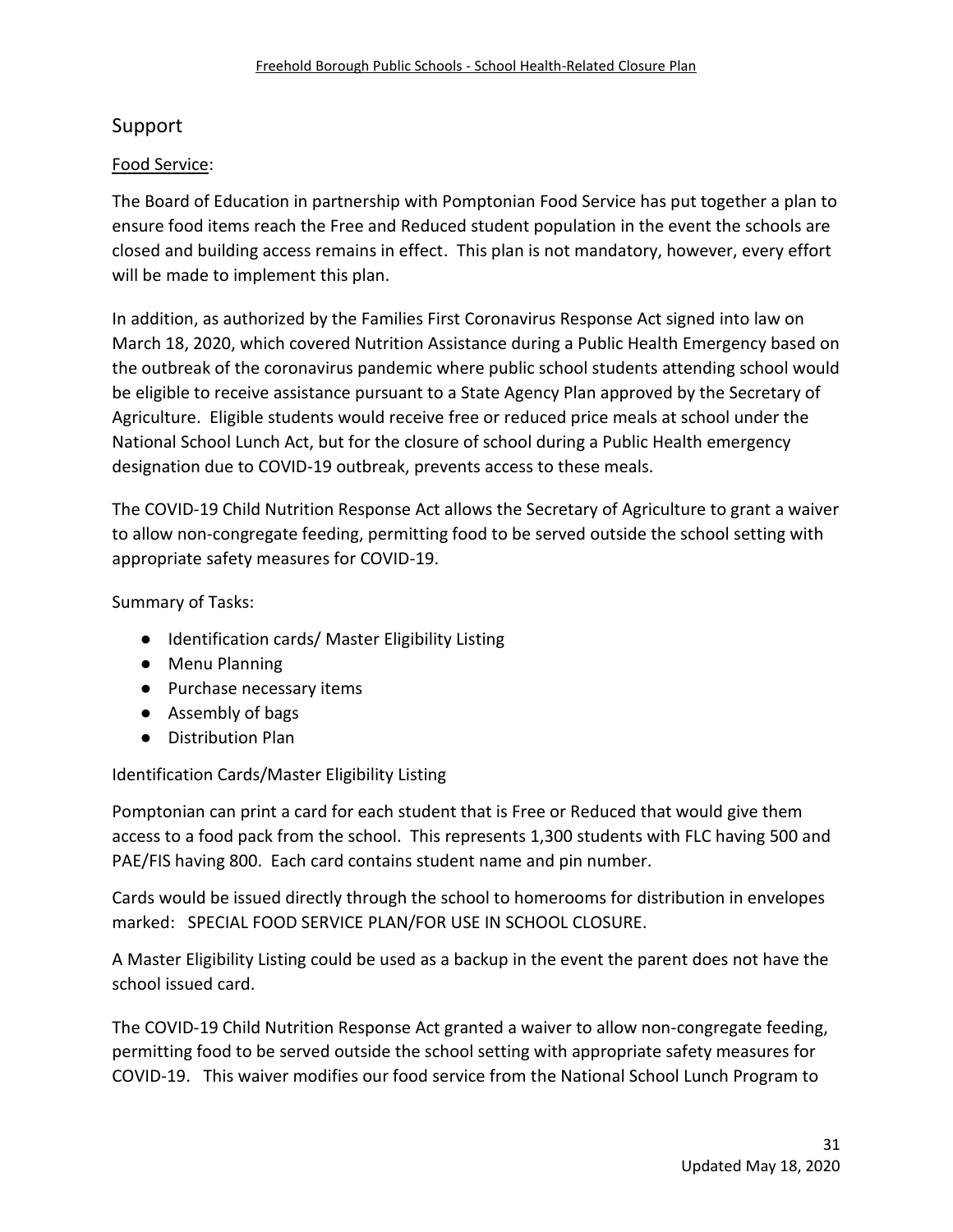the Summer Food Service Program, which is an area-eligible program and does not require the presentation of the card.

## Menu Planning

Pomptonian has developed a One Week Menu of non-perishable breakfast and lunch items that can be assembled in large plastic Ziploc bags. Each bag would contain two days of food supplies. Current planning calls for the menu to run five days and then be repeated for a total of ten days of food items distributed. Each meal is considered a FSP compliant meal, eligible for reimbursement. Meal items subject to availability and may result in last minute substitutions.

Distribution is Monday, Wednesday and Friday with two days worth of food on Monday and Wednesday and one day on Friday. Schedule is modified for holidays to best serve the students.

#### Purchase Necessary Items

Items both Food Related and implementation supplies will need to be ordered and delivered to the Park Ave Complex.

Food items need to be ordered in addition to the Ziploc bags for distribution from Food Service Vendors by Pomptonian.

Implementation supplies need to be ordered from Staples by the Board Office.

#### Assembly Of Bags

Once Food Service supplies are received, 2 day bags would be assembled in the PAE Cafeteria by Pomptonian staff. Food Service Staff are rotated between assembly and distribution in order to give staff hours and purpose in the process. In addition, district provides necessary protective gear and spacing to keep all food service staff safe.

#### Distribution Plan

Distribution would be every other day as packs contain two days of items on Monday and Wednesday and one day on Friday. Pick up is from 9am-12noon, Monday, Wednesday and Friday. Distribution is Monday (2 day pack), Wednesday(2 day pack), Friday(1 day pack).

Pick up remains at Park Ave. Complex door #24. Safety measures have been instituted by placing food packs in trunks of cars. Safety measures have been instituted for walk-ups by placing the bag on a table and then stepping back for distancing. Provisions have been made for Special Circumstances which require delivery to the home.

Modifications have been made by using a Tally Sheet as prescribed by the rules of the Summer Food Service Program. Distribution figures are conveyed to the Board Office for record keeping and Voucher requests mailed to the Summer Food Service Program.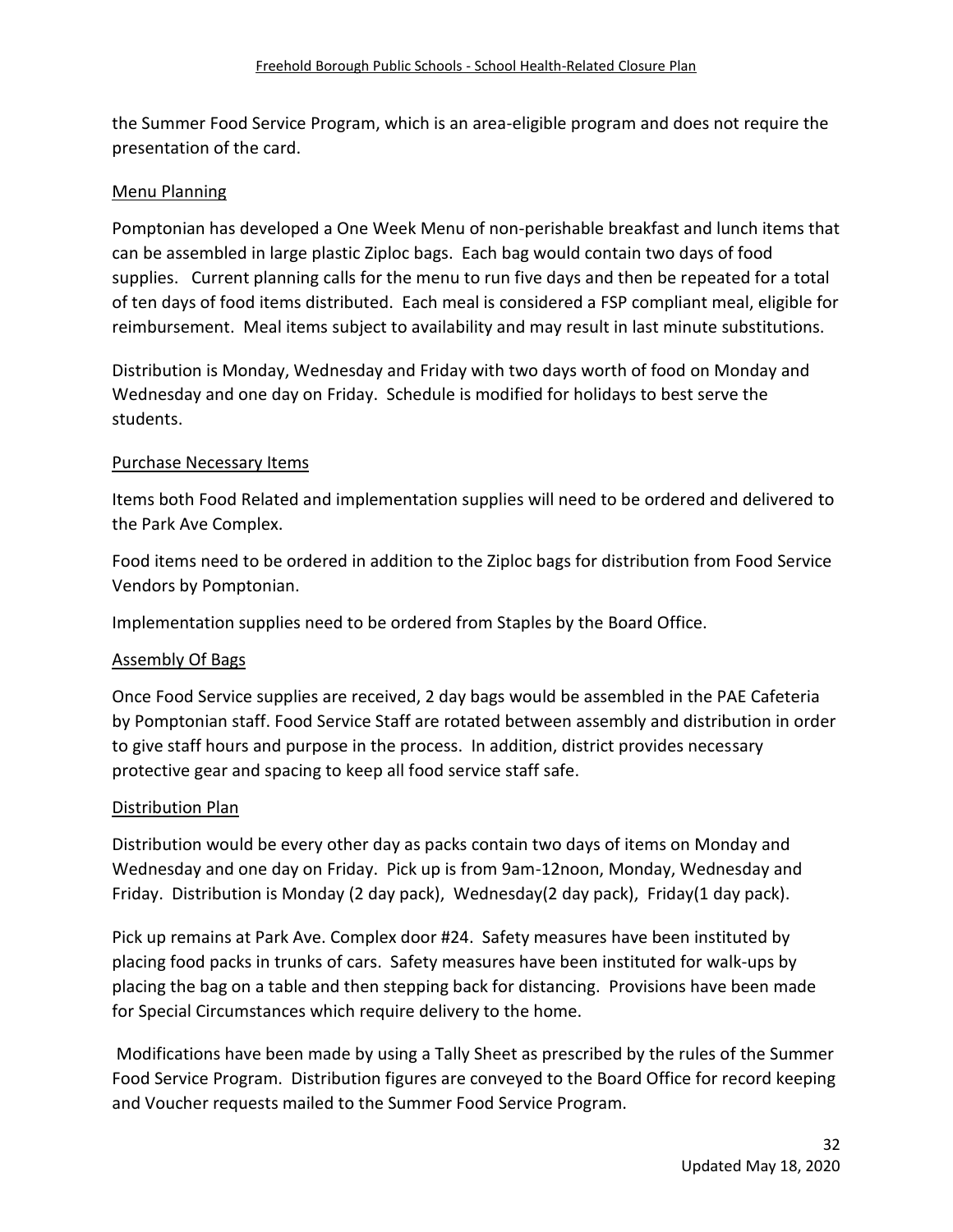#### See addendum 8 for menu

#### School Trips:

During school closure all school trips will be canceled. Even when school is in session, school trips will be closely evaluated for appropriateness pending the current public health situation.

#### 21<sup>st</sup> Century Program:

The 21<sup>st</sup> Century Program will be closed if schools are closed. A close review of all outside trips will be made during heightened public health circumstances.

#### Nursing Services/Advance Practice Nurse:

If the school is closed all nursing services and services of the advance practice nurse will be suspended.

#### Facility Cleanliness:

The district shall regularly utilize disinfectant cleaners that are authorized for use in school buildings. During times of heightened period of illness, the facilities supervisor shall implement a focused cleaning program of all touch surfaces in the district including door hardware, bathroom fixtures, desktops, and any other areas which humans regularly have hand contact with over and above regular cleaning schedules. All custodial personnel shall be reminded that blood borne pathogens and bodily fluids should be handled according to the regulations that govern those substances.

In the event there was an infected person in the school building, custodial personnel shall not be responsible for the initial cleaning of those areas. The business administrator shall contract with a company that specializes in clean up and remediation for hazardous material events. Cleaning agents used to disinfect the school building after such an incident shall be in consultation with the health officer, and the building shall not be reentered until cleared to do so by the health officer.

#### Use of Facilities by Outside Organizations:

If school is closed to students, all facilities usage by the public will be cancelled. After a closure when school resumes, use of facilities by outside organizations may begin again at the discretion of the facilities supervisor and when it is operationally feasible to do so.

#### Payroll and Benefits:

If school is closed during a pay period, it is anticipated that contractual salary will still be paid. Timesheet and other extra duty paid may be delayed until such time school reopens and the payroll office has had a sufficient amount of time to process it. Both the payroll clerk and the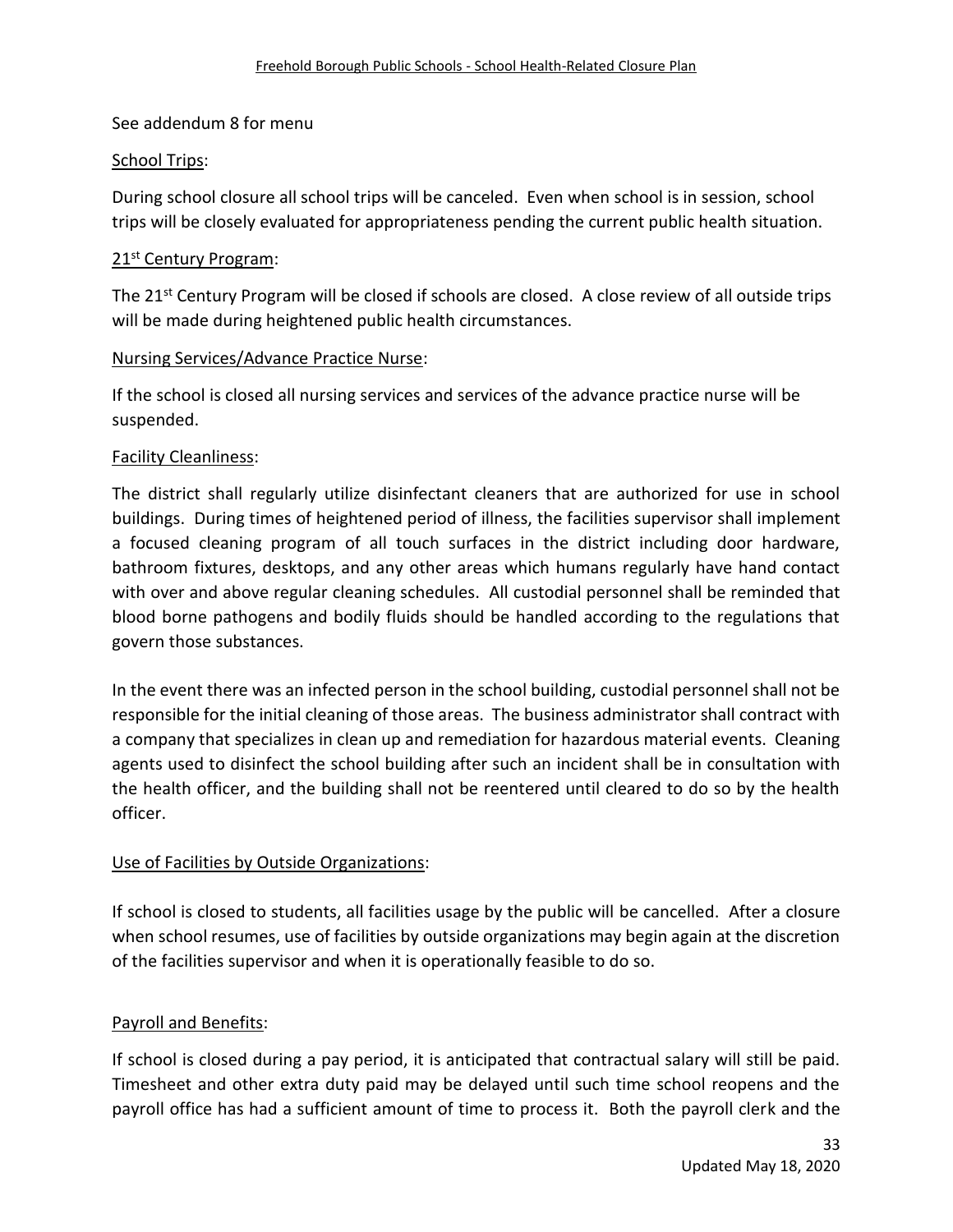assistant business administrator shall maintain the capability to process contractual payroll from a remote location in the event the building is closed.

#### Staffing:

Staff will be notified of plan activation as described below in the section 'Activation'. If an infected or suspected infected person has been in a district facility the building will be closed to all staff until appropriate cleaning and clearance has taken place.

If the district is closed pursuant to general order of the health department solely for the reason of preventing mass assembly and no known outbreak is in the area, some or all district staff may be required to report if they are not ill and it is not in conflict with any law or policy. If closed for a local outbreak, staff will only be allowed to report into work while school is closed to students for a public health emergency with authorization in writing by the health officer.

During periods of closure where a "virtual school day" is ordered by the superintendent, staff will be expected to work from home and be available for virtual student/parent interaction and lesson planning and delivery during the hours of their regular school day. Essential personnel will be limited to custodians, security, administrators, clerical support for administration, instructional support for teachers, technology personnel and contracted food service workers.

#### Costs:

Costs over and above regular district operating costs shall be tracked in the event of a pandemic. The business administrator may issue emergency contracts pursuant to NJSA 18A:18A-7 for items necessary to secure the health and safety of the District. In the event of a pandemic it is unlikely that district insurance coverage will indemnify against costs or losses, however an insurance claim should still be immediately filed in the event that insurance coverage does apply. Emergency appropriations and acknowledgement of the emergency shall take place at the next Board of Education meeting.

#### Parent and Community Communication:

The District will employ a full array of communication modalities to pass information. This includes the District webpage, Superintendent Twitter, Email blasts, Letters from the Superintendent or Principals, and robotic telephone calls.

#### Activation:

This plan may be activated at any time by the Superintendent of Schools in consultation with the local health officer. For the home instruction plan to be activated a written order from the health officer or New Jersey Commissioner of Health indicating the closure of school for reasons of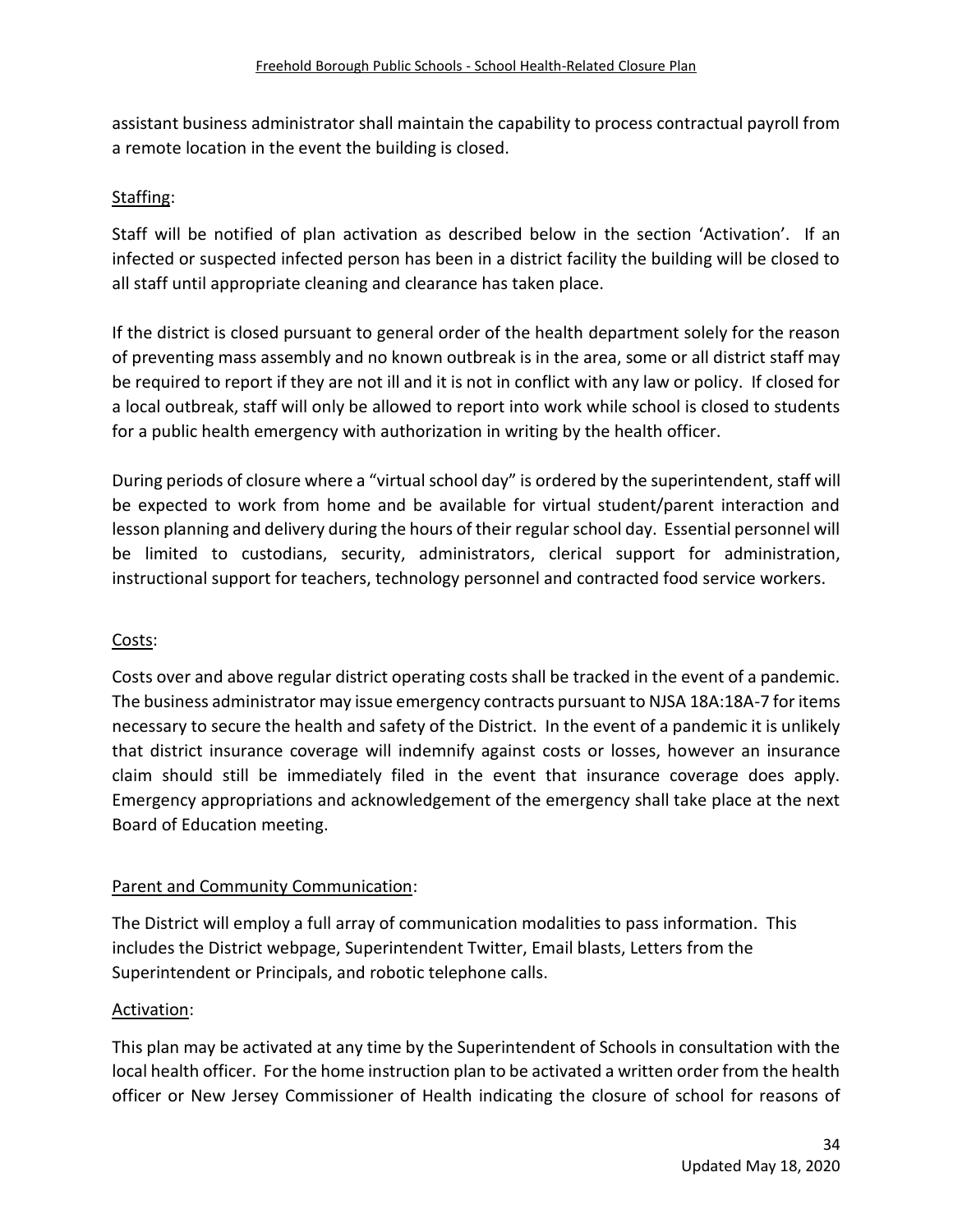maintaining public health is required. Upon activation of this plan the Superintendent of Schools shall notify the county superintendent of schools, board of education, borough administrator, police chief, and district administrators. District administrators will go about implementing the plan and making the appropriate notifications using the emergency closure notification communications chain.

#### Attendance/Promotion/Retention/Discipline:

Attendance is aligned to the district policy. Upon the official start of the Home Instruction days, the district will enter the home instruction code for all in district enrolled students. Students will be considered present unless they are known to be absent and not participating in home instruction.

A student's attendance will factor into promotion, retention, graduation, discipline and other decisions with the following adjustments as a result of virtual instruction.

In grades K-5, consideration of promotion, retention, will be a result of the RTI process and data collected before virtual instruction. Data collected after the start of virtual instruction will be included, but not used as a sole basis for retention.

In grades 6 -8 student promotion and eligibility for  $8<sup>th</sup>$  grade graduation will be based initially on data collected before virtual learning. Data collected after the start of virtual instruction will be included, but not used as a sole basis for retention or ineligibility for  $8<sup>th</sup>$  grade graduation.

Credit Recovery will be recommended for students in grades 6-8 who have not achieved a passing grade for the year or have demonstrated significant educational gaps as a result of virtual learning.

The district Code of Conduct remains in force generally, and particularly for behavior and internet use when applicable.

The district will follow up with a family when a student is not participating in online instruction and/or submitting assignments. Teachers report to administration when a student is participating in online instruction and/or submitting assignments. Teachers make the first contact with parents through email and or phone calls and share the information with administrators. The administration team will make a follow-up contact with parents of students who have not responded to teacher communication or participated in virtual instruction for multiple days. Police are notified and requested for a welfare check for any student/family that has not participated, logged in, or responded to administration.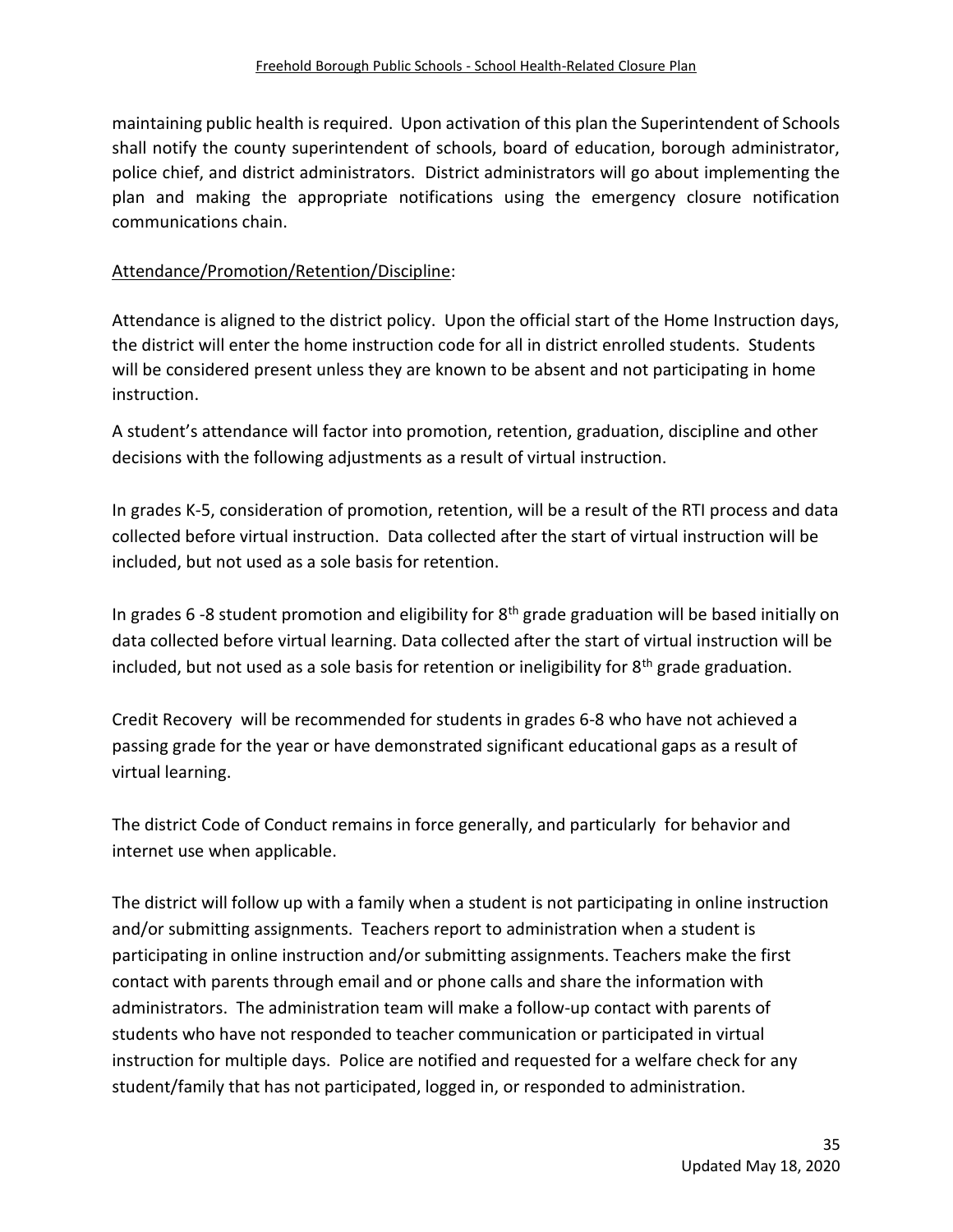6A:16-10.1- Home or out-of-school instruction due to a temporary or chronic health condition

Date Created: May 2001 Date Edited: October 2015

- (a) The district board of education shall provide instructional services to an enrolled student, whether a general education student in kindergarten through grade 12 or special education student age three to 21, when the student is confined to the home or another out-of-school setting due to a temporary or chronic health condition or a need for treatment that precludes participation in their usual education setting, whether general education or special education.
	- 1. To request home instruction due to a temporary or chronic health condition, the parent shall submit to the school district a request that includes a written determination from the student's physician documenting the projected need for confinement at the student's residence or other treatment setting for more than 10 consecutive school days or 20 cumulative school days during the school year.
		- i. The school district shall forward the written determination to the school physician, who shall verify the need for home instruction. The school physician may contact the student's physician to secure additional information concerning the student's diagnosis or need for treatment, and shall either verify the need for home instruction or shall provide to the district board of education reasons for denial.
	- 2. The school district shall notify the parent concerning the school physician's verification or reasons for denial within five school days after receipt of the written determination by the student's physician.
	- 3. The school district shall provide instructional services within five school days after receipt of the school physician's verification or, if verification is made prior to the student's confinement, during the first week of the student's confinement to the home or out-of-school setting.
- (b) The school district shall be responsible for the costs of providing instruction in the home or out-of-school setting either directly, through online services, including any needed equipment, or through contract with another district board of education, educational services commission, jointure commission, or approved clinic or agency for the following categories of students: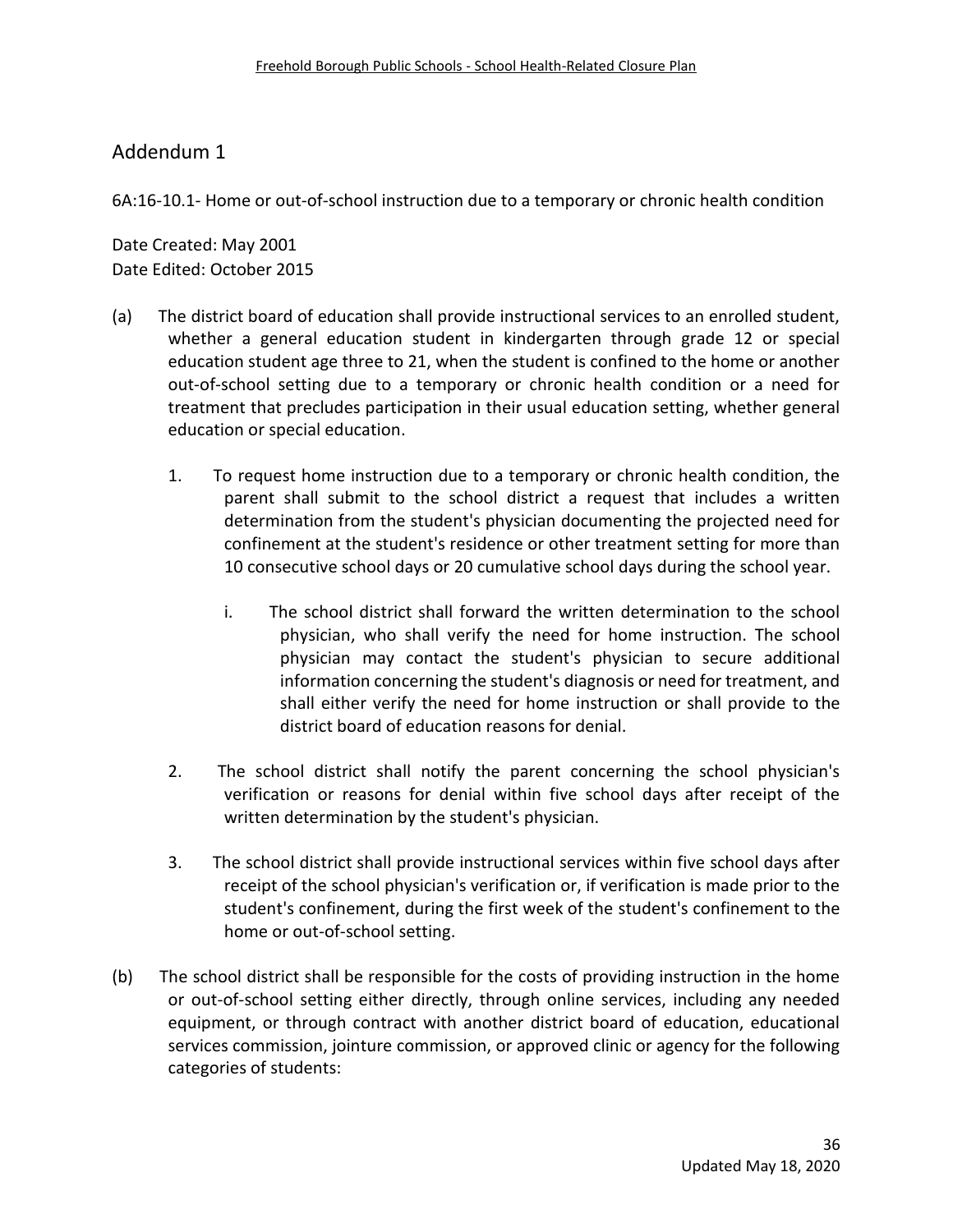- 1. A student who resides within the area served by the district board of education and is enrolled in a public school program; or
- 2. A student who is enrolled in a nonpublic school that is located within the area served by the district board of education pursuant to N.J.S.A. 18A:46A-1 et seq.
- (c) Home or out-of-school instruction shall meet the following minimum standards:
	- 1. The school district shall establish a written plan for delivery of instruction to continue the student's academic progress and to maintain a record of delivery of instructional services and student progress.
	- 2. The teacher providing instruction shall be a certified teacher.
	- 3. The teacher shall provide instruction for the number of days and length of time sufficient to continue the student's academic progress and dependent upon the student's ability to participate.
	- 4. For a student with disabilities, the home instruction shall be consistent with the student's individualized education plan (IEP) to the extent appropriate and shall meet the Core Curriculum Content Standards. When the provision of home instruction will exceed 30 consecutive school days in a school year, the IEP team shall convene a meeting to review and, if appropriate, revise the student's IEP.
	- 5. For a student without disability, the home instruction shall meet the Core Curriculum Content Standards, and the requirements of the district board of education for promotion to the next grade level. When the provision of home instruction will exceed 60 calendar days, the school physician shall refer the student to the child study team for evaluation, pursuant to N.J.A.C. 6A:14.
- (d) During all periods of instruction delivered in a student's home, the student's parent or other adult who has been designated by the parent shall be present.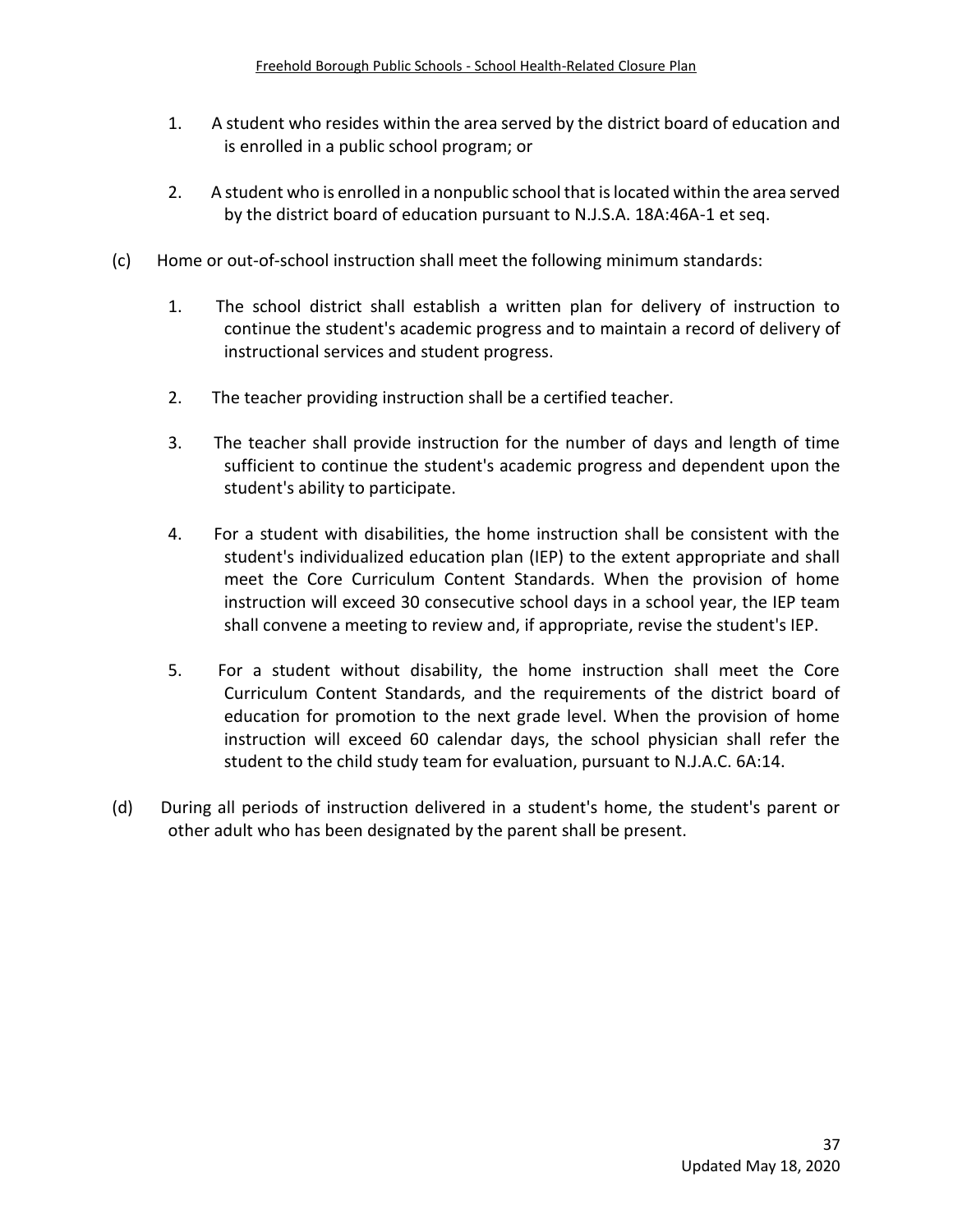6A:16-10.2- Home or out-of-school instruction for a general education student for reasons other than a temporary or chronic health condition

Date Created: May 2001 Date Edited: October 2015

- (a) The district board of education shall provide instructional services to an enrolled general education student at the student's home or other suitable out-of-school setting under the following conditions:
	- 1. The student is mandated by State law and rule for placement in an alternative education program, but placement is not immediately available;
	- 2. The student is placed on short- or long-term suspension from participation in the general education program; or
	- 3. A court order requires the student to receive instructional services in the home or other out-of-school setting.
- (b) The school district shall provide services no later than five school days after the student has left the general education program.
- (c) The school district in which a student resides shall be responsible for the costs of providing instruction in the home or out-of-school setting either directly, or through online services, including any needed equipment, or through contract with another board of education, educational services commission, jointure commission, or approved clinic or agency.
- (d) The services shall meet the following minimum standards:
	- 1. The school district shall establish a written plan for delivery of instruction and maintain a record of instructional services and student progress.
	- 2. The teacher providing instruction shall be a certified teacher.
	- 3. The teacher shall provide one-on-one instruction for no fewer than 10 hours per week on three separate days of the week and no fewer than 10 hours per week of additional guided-learning experiences that may include the use of technology to provide audio and visual connections to the student's classroom.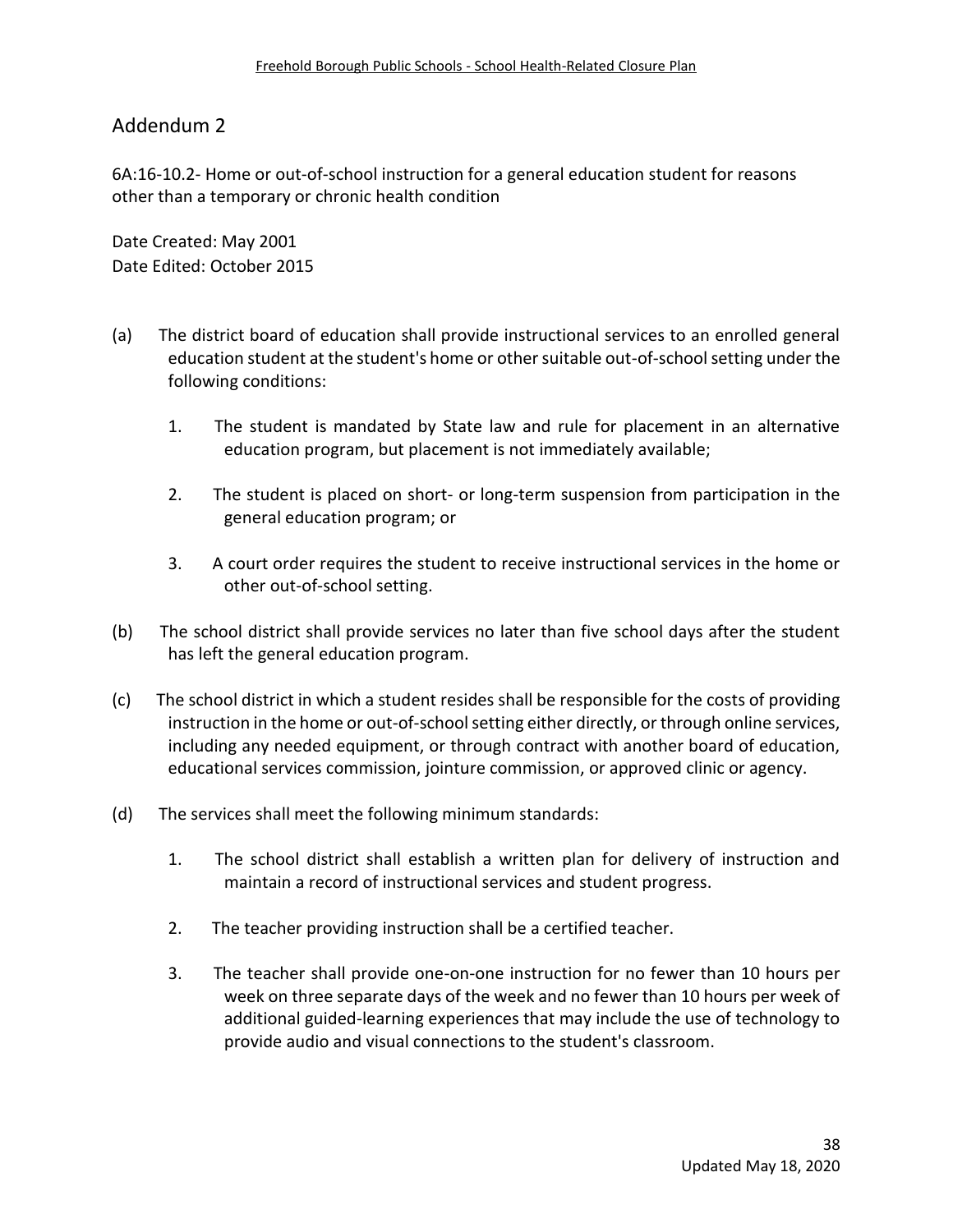- 4. The instruction shall meet the Core Curriculum Content Standards and the district board of education's requirements for promotion and graduation.
- (e) During all periods of instruction delivered in the student's home, the student's parent or other adult who has been designated by the parent shall be present.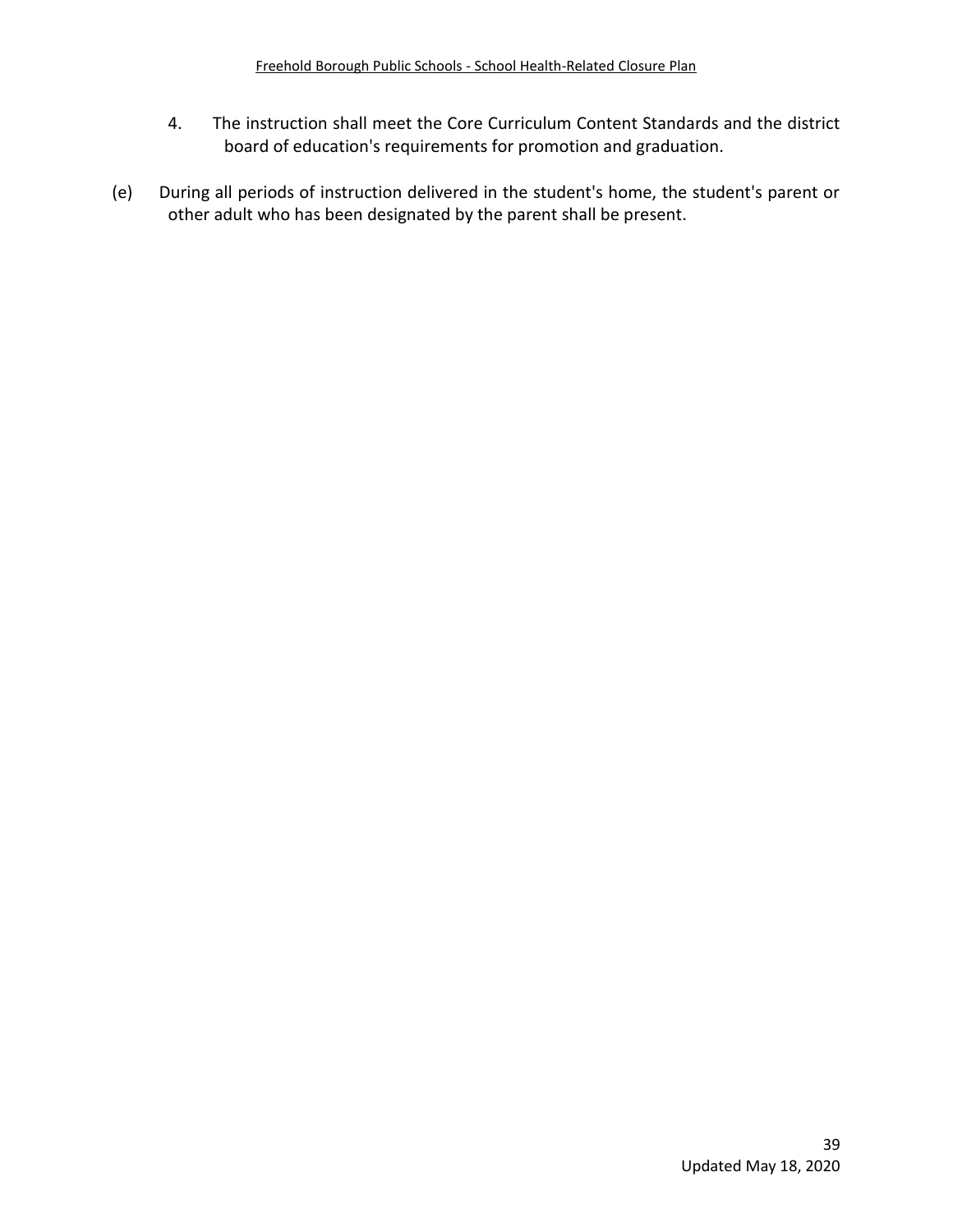District Policy 2412- HOME INSTRUCTION DUE TO HEALTH CONDITION (M)

Section: Program Date Created: April 2009 Date Edited: April 2016

The Board of Education shall provide instructional services to an enrolled student, whether a general education student in Kindergarten through grade eight or special education student age three to twenty-one, when the student is confined to the home or another out-of-school setting due to a temporary or chronic health condition or a need for treatment that precludes participation in their usual education setting, whether general or special education.

A parent's request for home instruction shall include a written determination from the student's physician documenting the projected need for confinement at the student's residence or other treatment setting for more than ten consecutive school days or twenty cumulative school days during the school year. The written determination from the student's physician shall be forwarded to the school physician, who shall either verify the need for home instruction or provide reasons for denial. The parent shall be notified concerning the school physician's verification or reasons for denial within five school days after receipt of the written determination by the student's physician.

The school district shall be responsible for the costs of providing instruction in the home or outof-school setting either directly, or through online services, including any needed equipment, or through contract with another district Board of Education, Educational Services Commission, Jointure Commission, or approved clinic or agency. The school district shall provide instructional services within five school days after receipt of the school physician's verification or, if verification is made prior to the student's confinement, during the first week of the student's confinement to the home or out-of-school setting.

The home or out-of-school instruction shall meet the minimum standards as required in N.J.A.C. 6A:16-10.1(c). The school district shall establish a written plan for delivery of instruction and maintain a record of delivery of instructional services and student progress. The teacher providing instruction shall be a certified teacher. The teacher shall provide instruction for the number of days and length of time sufficient to continue the student's academic progress and dependent upon the student's ability to participate.

For a student with disabilities, the home instruction shall be consistent with the student's Individualized Education Plan (IEP) to the extent appropriate, and shall meet the Core Curriculum Content Standards. When the provision for home instruction for a student with disabilities will exceed thirty consecutive school days in a school year, the IEP team shall convene a meeting to review and, if appropriate, revise the student's IEP.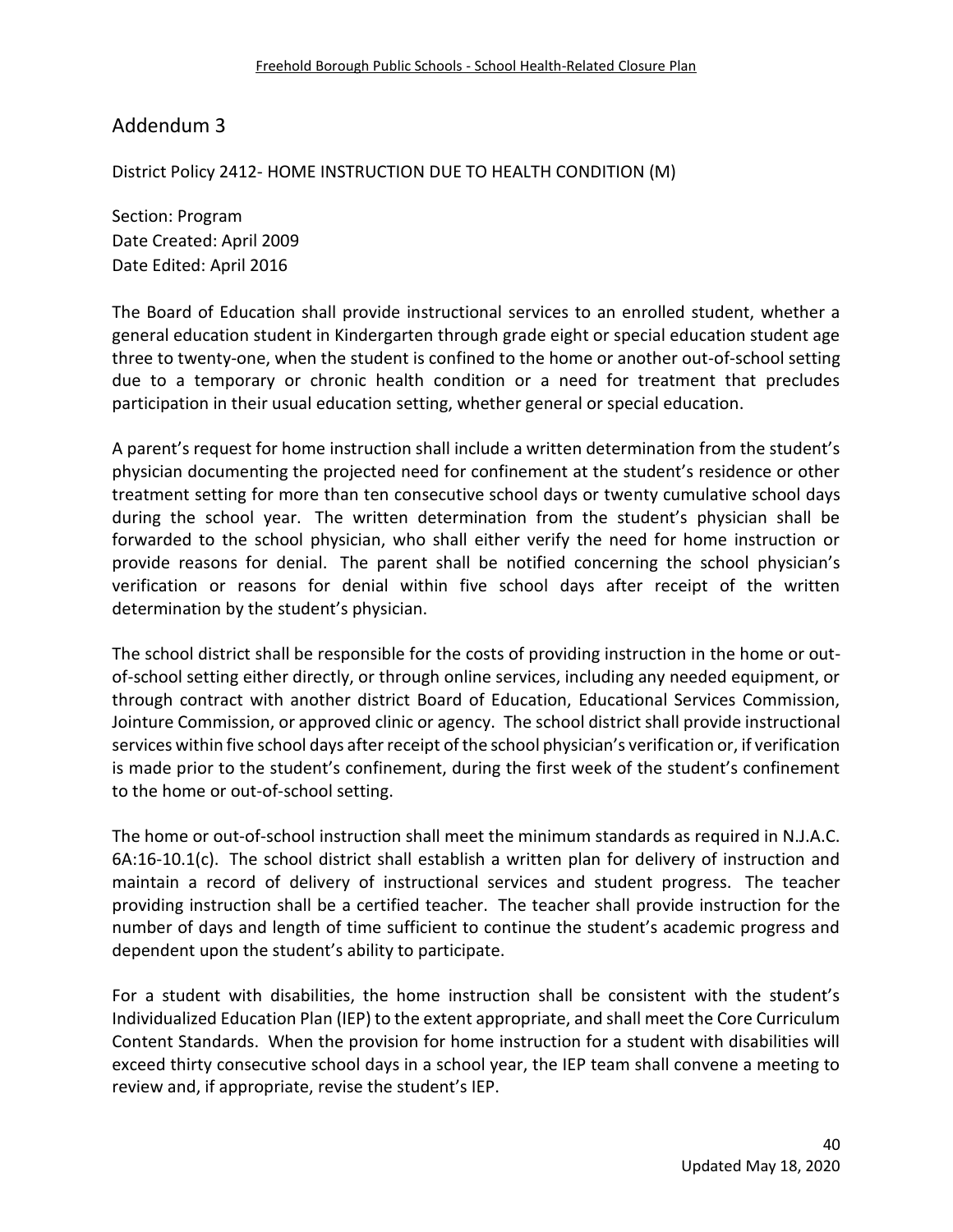For a student without disability, the home instruction shall meet the Core Curriculum Content Standards, and the requirements of the Board for promotion to the next grade level. When the provision for home instruction for a student without disability will exceed sixty calendar days, the school physician shall refer the student to the Child Study Team for evaluation, pursuant to N.J.A.C. 6A:14.

The Board reserves the right to withhold home instruction when the reason for the student's confinement is such as to expose a teacher to a health hazard or dangerous home situation; when a parent or other adult twenty-one years of age or older, who has been designated by the parent, is not present during the hours of instruction; or when the condition of the student is such as to preclude benefit from such instruction.

Students on home instruction will be accounted for on the attendance register as required by the Department of Education. The name of a student on home instruction will not be released at a public Board meeting or placed in a public record.

N.J.S.A. 18A:38-1 through 18A:38-25 N.J.A.C. 6A:14-4.8; 6A:14-4.9; 6A:16-10.1

Adopted: 06 April 2009 Revised: 19 July 2010 Revised: 25 April 2016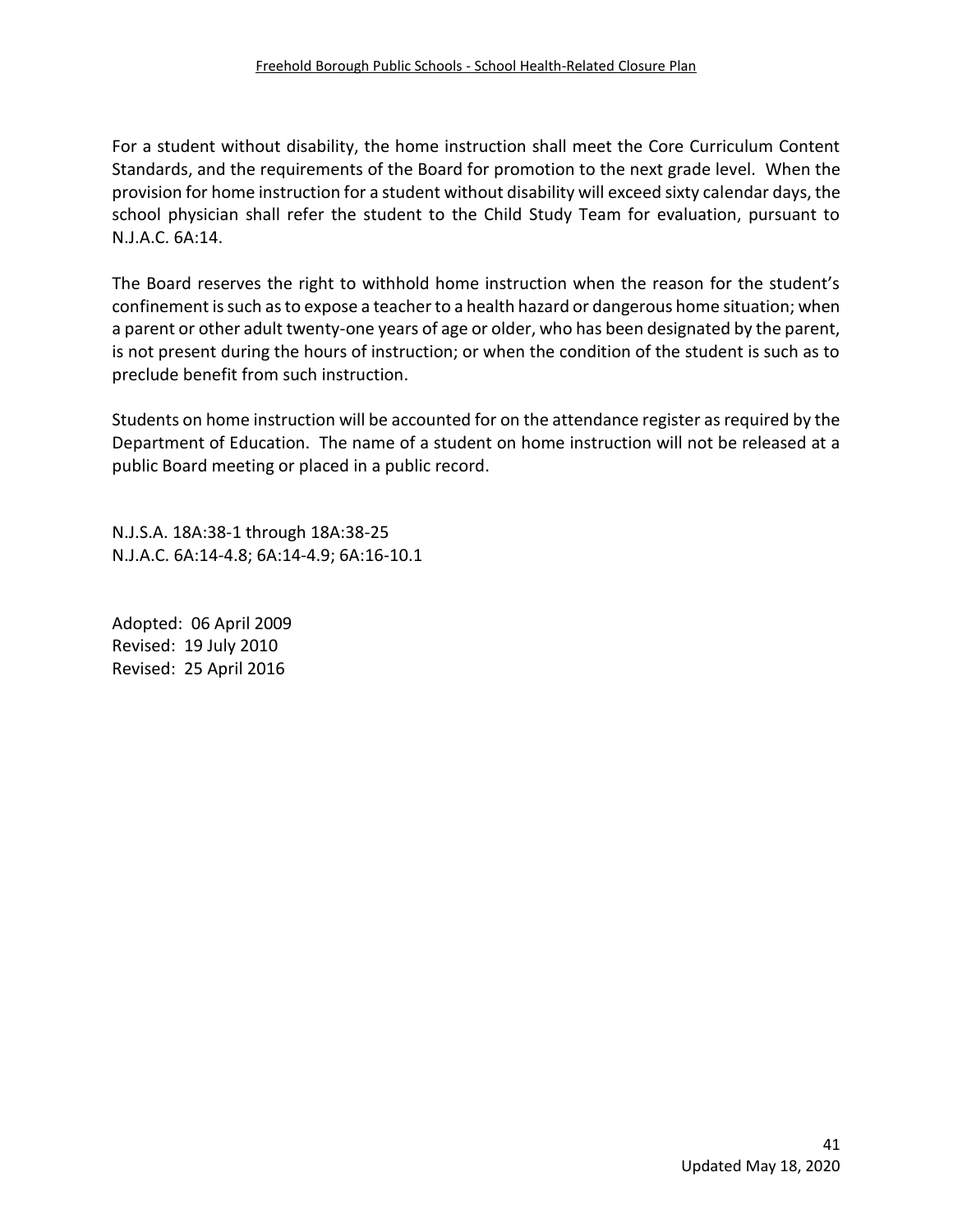District Policy 2481- HOME OR OUT-OF-SCHOOL INSTRUCTION FOR A GENERAL EDUCATION STUDENT FOR REASONS OTHER THAN A TEMPORARY OR CHRONIC HEALTH CONDITION (M)

Section: Program Date Created: April 2009 Date Edited: April 2016

The Board of Education shall provide instructional services to an enrolled general education student at the student's home or other suitable out-of-school setting under the following conditions:

- A. The student is mandated by State law and rule for placement in an alternative education program, but placement is not immediately available;
- B. The student is placed on short-term or long-term suspension from participation in the general education program; or
- C. A court order requires the student receive instructional services in the home or other outof-school setting.

The school district in which a student resides shall be responsible for the costs of providing instruction in the home or out-of-school setting either directly, or through online services, including any needed equipment, or through contract with another Board of Education, Educational Services Commission, Jointure Commission, or approved clinic or agency. The district shall provide services no later than five school days after the student has left the general education program.

The services to be provided shall meet the minimum standards as required in N.J.A.C. 6A:16-  $10.2(d)$ .

The teacher(s) providing instruction shall be a certified teacher. The teacher shall provide oneon-one instruction for no fewer than ten hours per week on three separate days of the week and no fewer than ten hours per week of additional guided-learning experiences that may include the use of technology to provide audio and visual connections to the student's classroom.

The instruction shall meet the Core Curriculum Content Standards and the Board of Education's requirements for promotion and graduation.

If instruction is delivered in the student's home, a parent or other adult twenty-one years of age or older who has been designated by the parent shall be present during all periods of home instruction.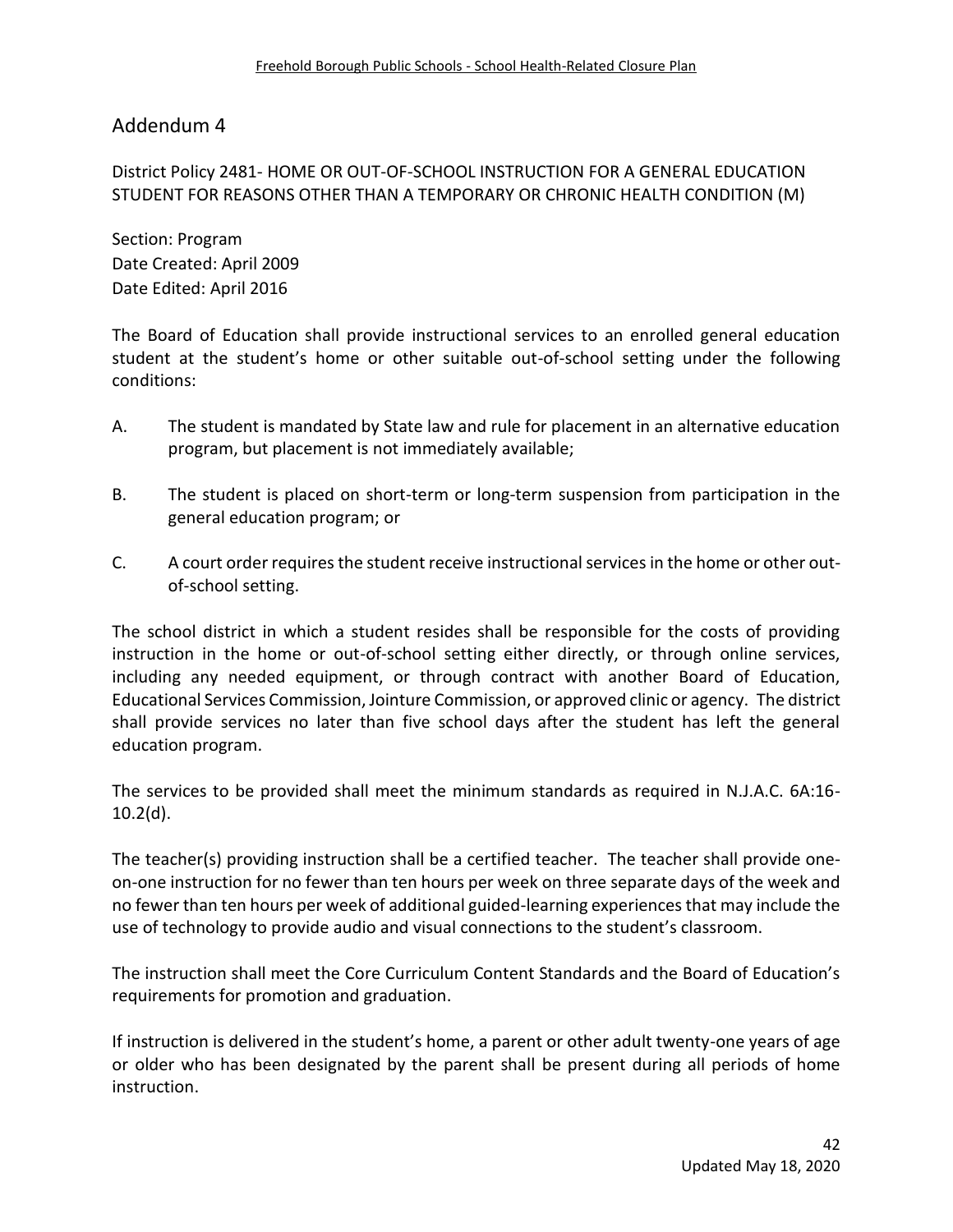N.J.S.A. 18A:38-1 through 18A:38-25 N.J.A.C. 6A:16-10.2

Adopted: 06 April 2009 Revised: 19 July 2010 Revised: 25 April 2016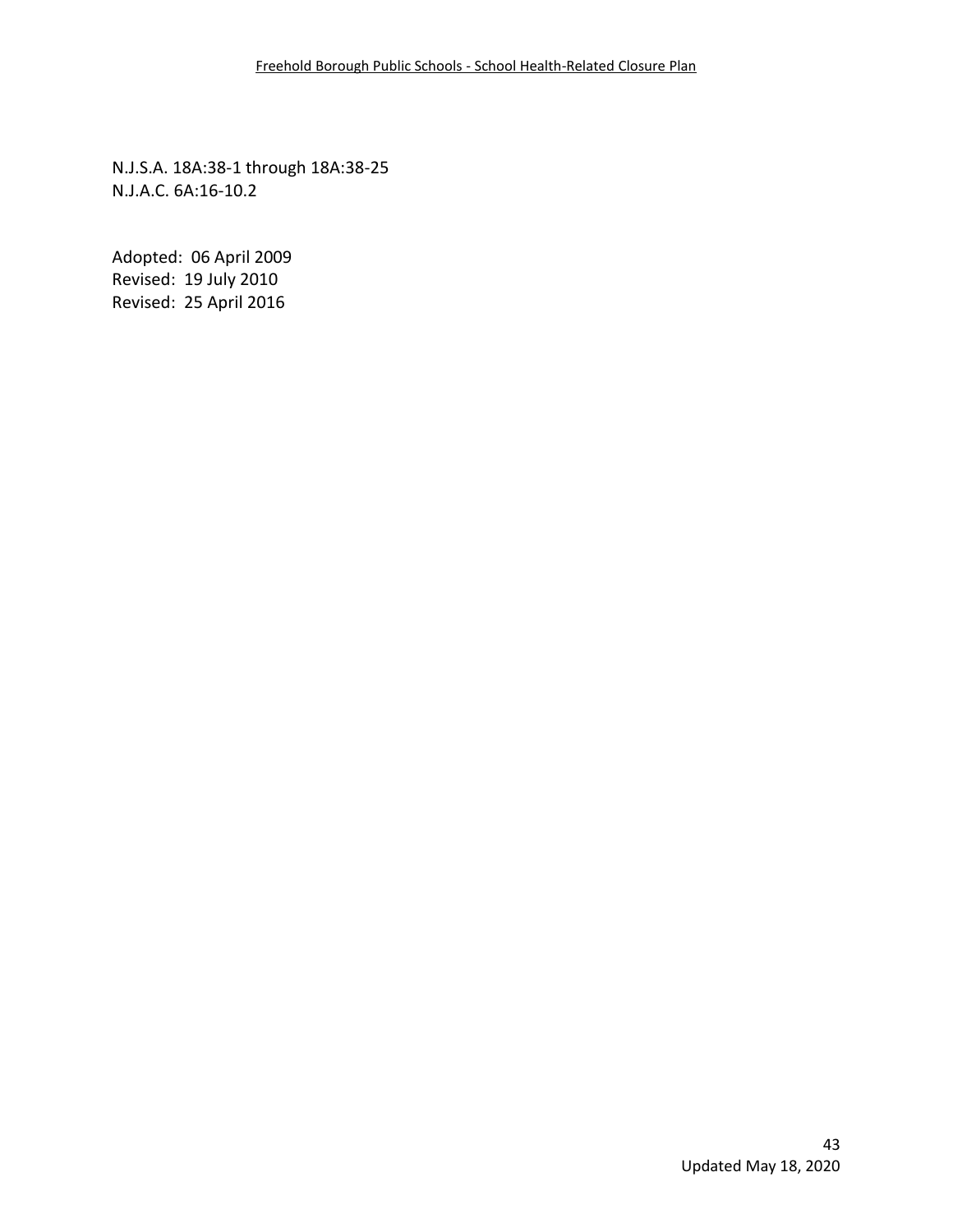Home Technology Survey

Freehold Borough School District Internet Access Student Survey/Encuesta de Estudiantes de

Acceso a Internet

It is important to know, in the event the school district must close for a period of time or a student is put on home instruction, that our students will be able to access all instructional web based resources on the internet.

\*\*\*Please complete one form (both sides) for each student in your household. This form must be completed and returned to the homeroom teacher no later than March 16th.\*\*\* Thank you for your cooperation!

Es importante saber, en el caso de que el distrito escolar deba cerrar por un período de tiempo o que un estudiante reciba instrucción en el hogar, que nuestros estudiantes podrán acceder a todos los recursos de enseñanza basados en la web en Internet.

\*\*\* Por favor complete un formulario (al dos lados) para cada estudiante en su hogar. Este formulario debe completarse y devolverse al maestro de aula antes del 16 de marzo. \*\*\* ¡Gracias por su cooperación!

#### \* Required

DUE BACK TO HOMEROOM TEACHER BY MARCH 16TH / DEBIDO AL MAESTRO DE HOMEROOM PARA EL 16 DE MARZO



Student's Full Name/Nombre completo del alumno \*

Your answer

Student's Grade/Grado del alumno \*

Pre K Kindergarten Grade 1/Grado 1 Grade 2/Grado 2 Grade 3/Grado 3 Grade 4/Grado 4 Grade 5/Grado5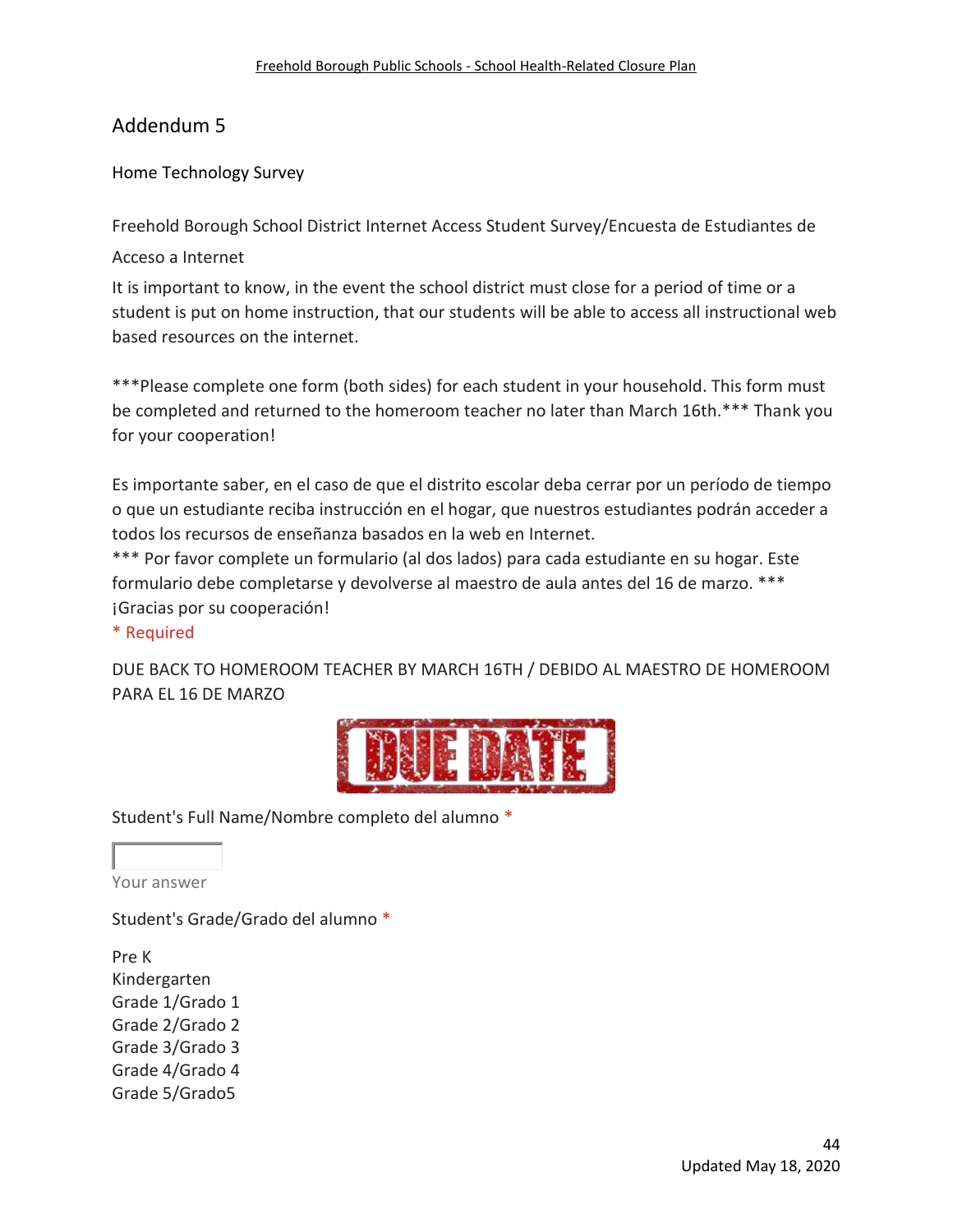Grade 6/Grado 6 Grade 7/Grado 7 Grade 8/Grado 8 Required

What is your child's access to the internet at home? Please select 1 response/¿Cuál es el acceso de su hijo a Internet en casa? Por favor seleccione 1 respuesta \*

Access to the Internet at home, and a device available/Acceso a Internet en casa y un dispositivo disponible.

Access to the Internet at home, but no device other than a cell phone/Acceso a Internet en casa, pero solamente en un teléfono celular pero solamente en un teléfono celular

No access to the Internet at home/No hay acceso a Internet en su casa Required

If you have more than 1 child in District, do you have a device for each child? Si tiene más de 1 niño en el Distrito, ¿tiene un dispositivo para cada niño? \*

Yes/Sí No N/A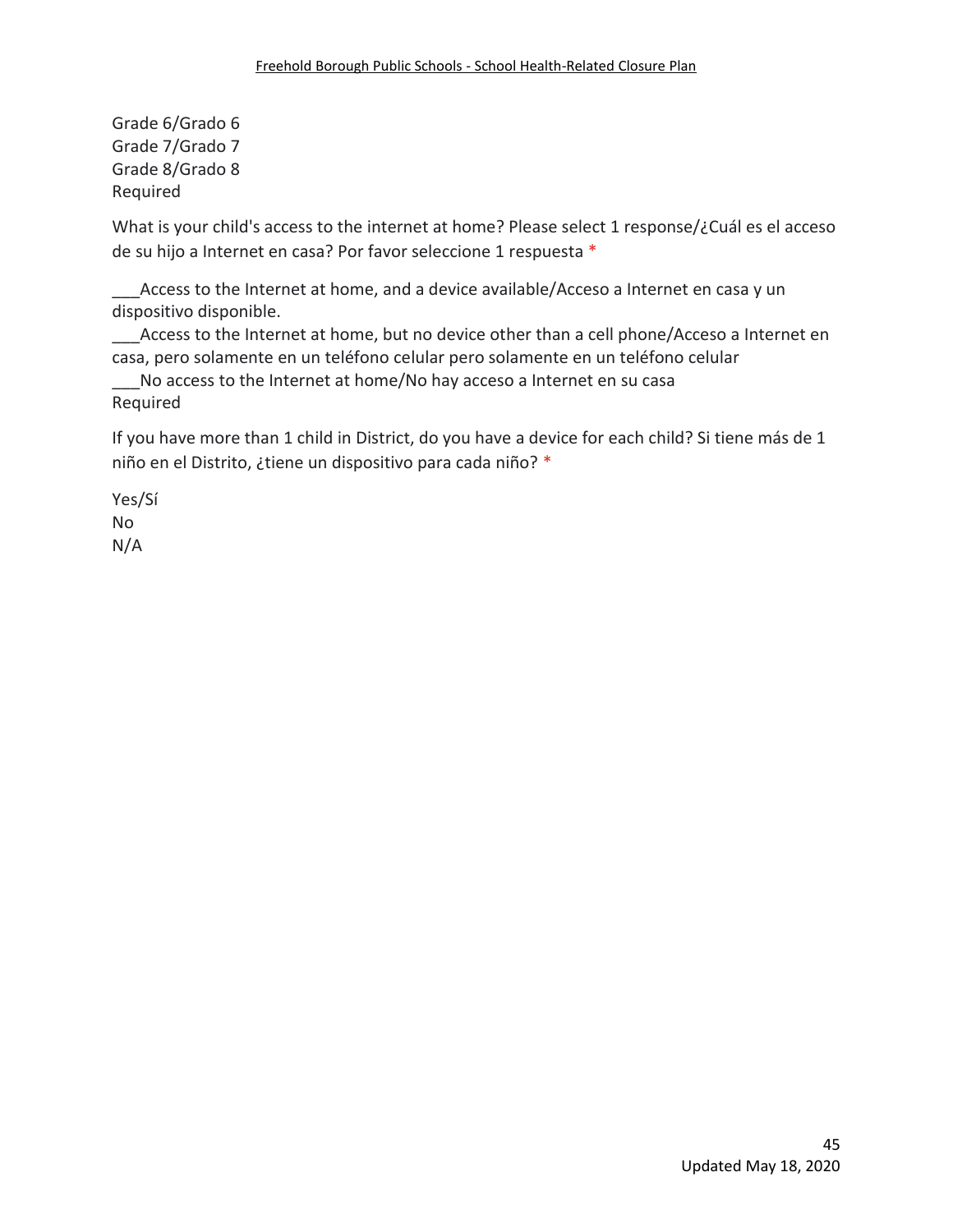#### Staff Technology Survey

Freehold Borough School District Internet Access Staff Survey

It is important for the district to know that you will be able to access your school email, as well as all the technology related resources in the event we must close schools for a period of time and you are required to provide instruction from home.

\*\*\*This form must be completed no later than March 16th.\*\*\* Thank you for your cooperation!

#### \* Required

Staff Member Name: (First/Last Name) \*

Your answer

What best describes your access to the internet at home? Please select 1 response \*

Access to the Internet at home, and a District provided device available

\_\_\_Access to the Internet at home, but no device other than a smartphone

No access to the Internet at home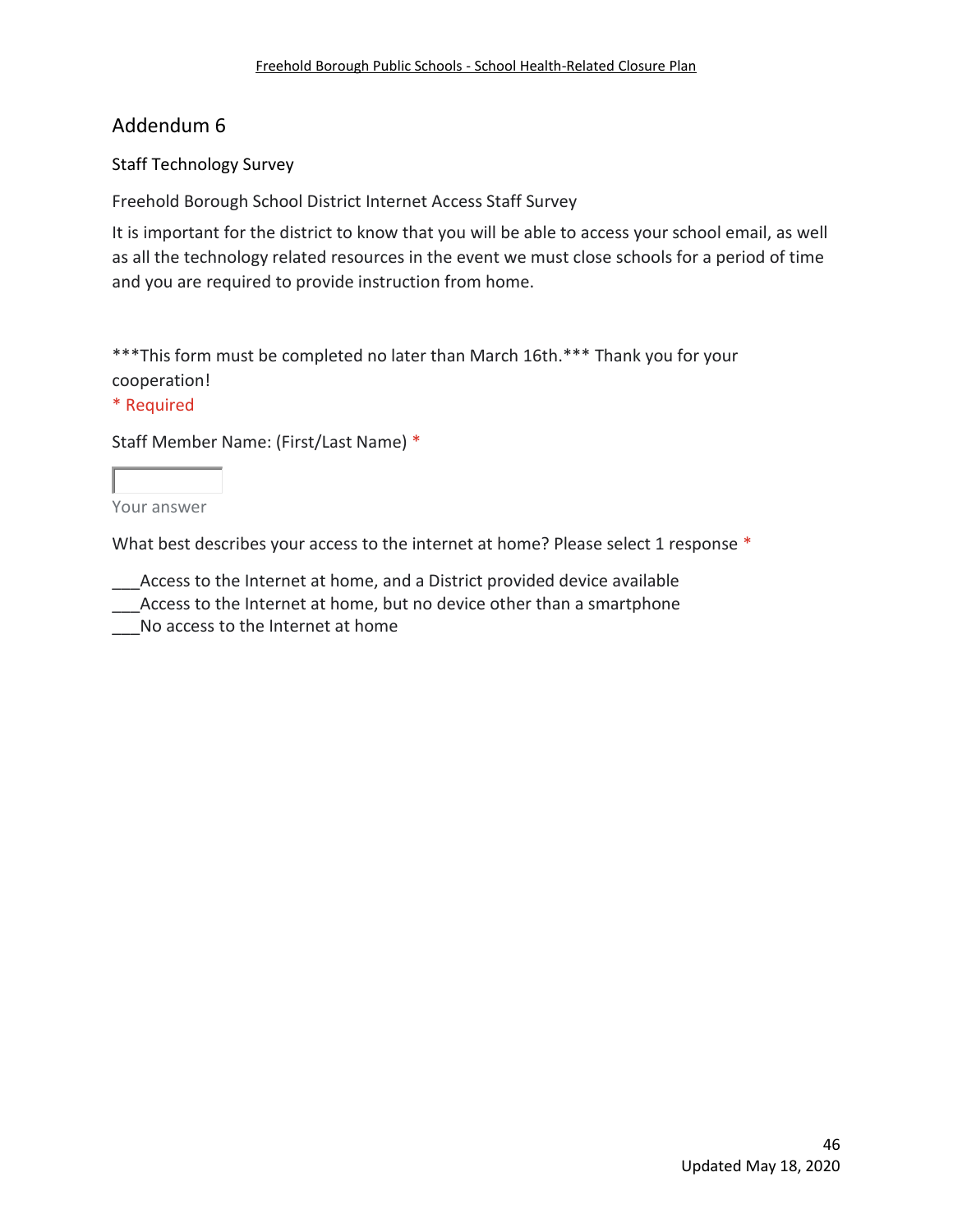#### CHROMEBOOK DEVICE AGREEMENT 2019-2020

The Freehold Borough School District is committed to providing its students with the technology, tools and resources that enhance achievement for 21st century learners. As a recipient of this Chromebook, students and their parent(s)/guardian(s) agree to comply with the following rules and conditions for use and care of the device in addition to all other policies & regulations set forth by the Board of Education, including but not limited to, school property, computer hardware, software and the Internet.

1. Only apps related to the educational needs of the student may be loaded on the device. No apps should be installed or removed by the student. Requests for a new app installation must be submitted by a staff member, via Google form Technology Request, to the Director of IT and will be installed by the district IT Department, if approved.

2. Student must not leave the device unattended.

3. The device shall be used exclusively by the assigned student.

4. Do not remove or deface district or manufacturer labels on the device or add stickers or markings by any other means.

5. Student is required to bring the device to school on a daily basis with a full charge from home. Keeping the device powered off during charging at night and during transport to school as well as in between classes will help ensure battery life throughout the school day. In class use is always at the discretion of the teacher.

6. Student must transport the device in the provided case to/from school being careful not to place the device in between heavy books or handling the case roughly. In-school transport can be via the built in carry handle, but never with the screen in the opened position. Additionally, pencils, papers, or other materials shall not be closed under the lid at any time as this could damage the screen and/or keyboard and touchpad.

7. Any damage or technical problems must be immediately reported to the Technology Dept. techstaff@freeholdboro.k12.nj.us, so that a technical assessment, warranty check and repair/replacement process can be initiated.

8. If the device is stolen, the student/parent is required to submit an official police report and notify the Building Principal and/or IT Director or staff member, upon return to school, so the device can be disabled in our device management system by the IT Department. The Police Report must be submitted to the District.

9. Student must return device/equipment back to the district at the end of the designated period or upon being replaced/repaired or requested otherwise.

10. Upon graduation or leaving the district, the device/equipment is due back to the District no later than one day prior to the effective date of leave or as otherwise directed by the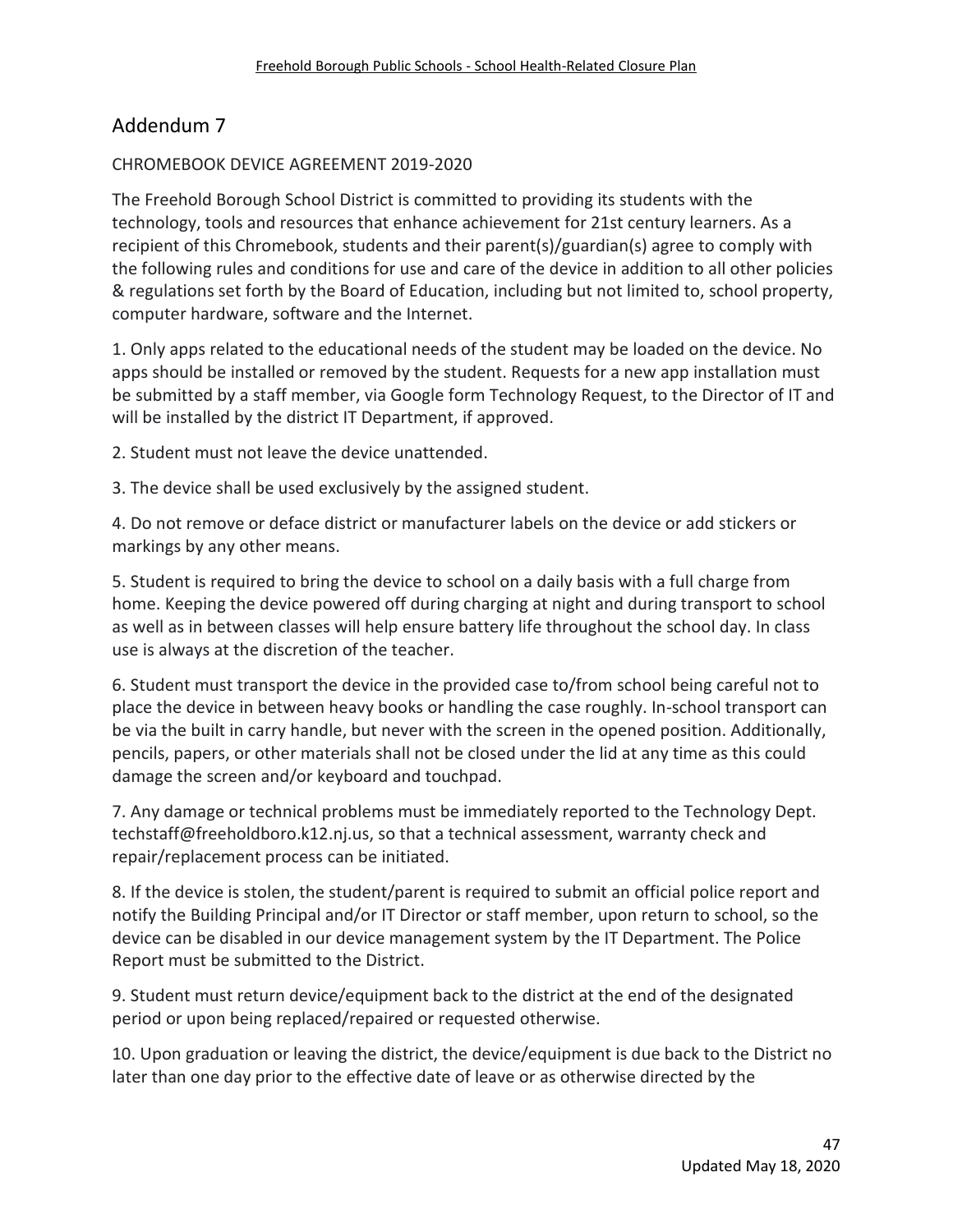school/district. The assigned below assumes all responsibility to pay for the cost of replacing the device if it is not returned for any reason.

Initial Parent/Student AGREE to the preceding terms and conditions regarding the device provided by the Freehold Borough School District for current school year and verify the student RECEIVED the device/equipment. I also acknowledge this agreement is in addition to the District Student Internet Use Agreement previously signed and is governed by Board Policy and Regulation 2361- Acceptable Use of Computer Networks/Computers and Resources.

Initial\_\_\_ Staff Member

Student Information:

Label Here

Student Name, HR teacher/Grade

Google Account Login/Password

Serial Number of Chromebook

Cart Name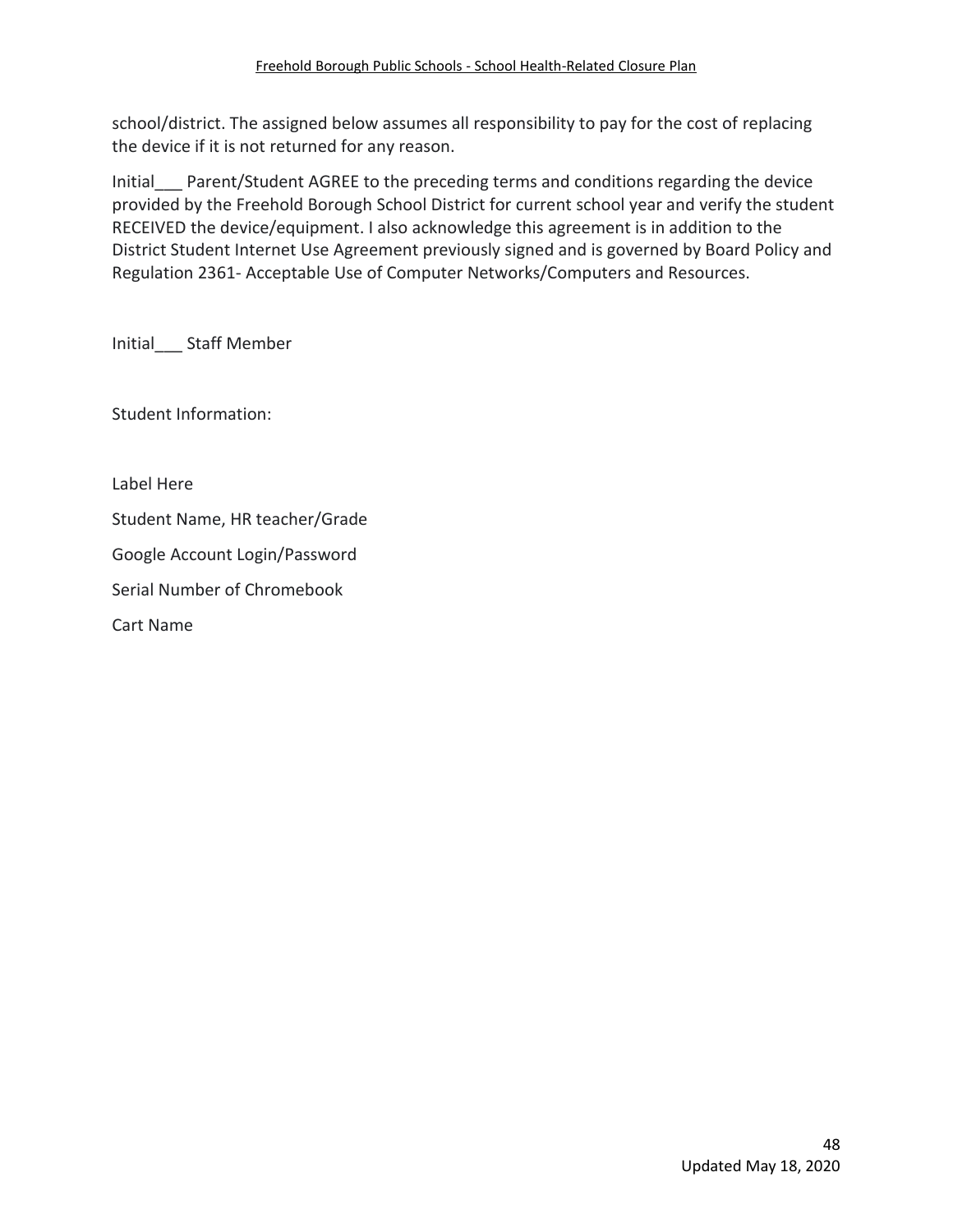Alternate Menu 1 Week Rotating

Day 1

*Breakfast*

Breakfast Break-Contains Cereal, Juice, Graham Crackers, Non perishable Milk

*Lunch*

Beef A Roni, Fruit cup, Sunflower Kernels, Dinner Roll, Non perishable milk

Day 2

*Breakfast*

Muffin, Non perishable Milk, Raisins, Juice box

*Lunch*

Macaroni and Cheese, Fruit cup, Hummus and Pretzels, Non perishable milk

Day 3

*Breakfast*

Breakfast Break-Cereal, Juice, Graham Cracker, Non perishable Milk

*Lunch*

Waffles, Fruit Cup, Juice Box, Non perishable Milk

Day 4

*Breakfast*

Cereal, Graham Crackers, Fruit Cup, Non perishable Milk

*Lunch*

Chicken and Rice, Fruit Cup, Sunflower Kernels, Non perishable Milk

Day 5

#### *Breakfast*

Muffin, Raisins, Juice Box, Non perishable Milk

*Lunch*

Sunbutter Cup, Pretzels, Fruit Cup, Non perishable Milk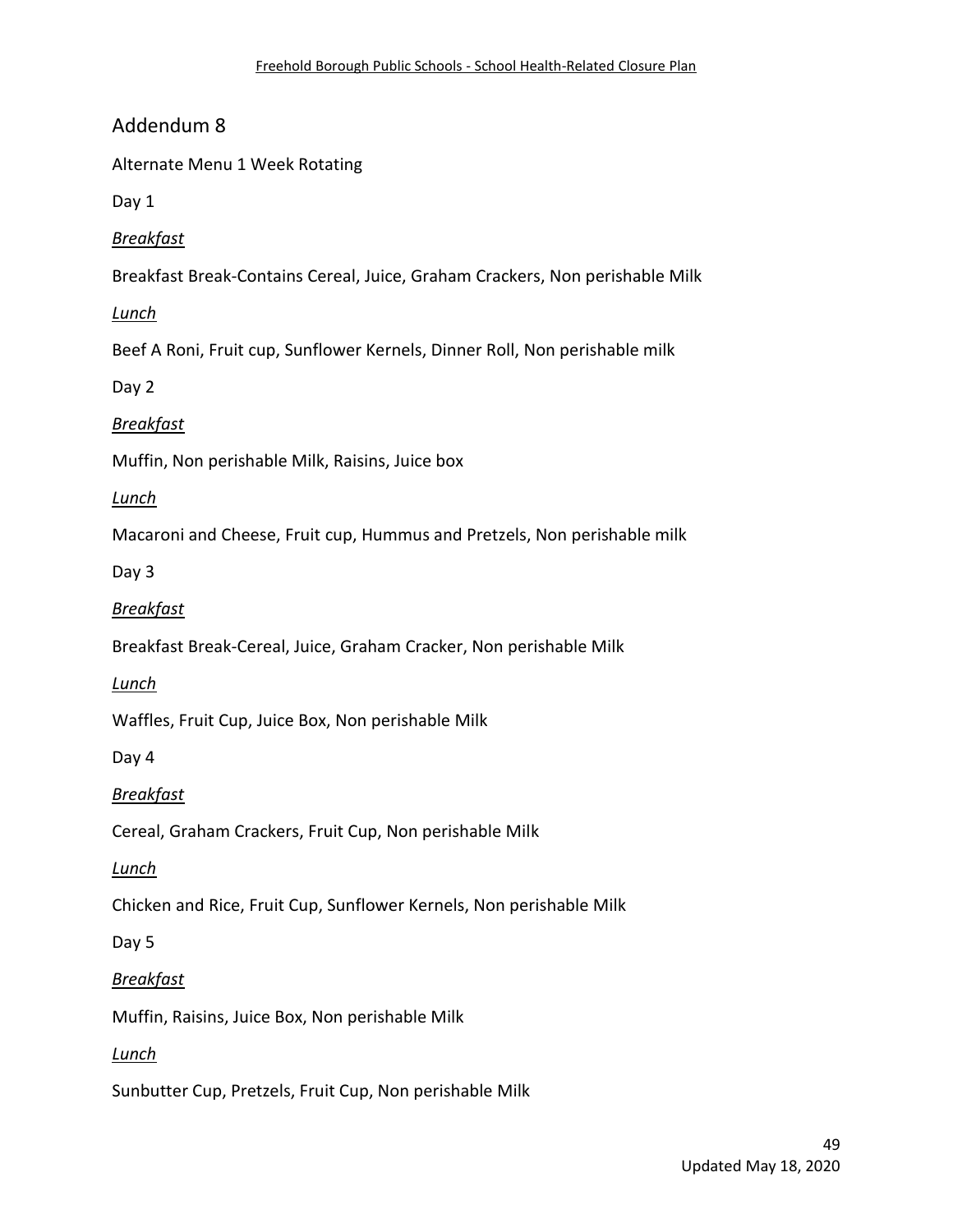STUDENT DEMOGRAPHIC/CATEGORICAL DATA

(as of 5/6/20)

In district enrollment = 1,671 Out of district enrollment = 17 State funded preschool = 73 Homeless = 2 Migrant = 55 Students With Disabilities = 342 English Language Learners = 296 Free/Reduced Lunch = 77.3%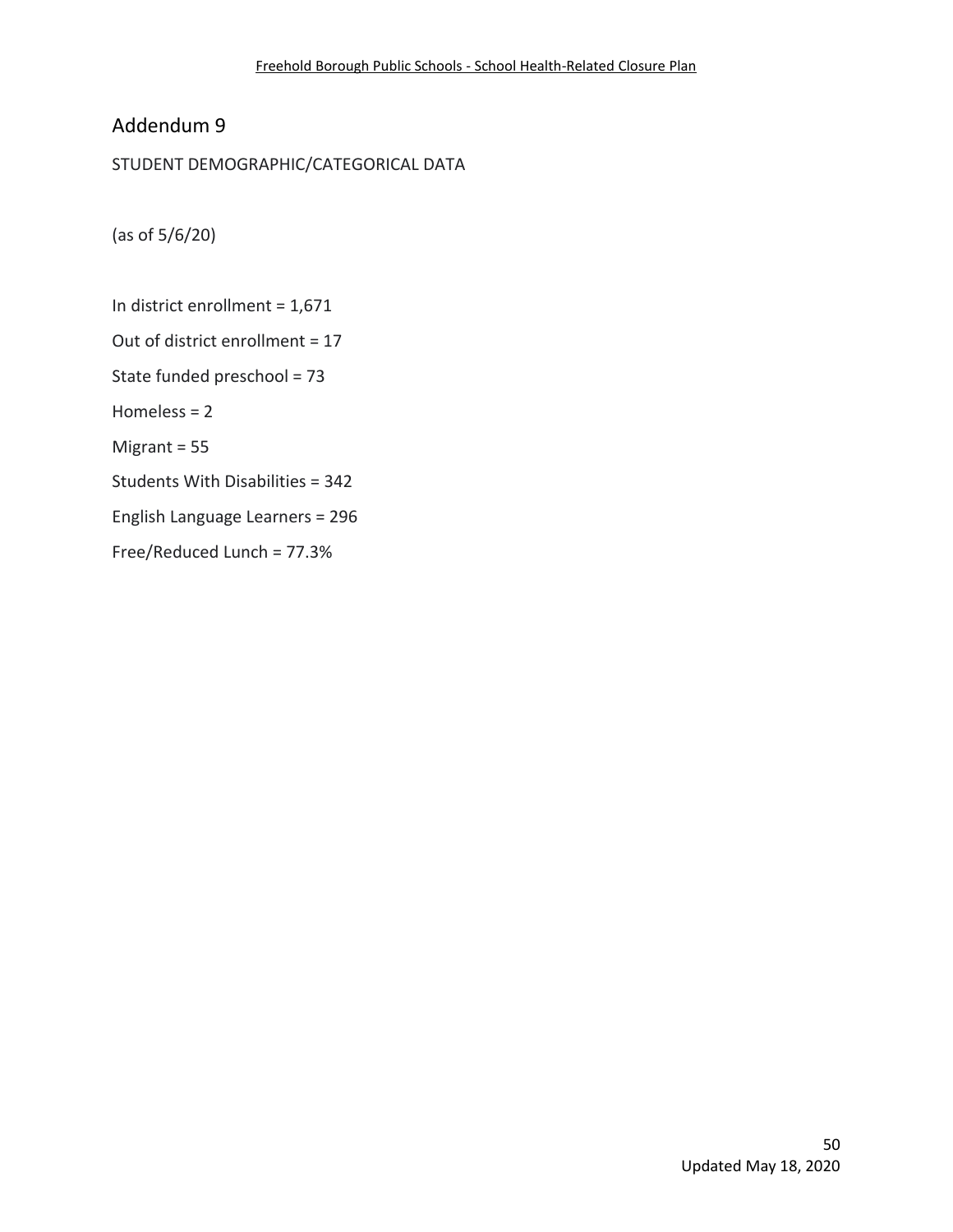#### DATA ON STUDENT ACCESS TO TECHNOLOGY

The Student Internet Survey was designed to collect data that measures the number of students who do not have access to the internet at home and/or own a device to support virtual instruction. The data uncovered provided the district with the necessary information to bridge the digital divide.

#### Network Access:

There are 105 students (6.2%) in grades PreK - 8, who do not have access to the internet at home. The district has provided 36 households with a Kajeet Smartspot to bridge the digital divide and the remaining (69) students have relied upon the free wifi public utility, provided by Comcast/Xfinity Internet Essentials Program. The district has provided program details on the district website for parents as well as guidance via phone contact to follow up.

#### Device Access:

There are 840 students (49.7%) in grades 2-8 that do not have a device at home to use for virtual instruction. The district provided all 840 students with a chromebook to support virtual instruction and bridge the gap in the digital divide amongst students.

To meet the ongoing needs of our students, the Technology Department monitors technology support requests and will utilize a remote login application to assist students who have technical difficulties.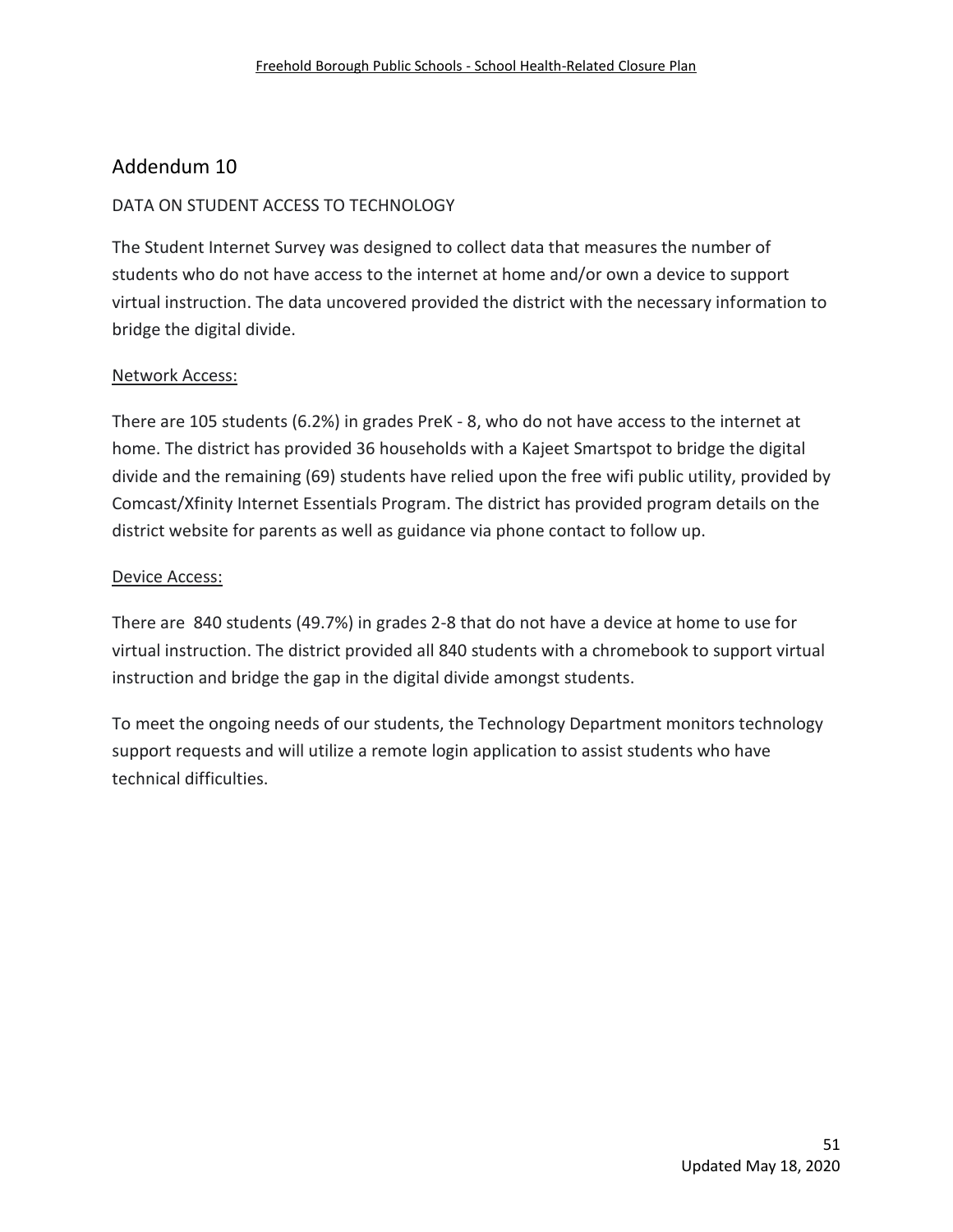## SUPPLEMENTARY NOTES ON 8TH GRADE GRADUATION 2020

The Department of Education has mandated that no in person graduations be conducted in June 2020. To that end the following plan is outlined for a virtual 8th Grade graduation ceremony.

The 8th grade graduation ceremony will be recorded and delivered virtually to the students and community on June 18th at 5:30 pm. The video will also be posted to the website.

- Caps and Gowns will be distributed using social distancing rules by:
	- Distributing caps and gowns that were measured and assigned to students prior to virtual learning
	- Scheduling times for parents to arrive in cars with the student's name on the dashboard.
	- Placing caps and gowns in the trunk of cars
	- Scheduling parents without access to a vehicle at another time
	- Students will be asked to send in photos of themselves in cap and gown
	- Students will be given guidelines for taking the picture
	- A designated email account will be established for pictures to be sent back to the school
	- Pictures will be placed in the video and shown when names are called.
- Guest speakers will include:
	- Freehold Borough Mayor
	- Superintendent
	- Principal
	- Student President of the National Junior Honor Society
	- Student Council President
- Academic Awards will be presented by the Principal
- Diplomas, Yearbooks, Sports Letters, Award Certificates and PTO gifts, will be given at a later date using the same procedure that was established for caps and gowns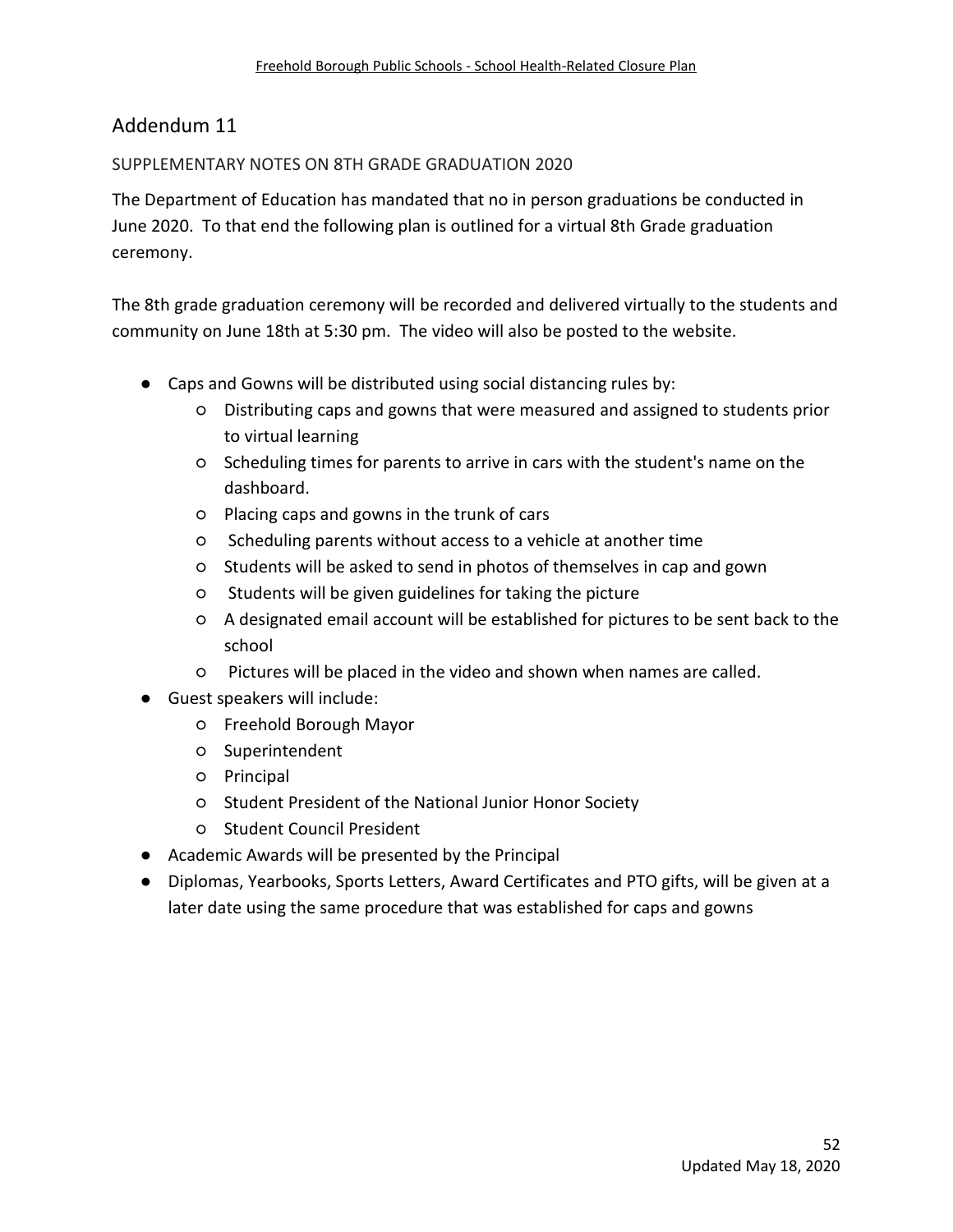#### SUPPLEMENTARY NOTES ON SUMMER PROGRAMS 2020

The following is the district's preliminary plan for summer services. The district's summer programs will be held remotely following Virtual Learning setting set forth by the district. Technology devices distributed to students in March 2020 will not be collected, giving students opportunities to participate in the district's summer programs including Title I Virtual Summer Packet.

Extended School Year (ESY) – Students with Disabilities

o Days, Dates and Times: Mondays – Thursdays, July 6 – August 13, 2020, 8:00  $-12:00$ nn.

o Eligible students and their parents have been notified of the program being available through virtual learning. Students and parents will complete survey/application indicating their interest to participate.

o Teachers applied and will be hired based on student enrollment.

o Applying the regression and recoupment analyses for each student, the program will focus on meeting needs of students as outlined in their IEPs and minimize "summer slide" in their academic skills.

 $21<sup>st</sup>$  Century Programs including Credit Recovery – Incoming Grades 4-8 for SY 20-21

o Days, Dates and Times: Mondays – Fridays, July 6 – August 7, 2020, 9:00 – 1:00pm.

o Parents and Students will complete an application to express interest and participation in the program.

o Students for the Credit Recovery program will be selected based on performance as reflected in their Report Card grades. Students will complete 60 hours and pass the course to receive credit.

o Participating students will engage in 2 hours of enrichment activities and 2 hours of academic activities, providing them a balanced summer program addressing their overall well-being.

o The enrichment portion will include hands-on activities designed to further develop students' social, emotional, and life skills.

o The academic portion will address students' needs using available data to further support them in English Language Arts and Mathematics.

o Parents, students, and teachers will complete a survey at the end of the program to assess impact of Virtual Learning setting for this year's 21<sup>st</sup> Century Program.